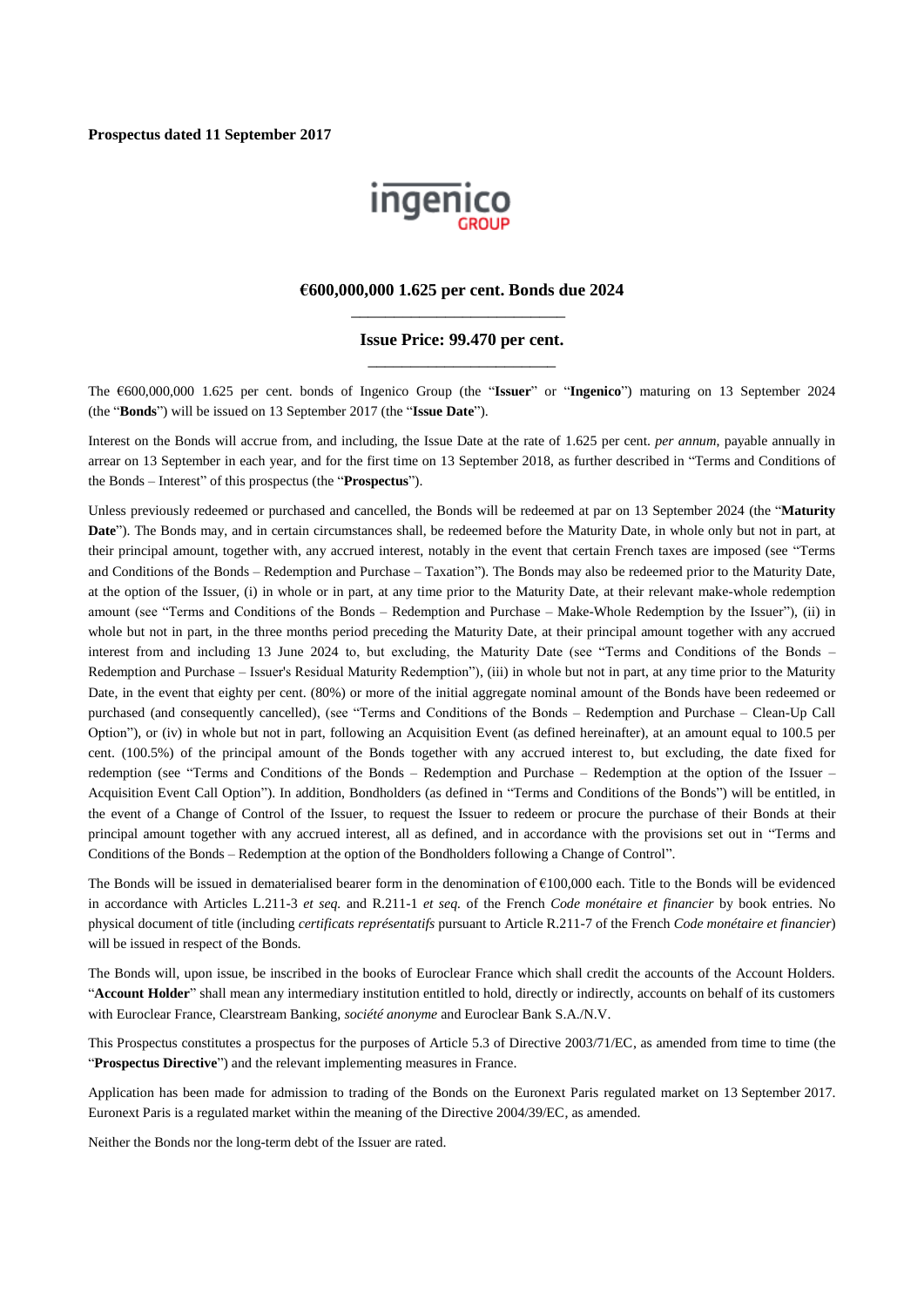Copies of this Prospectus are available on the websites of the *Autorité des marchés financiers* (the "**AMF**") (www.amf-france.org) and of the Issuer (www.ingenico.com) and may be obtained, without charge on request, at the principal office of the Issuer during normal business hours. Copies of all documents incorporated by reference in this Prospectus are available on the website of the Issuer (www.ingenico.com) and may be obtained, without charge on request, at the principal office of the Issuer during normal business hours.

**See the "Risk Factors" section for a description of certain factors which should be considered by potential investors in connection with any investment in the Bonds.**

#### **Global Coordinators and Joint Lead Managers**

#### **BARCLAYS NATIXIS**

**Joint Lead Managers**

**BNP PARIBAS CITIGROUP COMMERZBANK**

**CRÉDIT AGRICOLE CIB HSBC SOCIETE GENERALE** 

**CORPORATE & INVESTMENT BANKING**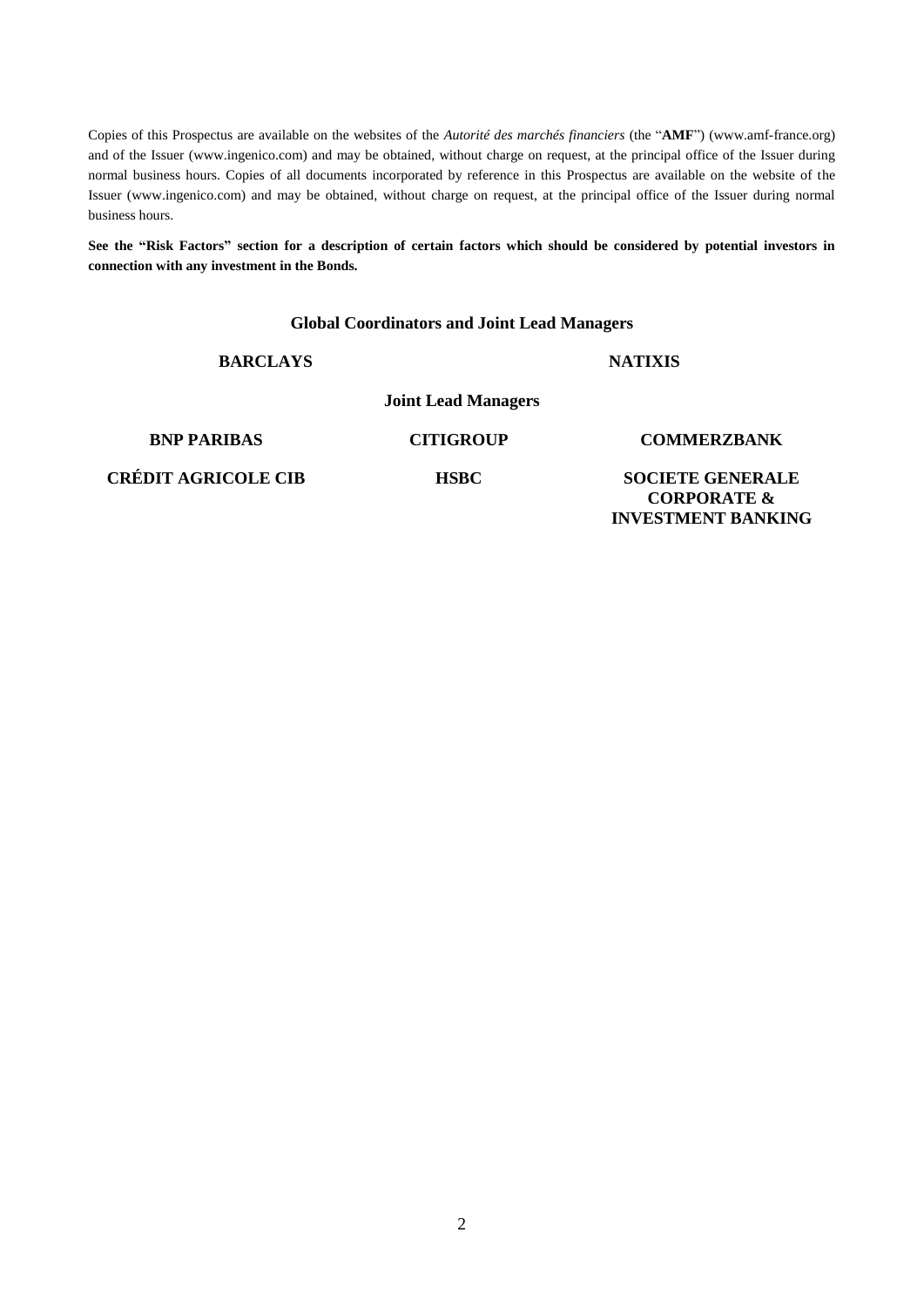*This Prospectus has been prepared for the purpose of giving information with respect to the Issuer and the Issuer and its subsidiaries taken as a whole (the "Group") as well as the Bonds which is necessary to enable investors to make an informed assessment of the assets and liabilities, financial position and profit and losses of the Issuer.*

*The Joint Lead Managers (as defined in "Subscription and Sale" below) have not independently verified the information contained in this Prospectus. Accordingly, the Joint Lead Managers do not make any representation, express or implied, or accept any responsibility, with respect to the accuracy or completeness of any of the information contained or incorporated by reference in this Prospectus. Neither this Prospectus nor any other information supplied in connection with the offering of the Bonds is intended to provide the basis of any credit or other evaluation and should not be considered as a recommendation by, or on behalf of, any of the Issuer or the Joint Lead Managers that any recipient of this Prospectus or any other financial statements should purchase the Bonds.*

*No person is authorised to give any information or to make any representation related to the issue, offering or sale of the Bonds not contained in this Prospectus. Any information or representation not so contained herein must not be relied upon as having been authorised by, or on behalf of, the Issuer or the Joint Lead Managers. The delivery of this Prospectus or any offering or sale of Bonds at any time does not imply (i) that there has been no change with respect to the Issuer or the Group, since the date hereof and (ii) that the information contained or incorporated by reference in it is correct as at any time subsequent to its date. The Joint Lead Managers do not undertake to review the financial or general condition of the Issuer during the life of the arrangements contemplated by this Prospectus nor to advise any investor or prospective investor in the Bonds of any information coming to its attention.*

*The Prospectus and any other information relating to the Issuer or the Bonds should not be considered as an offer, an invitation, a recommendation by any of the Issuer or the Joint Lead Managers to subscribe or purchase the Bonds. Each prospective investor of Bonds should determine for itself the relevance of the information contained in this Prospectus and its purchase of Bonds should be based upon such investigation as it deems necessary. Investors should review,* inter alia*, the documents incorporated by reference into this Prospectus (see "Documents Incorporated by Reference" below) when deciding whether or not to subscribe for or to purchase the Bonds. Investors should in particular conduct their own analysis and evaluation of risks relating to the Issuer, the Group, their business, their financial condition and the issued Bonds and consult their own financial or legal advisers about risks associated with an investment in the Bonds and the suitability of investing in the Bonds in light of their particular circumstances. Potential investors should read carefully the section entitled "Risk Factors" set out in this Prospectus before making a decision to invest in the Bonds.*

*The distribution of this Prospectus and the offering or the sale of the Bonds in certain jurisdictions may be restricted by law or regulation. The Issuer and the Joint Lead Managers do not represent that this Prospectus may be lawfully distributed, or that any Bonds may be lawfully offered or sold, in compliance with any applicable registration or other requirements in any such jurisdiction, or pursuant to an exemption available thereunder, or assume any responsibility for facilitating any such distribution, offering or sale. In particular, no action has been taken by the Issuer or the Joint Lead Managers which is intended to permit a public offering of any Bonds or distribution of this Prospectus in any jurisdiction where action for that purpose is required. Accordingly, no Bond may be offered or sold, directly or indirectly, and neither this Prospectus nor any offering material may be distributed or published in any jurisdiction, except under circumstances that will result in compliance with any applicable laws and regulations. Persons into whose possession this Prospectus comes are required by the Issuer and the Joint Lead Managers to inform themselves about and to observe any such restrictions. For a further description of certain restrictions on offers and sales of Bonds and distribution of this Prospectus and of any other offering material relating to the Bonds, see "Subscription and Sale" below.*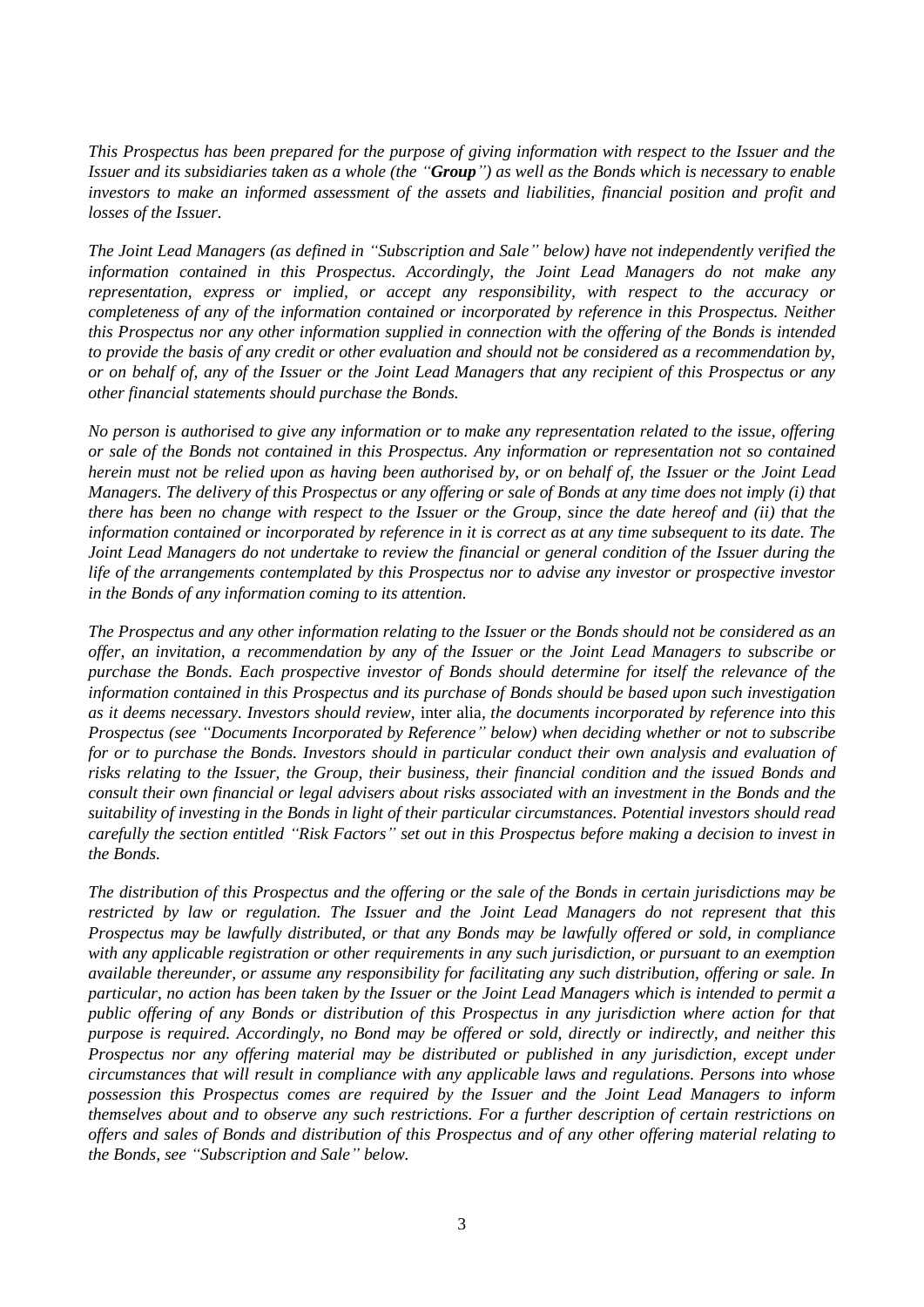*The Bonds have not been and will not be registered under the U.S. Securities Act of 1933 as amended (the "Securities Act") or with any securities regulatory authority of any state or other jurisdiction of the United States. The Bonds may not be offered, sold or delivered within the United States or to, or for the account or benefit of, U.S. persons (as defined in Regulation S under the Securities Act ("Regulation S")) except pursuant to an exemption from, or in a transaction not subject to the registration requirements of the Securities Act.*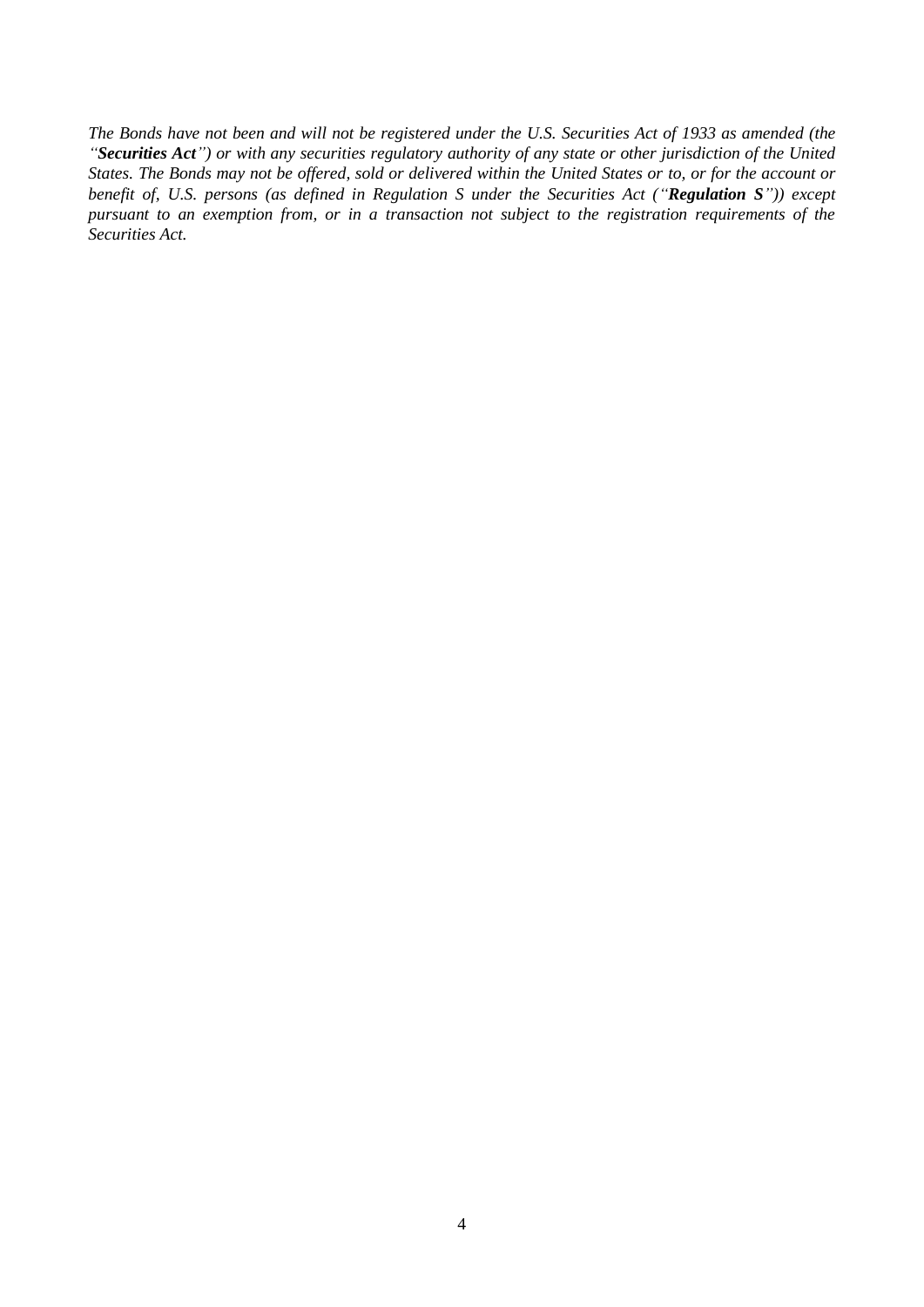# **TABLE OF CONTENTS**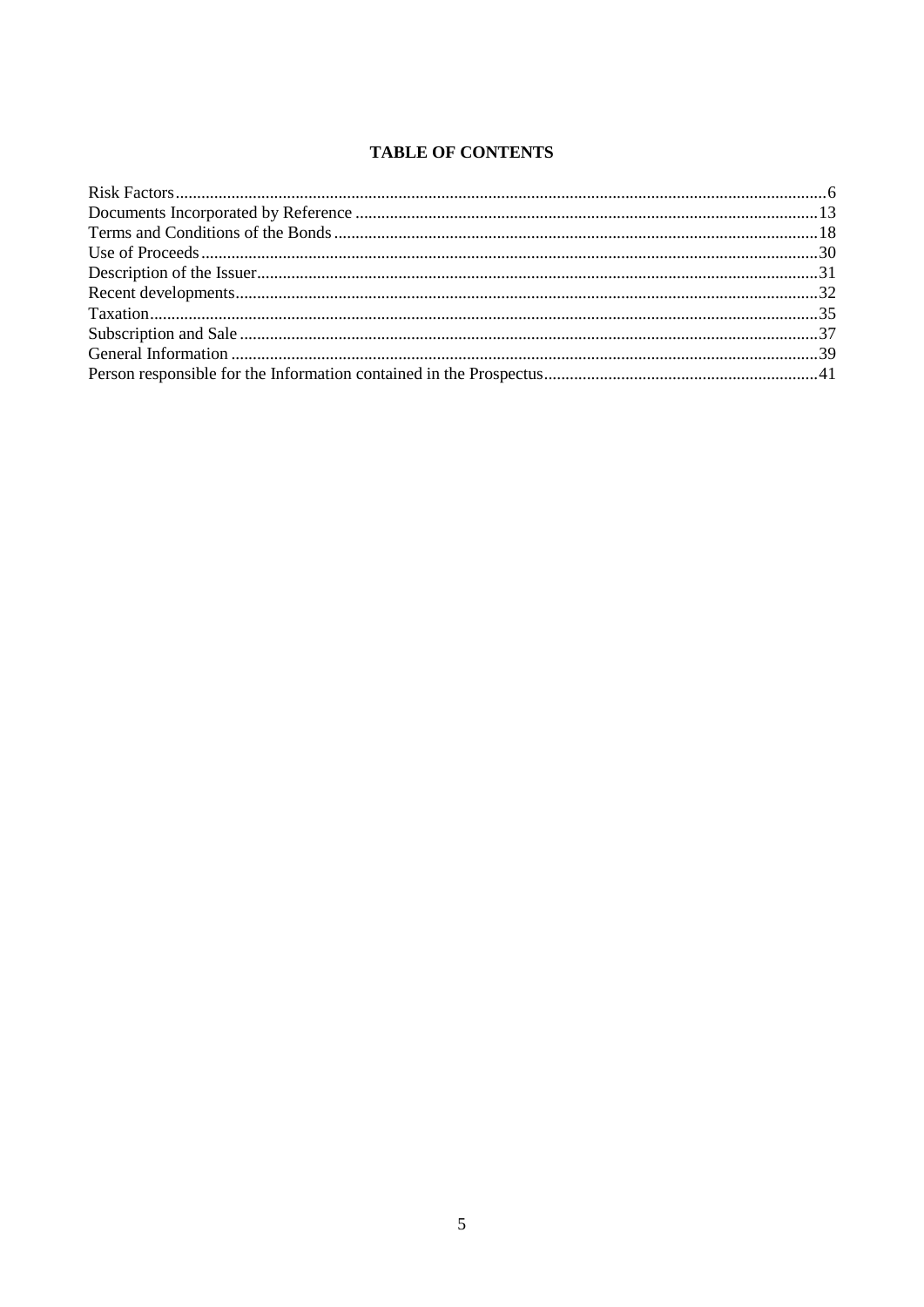#### **RISK FACTORS**

*In purchasing the Bonds, investors assume the risk that the Issuer may become insolvent or otherwise be unable to make all payments due in respect of the Bonds. There is a wide range of factors which individually or together could result in the Issuer becoming unable to make all payments due in respect of the Bonds. It is not possible to identify all such factors or to determine which factors are most likely to occur, as the Issuer may not be aware of all relevant factors and certain factors which it currently deems not to be material may become material as a result of the occurrence of events outside the Issuer's control. The Issuer has identified in this Prospectus a number of factors which could materially adversely affect its business and ability to make payments due under the Bonds. The order in which the following risks factors are presented is not an indication of the likelihood of their occurrence.*

*In addition, factors which are material for the purpose of assessing the market risks associated with the Bonds are also described below.*

*Prospective investors should make their own independent evaluations of all investment considerations and should also read the detailed information set out elsewhere in this Prospectus.* 

*Terms defined in "Terms and Conditions of the Bonds" below shall have the same meaning where used below.*

#### **1. Risks relating to the Issuer**

Risk factors relating to the Issuer and its activities are mentioned on pages 28 *et seq.* of the 2016 Registration Document incorporated by reference on page 13 of this Prospectus, and include the following:

- business and strategic risks, such as risk of not meeting targets, risk that additional financing will be needed, risks related to the Group's dependence on specific suppliers, component sourcing risk, risks related to the Group's dependence on specific customers, risks related to hardware manufacturing, risks related to transaction service provision and service availability, counterparty risk, risks related to a global business, risks related to the Group's expansion, human resources risks related to the Group's development;
- environmental risks, such as risk related to restrictions on the use of hazardous substances, risk related to the handling of waste electrical and electronic equipment (WEEE), risk related to the environmental practices of suppliers and subcontractors;
- risks related to technology and data security, such as risks related to payment card industry (PCI) standards, risks related to IT security, risks related to information technology systems, risks related to personal data protection;
- industry risk such as, risks related to development of new systems and business models, risks related to competition;
- legal and compliance risks, such as regulatory risk, risk of unethical conduct, risks related to intellectual property; and
- financial risks.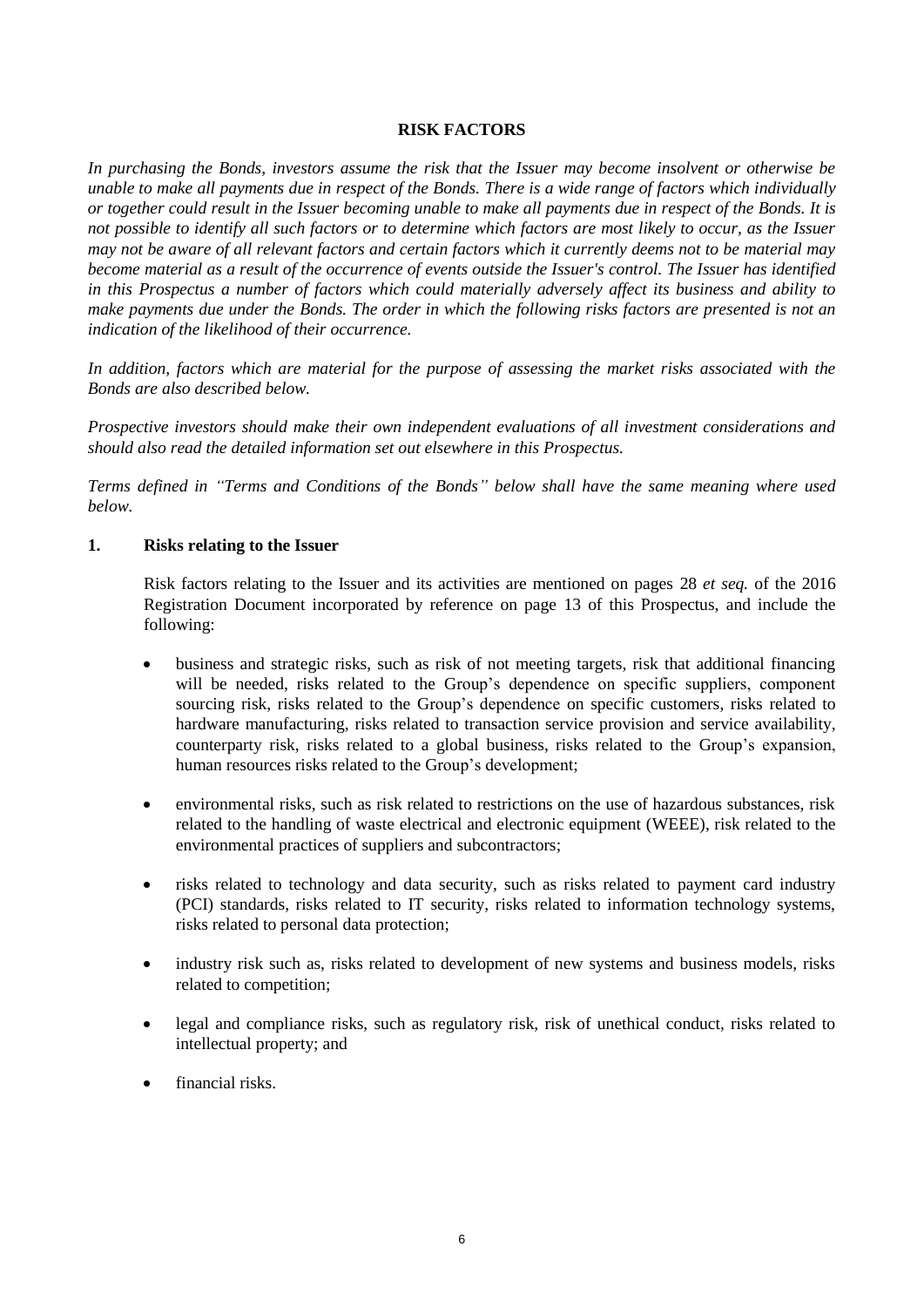# **2. Risks linked to the Bonds**

# **2.1 Risks related to the Bonds generally**

# *The Bonds may not be a suitable investment for all investors.*

Each potential investor in the Bonds must determine the suitability of that investment in light of such investor's own circumstances. In particular, each potential investor should:

- (i) have sufficient knowledge and experience to make a meaningful evaluation of the Bonds, the merits and risks of investing in the Bonds and the information contained or incorporated by reference in this Prospectus;
- (ii) have access to, and knowledge of, appropriate analytical tools to evaluate, in the context of its particular financial situation, an investment in the Bonds and the impact such investment will have on its overall investment portfolio:
- (iii) have sufficient financial resources and liquidity to bear all of the risks of an investment in the Bonds, including where the currency for principal or interest payments is different from the potential investor's currency;
- (iv) understand thoroughly the terms of the Bonds and be familiar with the behaviour of financial markets;
- (v) be able to evaluate (either alone or with the help of a financial adviser) possible scenarios for economic, interest rate and other factors that may affect its investment and its ability to bear the relevant risks; and
- (vi) consult their legal advisers in relation to possible legal or fiscal risks that may be associated with any investment in the Bonds.

Legal investment considerations may restrict certain investments. The investment activities of certain investors are subject to legal investment laws and regulations, or review or regulation by certain authorities. Each potential investor should consult their legal counsel in order to determine whether and to what extent (1) Bonds are legal investments for it, (2) Bonds can be used as collateral for various types of borrowing and (3) other restrictions apply to its purchase or pledge of any Bonds. Financial institutions should consult their legal counsel or the appropriate regulators to determine the appropriate treatment of the Bonds under any applicable risk-based capital or similar rules.

# *The Bonds may be redeemed prior to maturity*

In the event that the Issuer would be obliged to pay additional amounts in respect of any Bonds due to any withholding as provided in "Terms and Conditions of the Bonds – Redemption and Purchase – Taxation", the Issuer may and, in certain circumstances shall, redeem all of the Bonds then outstanding in accordance with such Condition.

In addition, the Issuer may redeem (i) all or part of the then outstanding Bonds at any time prior to their maturity date, at their relevant make-whole redemption amount, as provided in "Terms and Conditions of the Bonds – Redemption and Purchase – Make-Whole Redemption by the Issuer", (ii) all, but not some only, of the then outstanding Bonds, in the three months prior to the Maturity Date, at their principal amount together with any accrued interest from and including 13 June 2024 to, but excluding, their Maturity Date as provided in "Terms and Conditions of the Bonds – Redemption and Purchase – Issuer's Residual Maturity Redemption", (iii) all, but not some only, of the then outstanding Bonds, following an Acquisition Event at an amount equal to 100.5 per cent. (100.5%)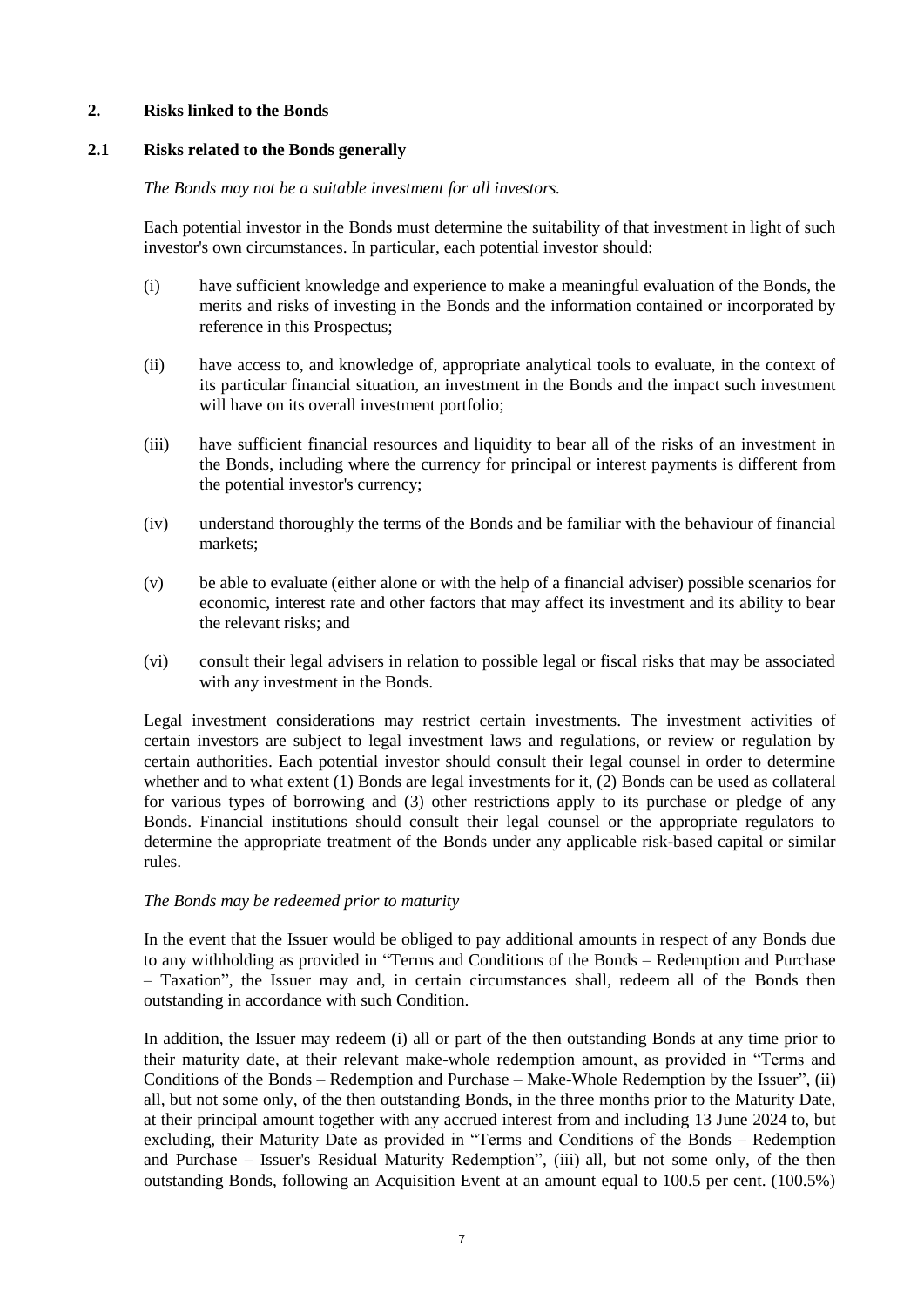of the principal amount of the Bonds together with any accrued interest to, but excluding, the date fixed for redemption as provided in "Terms and Conditions of the Bonds – Redemption and Purchase – Acquisition Event Call Option". An Acquisition Event will occur if the Issuer has not completed and closed the acquisition of Bambora, and on or prior 31 December 2017, the Issuer has publicly stated that it is no longer pursuing such acquisition. Notice of such redemption may be exercised up to and including 31 January 2018. Notwithstanding the occurrence of an Acquisition Event, the Issuer may decide not to redeem the Bonds. The Acquisition Event Call Option is likely to limit the market value of Bonds.

Furthermore, in the event that eighty per cent. (80%) or more of the initial aggregate nominal amount of the Bonds have been redeemed or purchased and cancelled, the Issuer will have the option to redeem all of the then outstanding Bonds, at their principal amount together with any accrued interest (see "Terms and Conditions of the Bonds – Redemption and Purchase – Clean-Up Call Option"). In particular, there is no obligation under the Terms and Conditions of the Bonds for the Issuer to inform the Bondholders if and when the threshold of eighty per cent (80%) of the initial aggregate nominal amount of the Bonds has been reached or is about to be reached, and the Issuer's right to redeem will exist notwithstanding that immediately prior to the serving of a notice in respect of the exercise of this option, the Bonds may have been trading significantly above par, thus potentially resulting in a loss of capital invested.

Any early redemption of the Bonds may result, for the Bondholders, in a yield that is lower than anticipated. In addition, investors may not be able to reinvest the moneys they receive upon such early redemption in securities with the same yield as the redeemed Bonds. During any period when the Issuer may elect to redeem Bonds, the market value of those Bonds may not rise substantially above the price at which they can be redeemed.

*The Make-Whole Redemption is exercisable in whole or in part and exercise of the Make Whole Redemption by the Issuer in respect of certain Bonds may affect the liquidity of the Bonds in respect of which such option is not exercised*

The Make**-**Whole Redemption by the Issuer provided in Condition 5(b) of the Terms and Conditions of the Bonds is exercisable in whole or in part.

If the Issuer decides to redeem the Bonds in part, such partial redemption shall be effected by reducing the nominal amount of all Bonds in proportion to the aggregate principal amount redeemed.

Depending on the nominal amount of Bonds in respect of which such option is exercised, the trading market in respect of those Bonds may become illiquid.

# *Change of Control - put option*

In the event of a Change of Control of the Issuer (as more fully described in "Terms and Conditions of the Bonds - Redemption at the option of the Bondholders following a Change of Control"), each Bondholder will have the right in the circumstances described in "Terms and Conditions of the Bonds - Redemption at the option of the Bondholders following a Change of Control" to request the Issuer to redeem or procure the purchase of all or part of its Bonds at their principal amount together with any accrued interest. In such case, any trading market in respect of those Bonds in respect of which such redemption right is not exercised may become illiquid. In addition, Bondholders having exercised their put option may not be able to reinvest the moneys they receive upon such early redemption in securities with the same yield as the redeemed Bonds. Depending on the number of Bonds in respect of which the Put Option in case of a Change of Control of the Issuer is exercised, the trading market in respect of the Bonds in respect of which such option is not exercised may become illiquid.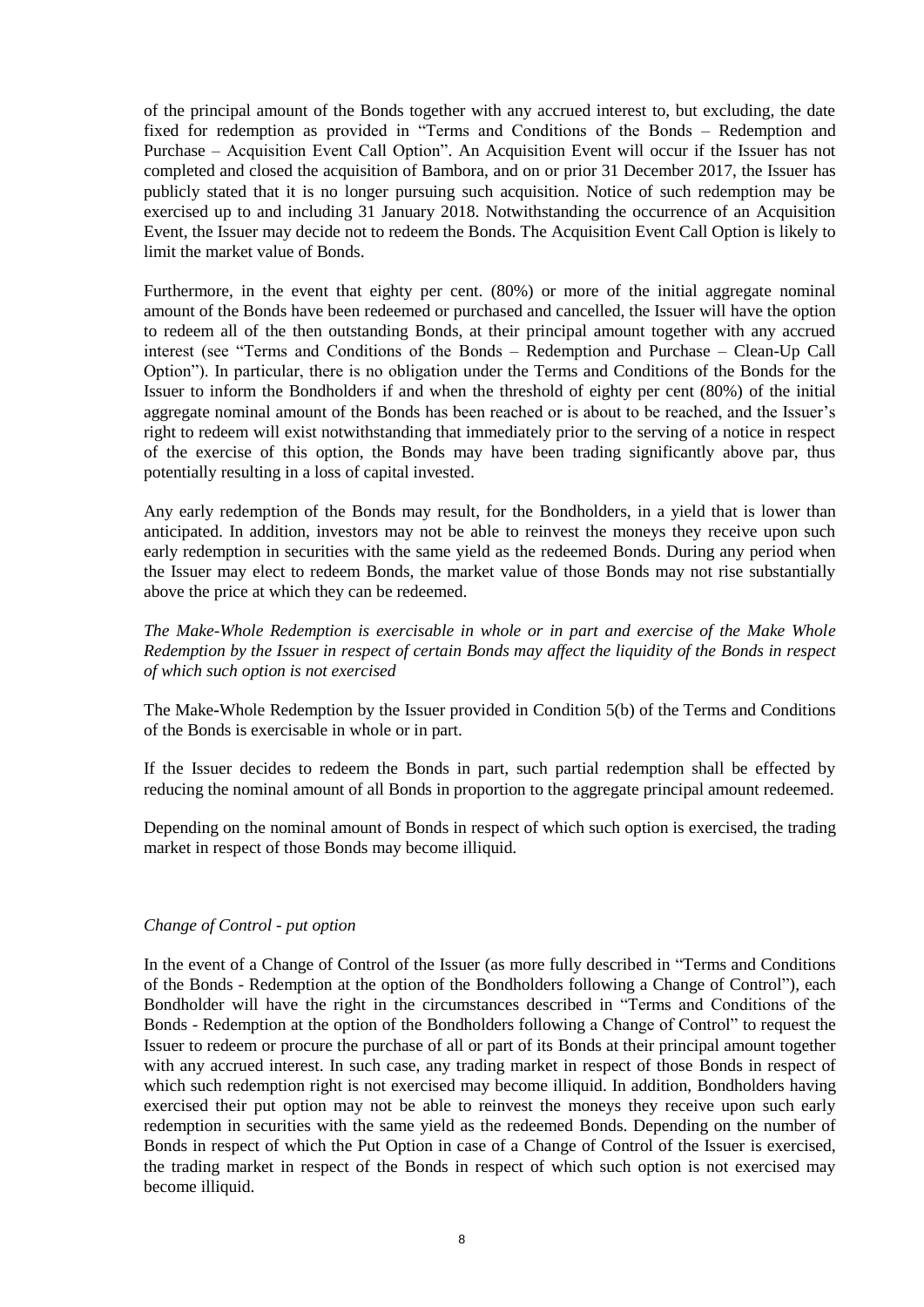# *Modification of the Terms and Conditions of the Bonds*

Bondholders will be grouped automatically for the defence of their common interests in a *Masse*, as defined in "Terms and Conditions of the Bonds - Representation of the Bondholders", and a general meeting of Bondholders can be held. The provisions of the French *Code de commerce* permit in certain cases defined majorities to bind all Bondholders including Bondholders who did not attend and vote at the relevant general meeting and Bondholders who voted in a manner contrary to the majority.

The general meeting of Bondholders may deliberate on any proposal relating to the modification of the Terms and Conditions of the Bonds, notably on any proposal, whether for arbitration or settlement, relating to rights in controversy or which were subject of judicial decisions.

# *Creditworthiness of the Issuer*

The price of the Bonds will also depend on the creditworthiness of the Issuer. If the creditworthiness of the Issuer deteriorates the value of the Bonds may decrease and investors may lose all or part of their investment.

# *Rating*

Neither the Bonds nor the long-term debt of the Issuer are rated. One or more independent credit rating agencies may assign credit ratings to the Bonds on an unsolicited basis. The ratings may not reflect the potential impact of all risks related to structure, market, additional factors discussed above, and other factors that may affect the value of the Bonds. A rating or the absence of a rating is not a recommendation to buy, sell or hold securities.

#### *The proposed financial transactions tax (FTT)*

On 14 February 2013, the European Commission published a proposal (the "**Commission's Proposal**") for a Directive for a common FTT in Belgium, Germany, Estonia, Greece, Spain, France, Italy, Austria, Portugal, Slovenia and Slovakia (the "**participating Member States**"). However, Estonia has since stated that it will not participate.

The Commission's Proposal has very broad scope and could, if introduced, apply to certain dealings in the Bonds (including secondary market transactions) in certain circumstances.

Under the Commission's Proposal the FTT could apply in certain circumstances to persons both within and outside of the participating Member States. Generally, it would apply to certain dealings in the Bonds where at least one party is a financial institution, and at least one party is established in a participating Member State. A financial institution may be, or be deemed to be, "established" in a participating Member State in a broad range of circumstances, including (a) by transacting with a person established in a participating Member State or (b) where the financial instrument which is subject to the dealings is issued in a participating Member State.

The FTT proposal remains subject to negotiation between the participating Member States. It may therefore be altered prior to any implementation, the timing of which remains unclear. Additional EU Member States may decide to participate. Prospective holders of the Bonds are advised to seek their own professional advice in relation to the FTT.

#### *French Insolvency Law*

Under French insolvency law, holders of debt securities are automatically grouped into a single assembly of holders (the "**Assembly**") in order to defend their common interests if a preservation (*procédure de sauvegarde*), an accelerated financial preservation procedure (*procédure de*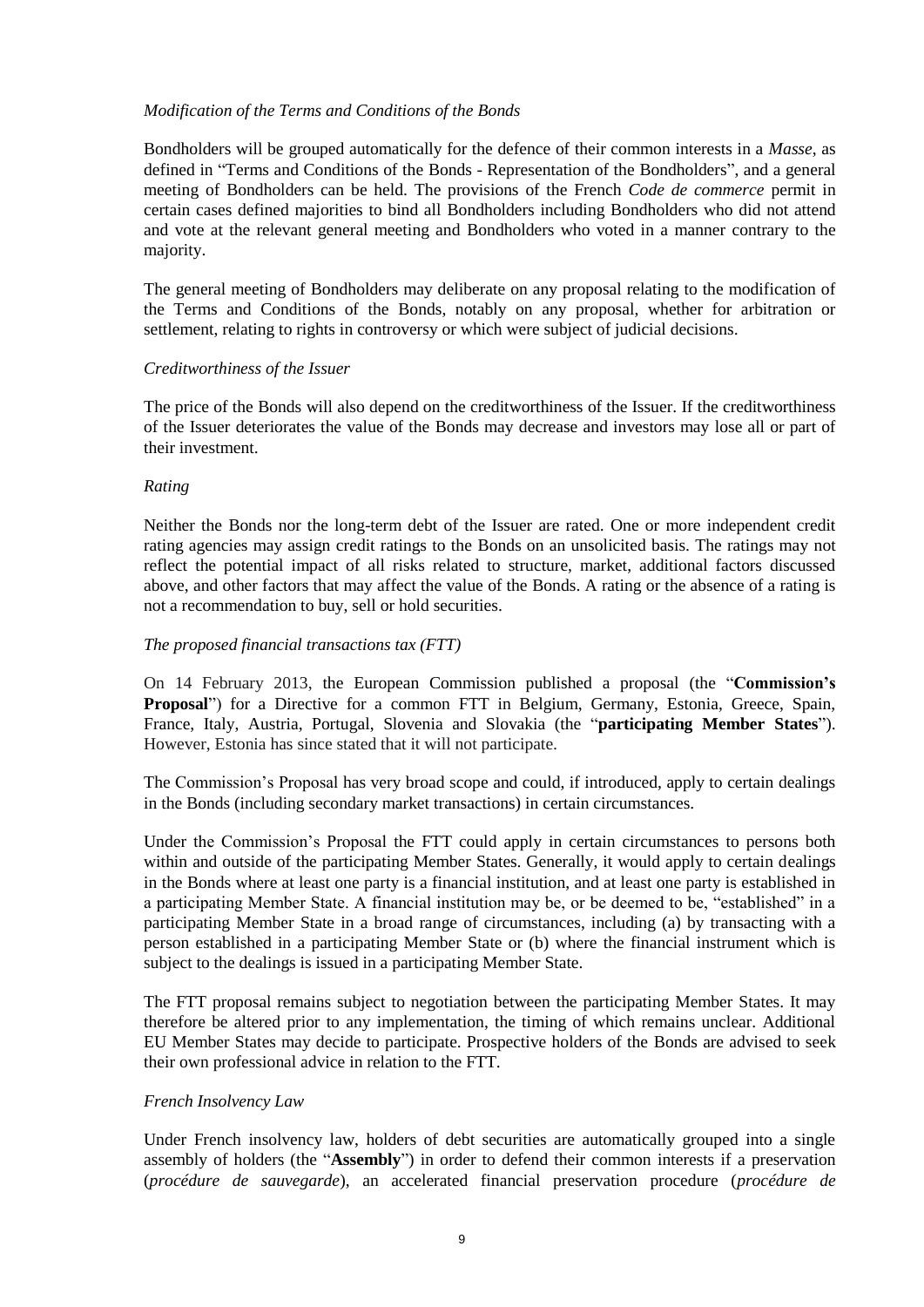*sauvegarde financière accélérée*), an accelerated preservation procedure (*procédure de sauvegarde accélérée*) or a judicial reorganisation procedure (*procédure de redressement judiciaire*) is opened in France with respect to the Issuer.

The Assembly comprises holders of all debt securities issued by the Issuer (including the Bonds), whether or not under a debt issuance programme (such as a euro medium term notes programme) and regardless of their governing law.

The Assembly deliberates on the proposed safeguard plan (*projet de plan de sauvegarde*), proposed accelerated financial safeguard plan (*projet de plan de sauvegarde financière accélérée*), proposed accelerated safeguard plan (*projet de plan de sauvegarde accélérée*) or judicial reorganisation plan (*projet de plan de redressement*) applicable to the Issuer and may further agree to:

- increase the liabilities (*charges*) of holders of debt securities (including the Bondholders) by rescheduling due payments and/or partially or totally writing-off receivables in the form of debt securities;
- establish an unequal treatment between holders of debt securities (including the Bondholders) as appropriate under the circumstances; and/or
- decide to convert debt securities (including the Bonds) into securities that give or may give rights to share capital.

Decisions of the Assembly will be taken by a two-thirds majority (calculated as a proportion of the debt securities held by the holders expressing a vote). No quorum is required to convene the Assembly.

For the avoidance of doubt, the provisions relating to the representation of the Bondholders described in the Terms and Conditions of the Bonds set out in this Prospectus will not be applicable with respect to the Assembly to the extent they conflict with compulsory insolvency law provisions that apply in these circumstances.

# *Change of law*

The Terms and Conditions of the Bonds are based on French law in effect as at the date of this Prospectus. No assurance can be given as to the impact of any possible judicial or administrative decision or change to French law or administrative practice after the date of this Prospectus.

#### *Limited restrictive covenants*

The Bonds do not restrict the Issuer or its subsidiaries from incurring additional debt or disposing of assets. The Terms and Conditions of the Bonds contain a negative pledge that prohibits the Issuer and its Material Subsidiaries in certain circumstances from creating security over assets, but only to the extent that such is used to secure other bonds, notes or other debt securities, which are for the time being quoted or ordinarily dealt in on any Regulated Market. The Terms and Conditions of the Bonds do not contain any other covenants restricting the operations of or the disposal of assets by the Issuer or its Material Subsidiaries. The Issuer's subsidiaries are not guarantors of the Bonds.

Subject to the above mentioned negative pledge, the Issuer and its subsidiaries may incur additional debt that could be considered before or rank equally with the Bonds. If the Issuer incurs additional debt ranking equally with the Bonds, it will increase the number of claims that would be entitled to share rateably with Bondholders in any proceeds distributed in connection with an insolvency, bankruptcy or similar proceeding. If the Issuer or its subsidiaries incur additional debt that is structurally senior or that would otherwise come prior to the Bonds, it could increase the risks of Bondholders as compared with the holders of such senior instruments.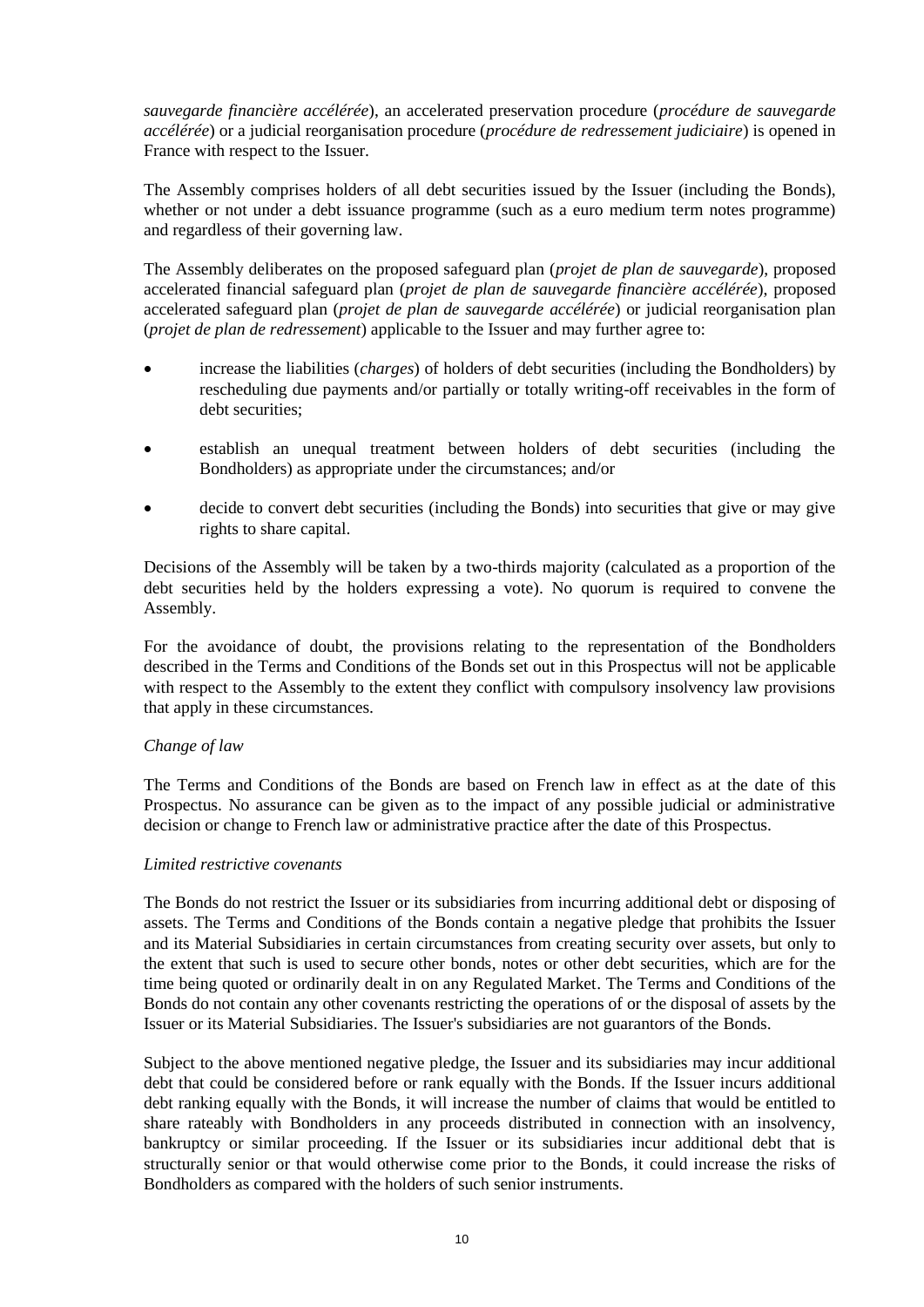## *Taxation*

Potential purchasers and sellers of the Bonds should be aware that they may be required to pay taxes or documentary charges or duties in accordance with the laws and practices of the jurisdiction where the Bonds are transferred or other jurisdictions. In some jurisdictions, no official statements of the tax authorities or court decisions may be available for financial instruments such as the Bonds. Potential investors are advised not to rely upon the tax summary contained in this Prospectus but to ask for their own tax adviser's advice on their individual taxation with respect to the acquisition, holding, disposal and redemption of the Bonds. Only these advisers are in a position to duly consider the specific situation of each potential investor. This investment consideration has to be read in connection with the taxation sections of this Prospectus.

Each prospective investor should consult its own advisers as to legal, tax and related aspects of an investment in the Bonds.

A Bondholder's effective yield on the Bonds may be diminished by the tax impact on that Bondholder of its investment in the Bonds.

# **2.2 Risks related to the market generally**

#### *Market value of the Bonds*

The market value of the Bonds will be affected by the creditworthiness of the Issuer and a number of additional factors, including market interest and yield rates.

The value of the Bonds depends on a number of interrelated factors, including economic, financial and political events in France or elsewhere, including factors affecting capital markets generally and the stock exchange on which the Bonds are traded. The price at which a Bondholder will be able to sell the Bonds may be at a discount, which could be substantial, from the issue price or the purchase price paid by such purchaser.

#### *No active secondary market for the Bonds*

An investment in the Bonds should be considered primarily with a view to holding them until their maturity (i.e. 13 September 2024). Bonds may have no established trading market when issued, and one may never develop. If a market does develop, it may not be liquid. Therefore, investors may not be able to sell their Bonds easily or at prices that provide them with a yield comparable to similar investments that have a developed secondary market. Illiquidity may have an adverse effect on the market value of Bonds. Although application has been made for the Bonds to be admitted to trading on Euronext Paris, there is no assurance that such application will be accepted or that an active trading market will develop. Accordingly, there is no assurance as to the development or liquidity of any trading market for the Bonds.

#### *Exchange rate risks and exchange controls*

The Issuer will pay principal and interest on the Bonds in Euro. This presents certain risks relating to currency conversions if an investor's financial activities are denominated principally in a currency or currency unit (the "**Investor's Currency**") other than Euro. These include the risk that exchange rates may significantly change (including changes due to devaluation of Euro or revaluation of the Investor's Currency) and the risk that authorities with jurisdiction over the Investor's Currency may impose or modify exchange controls. An appreciation in the value of the Investor's Currency relative to the Euro would decrease (i) the Investor's Currency-equivalent yield on the Bonds, (ii) the Investor's Currency-equivalent value of the principal payable on the Bonds and (iii) the Investor's Currency-equivalent market value of the Bonds.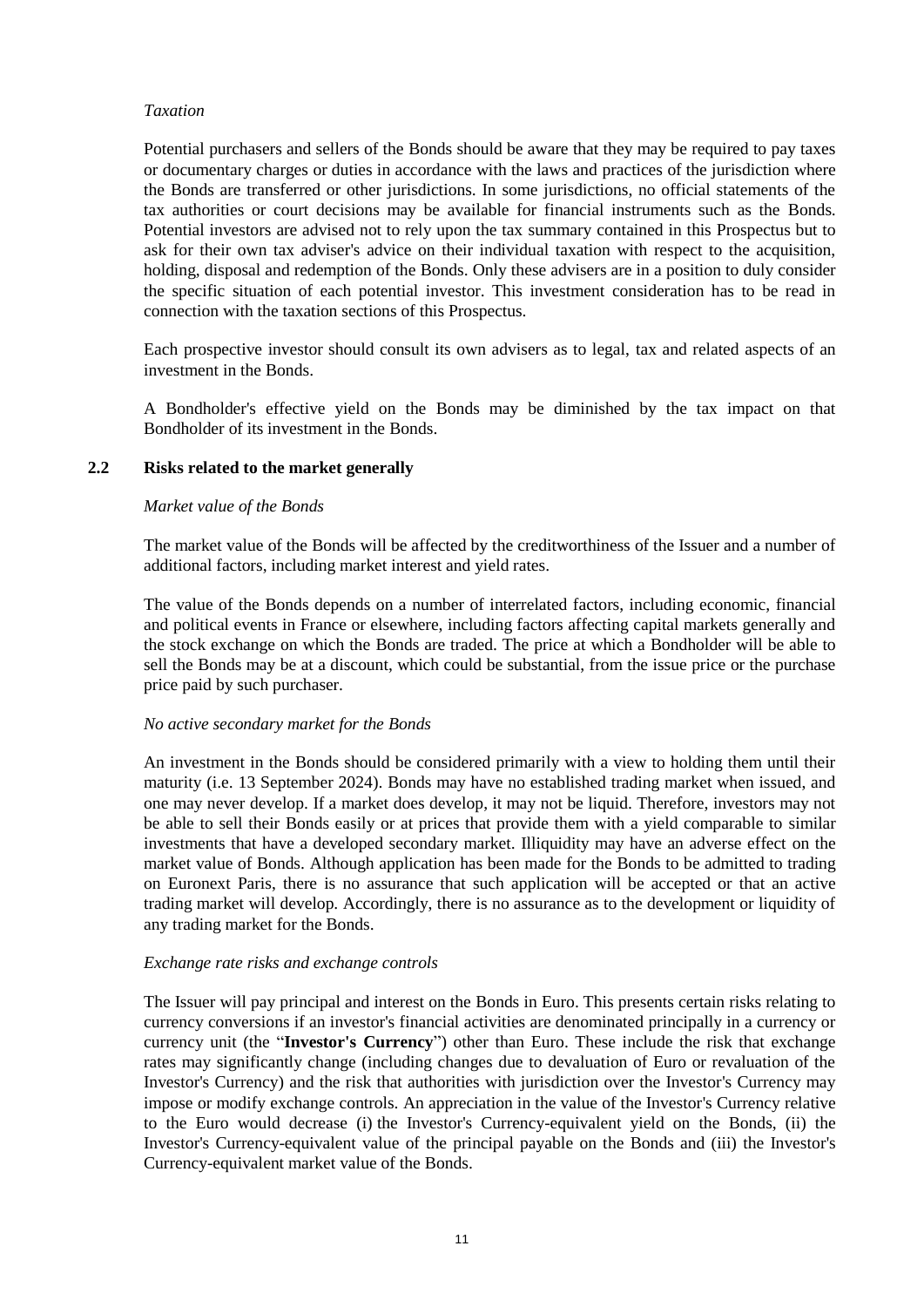Government and monetary authorities may impose (as some have done in the past) exchange controls that could adversely affect an applicable exchange rate. As a result, investors may receive less interest or principal than expected, or no interest or principal.

#### *Interest rate risks*

The Bonds bearing interest at a fixed rate, investment in the Bonds involves the risk that subsequent changes in market interest rates may adversely affect the value of the Bonds.

# *Potential Conflicts of Interest*

Certain of the Joint Lead Managers (as defined in section "Subscription and Sale") and their affiliates have engaged, and may in the future engage, in investment banking and/or commercial banking transactions with, and may perform services for, the Issuer and its affiliates in the ordinary course of business. In addition, in the ordinary course of their business activities, the Joint Lead Managers and their affiliates may make or hold a broad array of investments and actively trade debt and equity securities (or related derivative securities) and financial instruments (including bank loans) for their own account and for the accounts of their customers. Such investments and securities activities may involve securities and/or instruments of the Issuer or Issuer's affiliates. Certain of the Joint Lead Managers or their affiliates that have a lending relationship with the Issuer routinely hedge their credit exposure to the Issuer consistent with their customary risk management policies. Typically, such Joint Lead Managers and their affiliates would hedge such exposure by entering into transactions which consist of either the purchase of credit default swaps or the creation of short positions in securities, including potentially the Bonds to be issued hereunder. Any such short positions could adversely affect future trading prices of Bonds to be issued hereunder. The Joint Lead Managers and their affiliates may also make investment recommendations and/or publish or express independent research views in respect of such securities or financial instruments and may hold, or recommend to clients that they acquire, long and/or short positions in such securities and instruments.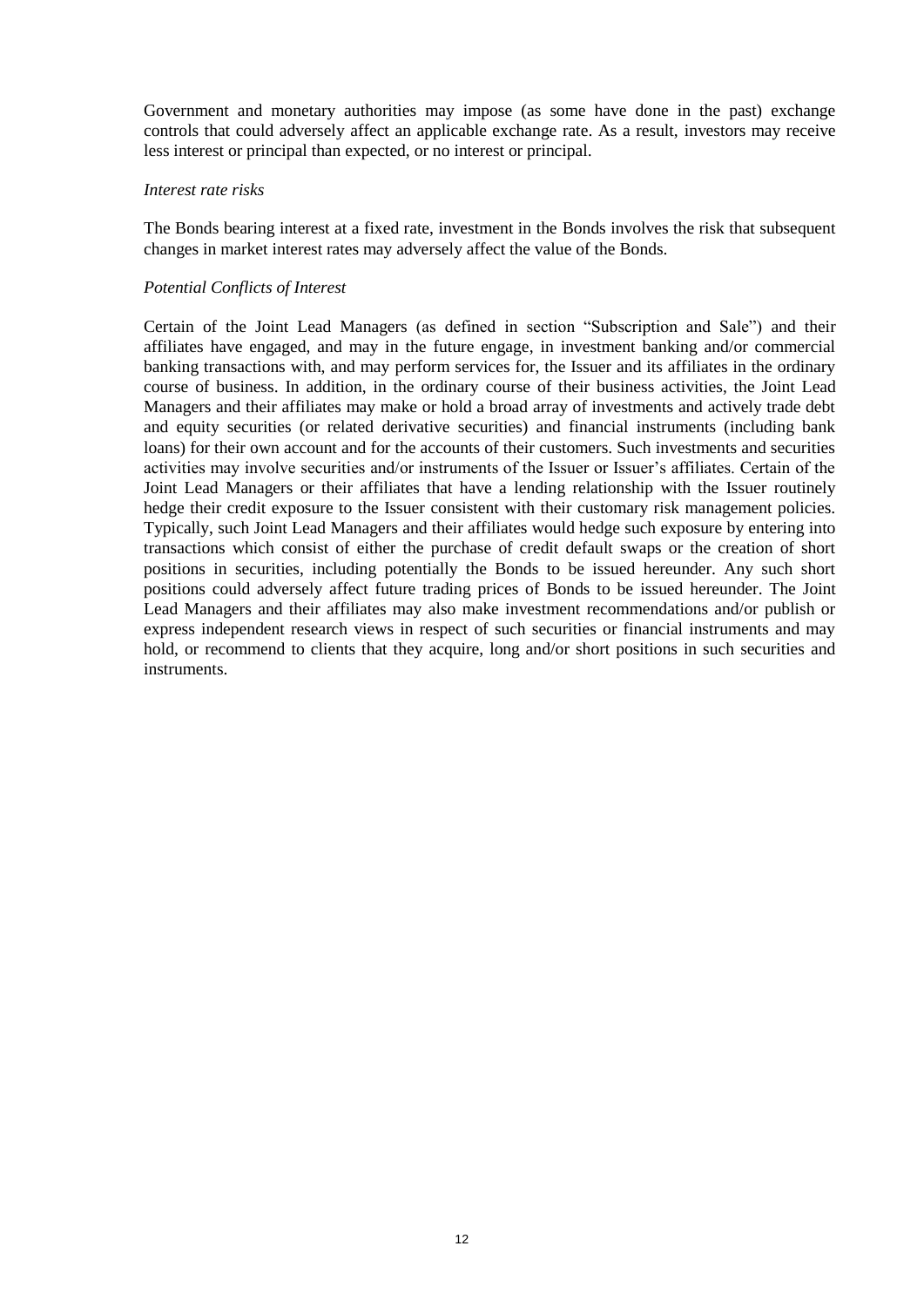#### **DOCUMENTS INCORPORATED BY REFERENCE**

This Prospectus should be read and construed in conjunction with the following sections identified in the cross-reference table below of the following documents (the "**Documents Incorporated by Reference**"), which have been previously published and have been filed with the AMF. Such sections shall be incorporated in, and shall be deemed to form part of, this Prospectus:

- (a) the sections identified in the cross-reference table below of the 2015 registration document in the French language<sup>1</sup> relating to the Issuer, filed with the AMF on 23 March 2016 under no. D.16-0191, including the statutory audited consolidated financial statements of the Issuer as at, and for the year ended, 31<sup>st</sup> December 2015 and the related notes thereto and the related statutory auditors' report (the "**2015 Registration Document**");
- (b) the sections identified in the cross-reference table below of the 2016 registration document in the French language<sup>2</sup> relating to the Issuer, filed with the AMF on 29 March 2017 under no. D. 17-0248, including the statutory audited consolidated financial statements of the Issuer as at, and for the year ended, 31<sup>st</sup> December 2016 and the related notes thereto and the related statutory auditors' report (the "**2016 Registration Document**"); and
- (c) the sections identified in the cross-reference table below of the 2017 unaudited first-half condensed consolidated financial statements in the French language<sup>3</sup> relating to the Issuer, filed with the AMF on 26 July2017, including the unaudited consolidated financial statements of the Issuer as at, and for the half-year ended,  $30<sup>st</sup>$  June 2016 and the related notes thereto and the related statutory auditors' report (the "**2017 First-Half Financial Report**").

Any statement contained in a Document Incorporated by Reference shall be modified or superseded for the purpose of this Prospectus to the extent that a statement contained herein modifies or supersedes such earlier statement (whether expressly, by implication or otherwise); any statement so modified or superseded shall not, except as so modified or superseded, constitute a part of this Prospectus.

Copies of the Documents Incorporated by Reference may be obtained, without charge on request, at the principal office of the Issuer or of the Fiscal Agent during normal business hours. Such documents will also be published on the website of the Issuer (www.ingenico.com).

The following table cross-references the pages of the Documents Incorporated by Reference with the main headings required under Annex IX of the Commission Regulation no. 809/2004 as amended. Any information not listed in the cross-reference list shall not be deemed to form part of this Prospectus.

-

<sup>1</sup> The free English language translation of the 2015 Registration Document may be obtained without charge from the website of the Issuer [\(www.ingenico.com\)](http://www.ingenico.com/). This English language translation is available for information purposes only and is not incorporated by reference in this Prospectus. The only binding version is the French language version of the 2015 Registration Document.

The free English language translation of the 2016 Registration Document may be obtained without charge from the website of the Issuer [\(www.ingenico.com\)](http://www.ingenico.com/). This English language translation is available for information purposes only and is not incorporated by reference in this Prospectus. The only binding version is the French language version of the 2016 Registration Document.

<sup>3</sup> The free English language translation of the 2017 First-Half Financial Report may be obtained without charge from the website of the Issuer [\(www.ingenico.com\)](http://www.ingenico.com/). This English language translation is available for information purposes only and is not incorporated by reference in this Prospectus. The only binding version is the French language version of the 2017 First-Half Financial Report.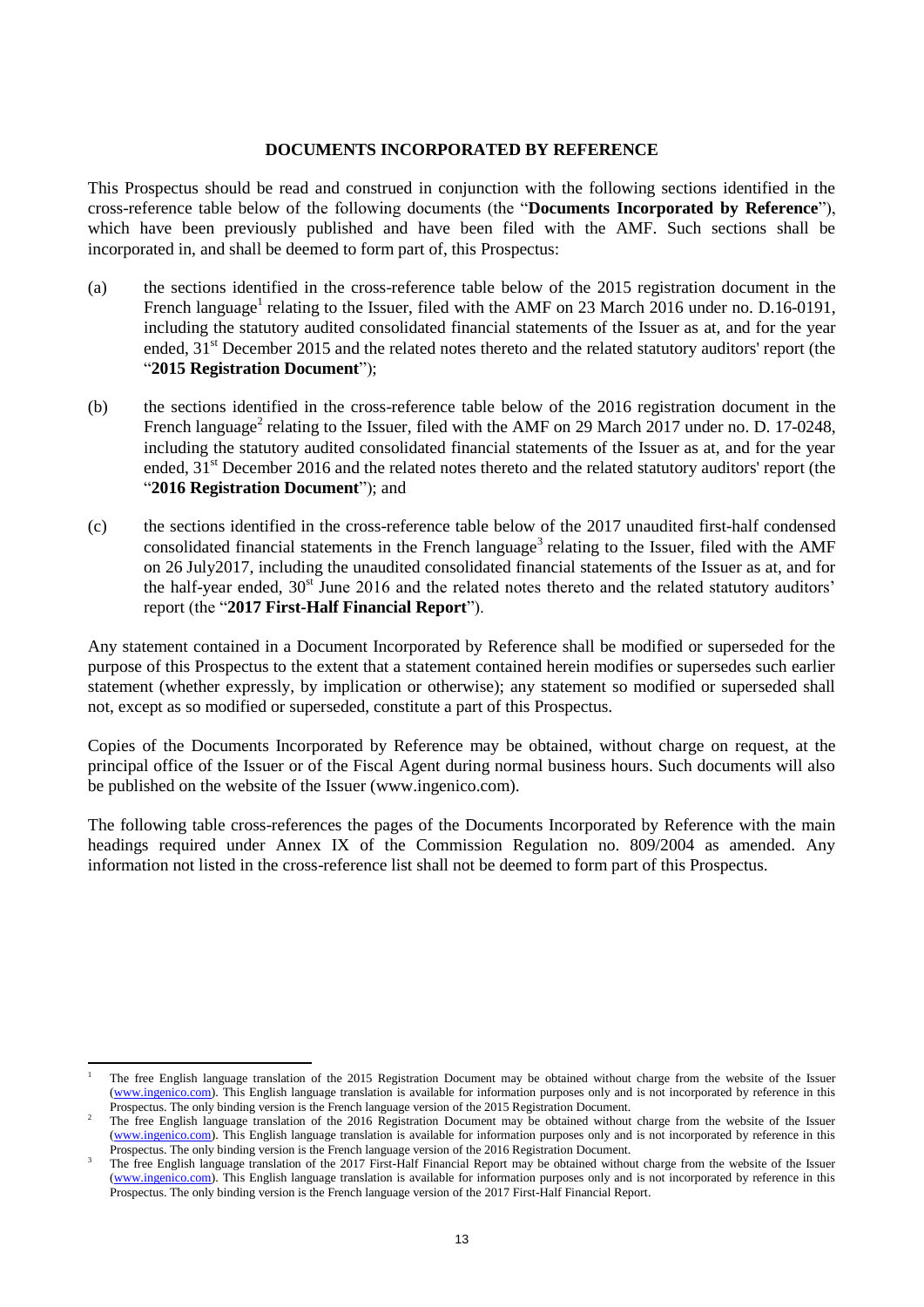| (Annex IX of the European<br>Regulation 809/2004/EC of<br>29 April 2004)                                                                                                               | Pages of the 2015<br><b>Registration</b><br><b>Document</b> | Pages of the 2016<br><b>Registration</b><br><b>Document</b> | Pages of the 2017<br><b>First-Half Financial</b><br><b>Report</b> |
|----------------------------------------------------------------------------------------------------------------------------------------------------------------------------------------|-------------------------------------------------------------|-------------------------------------------------------------|-------------------------------------------------------------------|
| <b>Statutory Auditors</b><br>2.                                                                                                                                                        |                                                             |                                                             |                                                                   |
| 2.1 Names and addresses of<br>the issuer's auditors                                                                                                                                    |                                                             | Page 255                                                    |                                                                   |
| 2.2 If auditors have resigned,<br>been removed or not been<br>re-appointed during the<br>period covered by the<br>historical<br>financial<br>details<br>information,<br>if<br>material |                                                             | Not applicable                                              |                                                                   |
| <b>Risk factors</b><br>3.                                                                                                                                                              |                                                             |                                                             |                                                                   |
| <b>Risk factors</b><br>3.1                                                                                                                                                             |                                                             | Pages 28 to 35                                              |                                                                   |
| <b>Information about the</b><br>4.<br><b>Issuer</b>                                                                                                                                    |                                                             |                                                             |                                                                   |
| $\overline{4.1}$ History and development<br>of the Issuer                                                                                                                              |                                                             |                                                             |                                                                   |
| 4.1.1 Legal and commercial<br>name                                                                                                                                                     |                                                             | Page 238                                                    |                                                                   |
| 4.1.2 Place of registration<br>registration<br>and<br>number                                                                                                                           |                                                             | Page 238                                                    |                                                                   |
| 4.1.3 Date of incorporation<br>and term                                                                                                                                                |                                                             | Page 238                                                    |                                                                   |
| 4.1.4 Domicile, legal form,<br>jurisdictions governing<br>its activities, country<br>of<br>incorporation,<br>address and telephone<br>number                                           |                                                             | Page 238 and last page                                      |                                                                   |
| 4.1.5 Recent events particular<br>to the issuer                                                                                                                                        |                                                             | Not applicable                                              | Pages 32 to 36                                                    |
| <b>Business overview</b><br>5.                                                                                                                                                         |                                                             |                                                             |                                                                   |
| 5.1<br>Principal activities                                                                                                                                                            |                                                             |                                                             |                                                                   |
| 5.1.1 Description<br>of<br>the<br>Issuer's<br>principal<br>activities                                                                                                                  |                                                             | Pages 18 to 27                                              | Page 11                                                           |
| 5.1.2 Competitive<br>position<br>of the Issuer                                                                                                                                         |                                                             | Pages 6-7 and 33-34                                         |                                                                   |
| <b>Organisational structure</b><br>6.                                                                                                                                                  |                                                             |                                                             |                                                                   |
| 6.1 Brief description of the<br>group                                                                                                                                                  |                                                             | Pages 14-15                                                 | Pages 30-31                                                       |
| 6.2 Dependence upon other<br>entities within the group                                                                                                                                 |                                                             | Not applicable                                              |                                                                   |
| <b>Profit forecast and</b><br>8.                                                                                                                                                       |                                                             |                                                             |                                                                   |
| estimate                                                                                                                                                                               |                                                             |                                                             |                                                                   |
| 8.1 A statement setting out the<br>principal<br>assumptions<br>upon which the Issuer has<br>based<br>its<br>forecast,<br><b>or</b>                                                     |                                                             | Not applicable                                              |                                                                   |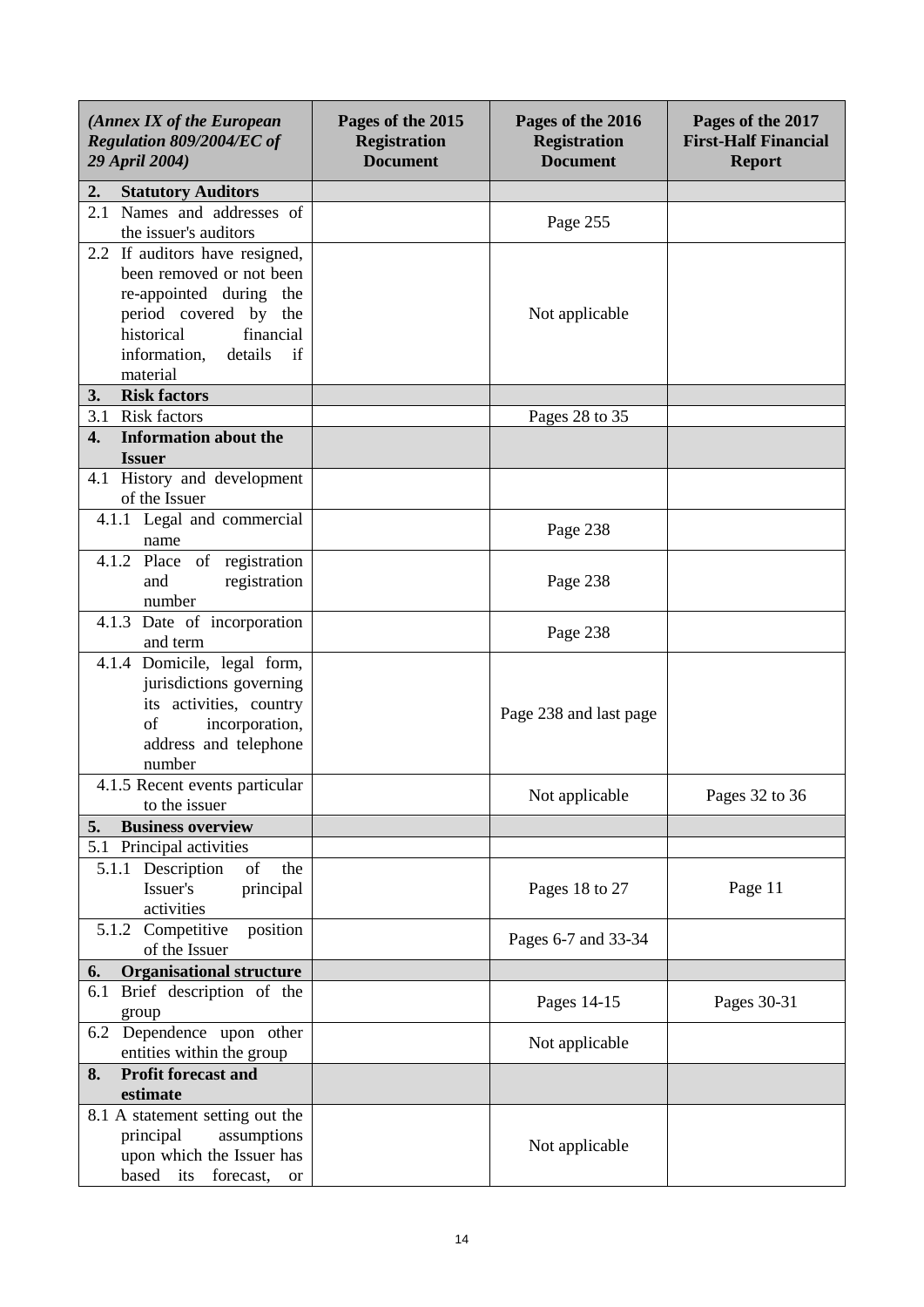| (Annex IX of the European<br>Regulation 809/2004/EC of<br>29 April 2004)                                                                                                                                                                                                                                                                                                                                          | Pages of the 2015<br><b>Registration</b><br><b>Document</b> | Pages of the 2016<br><b>Registration</b><br><b>Document</b> | Pages of the 2017<br><b>First-Half Financial</b><br><b>Report</b> |
|-------------------------------------------------------------------------------------------------------------------------------------------------------------------------------------------------------------------------------------------------------------------------------------------------------------------------------------------------------------------------------------------------------------------|-------------------------------------------------------------|-------------------------------------------------------------|-------------------------------------------------------------------|
| estimate                                                                                                                                                                                                                                                                                                                                                                                                          |                                                             |                                                             |                                                                   |
| 8.2 Any profit forecast set out<br>the<br>registration<br>in<br>document<br>be<br>must<br>accompanied<br>by<br>a<br>statement confirming that<br>the said forecast has been<br>properly prepared on the<br>basis stated and that the<br>basis of accounting is<br>with<br>consistent<br>the                                                                                                                       |                                                             | Not applicable                                              |                                                                   |
| accounting policies of the                                                                                                                                                                                                                                                                                                                                                                                        |                                                             |                                                             |                                                                   |
| Issuer.<br>The profit forecast or<br>8.3<br>estimate must be prepared<br>on a basis comparable<br>the<br>historical<br>with<br>financial information.                                                                                                                                                                                                                                                             |                                                             | Not applicable                                              |                                                                   |
| 9.<br>Administrative,                                                                                                                                                                                                                                                                                                                                                                                             |                                                             |                                                             |                                                                   |
| <b>Management</b> and                                                                                                                                                                                                                                                                                                                                                                                             |                                                             |                                                             |                                                                   |
| <b>Supervisory bodies</b>                                                                                                                                                                                                                                                                                                                                                                                         |                                                             |                                                             |                                                                   |
| Information<br>concerning<br>9.1<br>administrative,<br>the<br>management<br>and<br>supervisory bodies                                                                                                                                                                                                                                                                                                             |                                                             | Pages 88 to 90                                              |                                                                   |
| 9.2 Administrative,<br>Management,<br>and<br>Supervisory<br>bodies'<br>conflicts of interests<br>Potential<br>conflicts<br>of<br>between<br>interests<br>any<br>duties to the issuing entity<br>of the persons referred to<br>in item 9.1 and their<br>private interests and or<br>other duties must<br>be<br>clearly stated. In the event<br>that there are no such<br>conflicts, a statement to<br>that effect. |                                                             | Page 120-121                                                |                                                                   |
| 10. Major shareholders                                                                                                                                                                                                                                                                                                                                                                                            |                                                             |                                                             |                                                                   |
| 10.1 Ownership and control                                                                                                                                                                                                                                                                                                                                                                                        |                                                             | Pages 248-249                                               |                                                                   |
| 10.2 Description<br>of<br>arrangements which may<br>result in a change of<br>control                                                                                                                                                                                                                                                                                                                              |                                                             | Page 251                                                    |                                                                   |
| 11. Financial information<br>concerning the Issuer's<br>assets and liabilities,<br>financial position and                                                                                                                                                                                                                                                                                                         |                                                             |                                                             |                                                                   |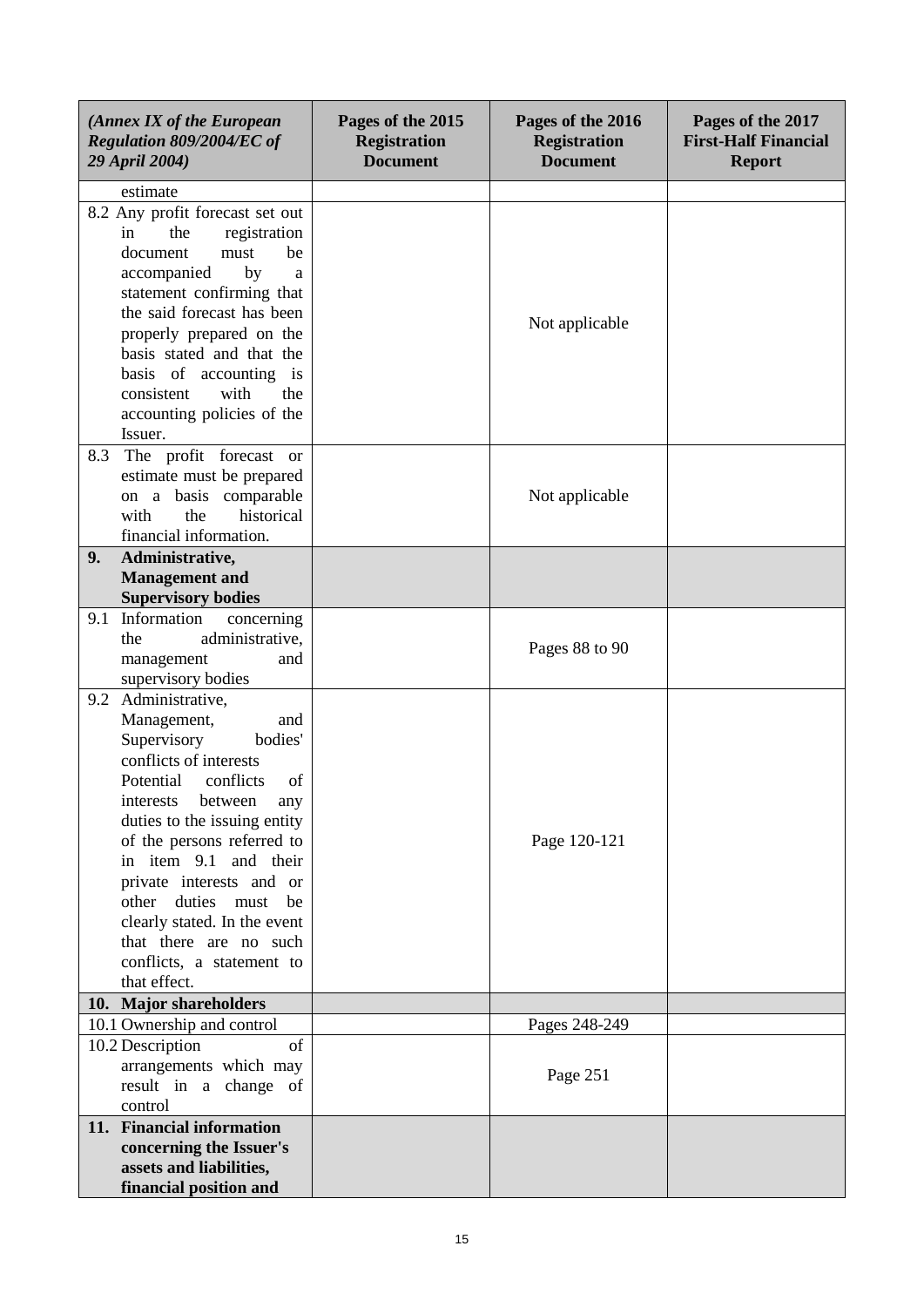| (Annex IX of the European<br>Regulation 809/2004/EC of<br>29 April 2004) | Pages of the 2015<br><b>Registration</b><br><b>Document</b> | Pages of the 2016<br><b>Registration</b><br><b>Document</b> | Pages of the 2017<br><b>First-Half Financial</b><br><b>Report</b> |
|--------------------------------------------------------------------------|-------------------------------------------------------------|-------------------------------------------------------------|-------------------------------------------------------------------|
| profits and losses                                                       |                                                             |                                                             |                                                                   |
| 11.1Historical<br>financial<br>information                               |                                                             |                                                             |                                                                   |
| Audited consolidated financial statements                                |                                                             |                                                             |                                                                   |
| - Balance sheet                                                          | Pages 126-127                                               | Pages 134-135                                               |                                                                   |
| - Income statement                                                       | Page 124                                                    | Page 132                                                    |                                                                   |
| policies<br>- Accounting<br>and<br>explanatory notes                     | Pages 131 to 181                                            | Pages 139 to 192                                            |                                                                   |
| - Auditors' report                                                       | Page 185                                                    | Page 193                                                    |                                                                   |
| Unaudited half-year consolidated financial statements                    |                                                             |                                                             |                                                                   |
| - Interim balance sheet                                                  |                                                             |                                                             | Pages 5-6                                                         |
| - Interim income statement                                               |                                                             |                                                             | Page 3                                                            |
| - Accounting<br>policies<br>and                                          |                                                             |                                                             |                                                                   |
| explanatory notes                                                        |                                                             |                                                             | Pages 11 to 31                                                    |
| - Auditors'<br>limited<br>review<br>report                               |                                                             |                                                             | Page 38                                                           |
| 11.2 Financial statements                                                | Pages 124 to 184                                            | Pages 131 to 192                                            |                                                                   |
| historical<br>11.3 Auditing<br>of                                        |                                                             |                                                             |                                                                   |
| financial<br>annual                                                      |                                                             |                                                             |                                                                   |
| information                                                              |                                                             |                                                             |                                                                   |
| 11.3.1 Statement of audit of                                             |                                                             |                                                             |                                                                   |
| the historical annual                                                    | Page 185                                                    | Page 193                                                    |                                                                   |
| financial information                                                    |                                                             |                                                             |                                                                   |
| 11.3.2 Other<br>audited                                                  |                                                             |                                                             |                                                                   |
| information                                                              |                                                             | Not applicable                                              |                                                                   |
| 11.3.3 Where financial data                                              |                                                             |                                                             |                                                                   |
| the<br>registration<br>in                                                |                                                             |                                                             |                                                                   |
| is<br>document<br>not                                                    |                                                             |                                                             |                                                                   |
| the<br>extracted<br>from                                                 |                                                             |                                                             |                                                                   |
| audited<br>Issuer's                                                      |                                                             | Not applicable                                              |                                                                   |
| financial<br>statements,                                                 |                                                             |                                                             |                                                                   |
| state the source of the                                                  |                                                             |                                                             |                                                                   |
| data and state that the                                                  |                                                             |                                                             |                                                                   |
| data is unaudited                                                        |                                                             |                                                             |                                                                   |
| 11.4 Age of latest financial                                             |                                                             |                                                             |                                                                   |
| information                                                              |                                                             |                                                             |                                                                   |
| 11.4.1 The<br>last<br>of<br>year                                         |                                                             |                                                             |                                                                   |
| audited<br>financial                                                     |                                                             |                                                             |                                                                   |
| information<br>may not                                                   |                                                             |                                                             |                                                                   |
| older<br>than<br>18<br>be                                                |                                                             | Pages 132 to 138                                            |                                                                   |
| months from the date                                                     |                                                             |                                                             |                                                                   |
| of<br>the<br>registration                                                |                                                             |                                                             |                                                                   |
| document.                                                                |                                                             |                                                             |                                                                   |
| 11.5 Legal<br>and<br>arbitration                                         |                                                             | Pages 35-36                                                 | Page 20                                                           |
| proceedings                                                              |                                                             |                                                             |                                                                   |
| 11.6 Significant change in the                                           |                                                             |                                                             |                                                                   |
| financial<br>issuer's<br><b>or</b>                                       |                                                             | Not applicable                                              | Pages 3 to 36                                                     |
| trading position                                                         |                                                             |                                                             |                                                                   |
| 12. Material contracts                                                   |                                                             |                                                             |                                                                   |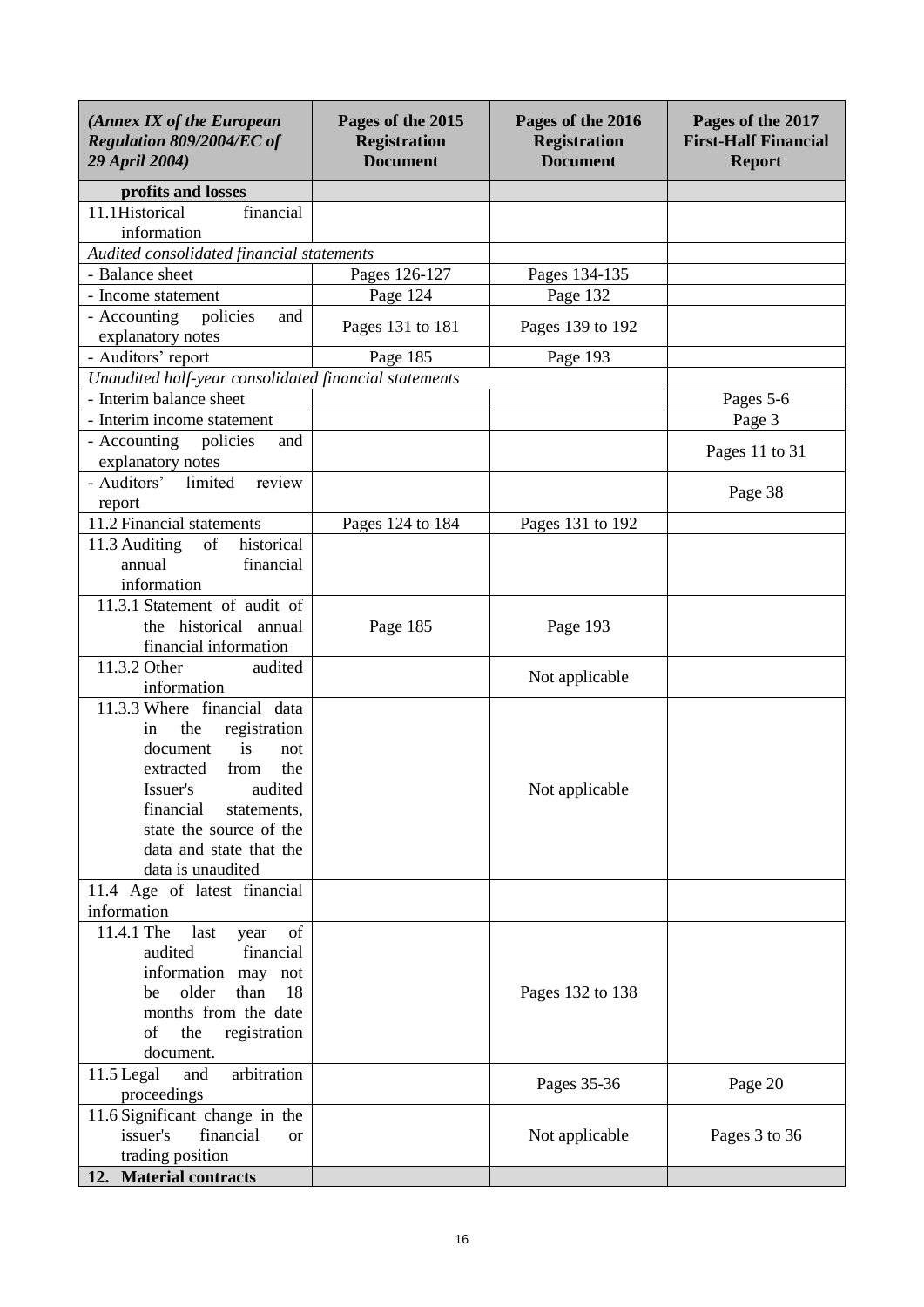| (Annex IX of the European)<br>Regulation 809/2004/EC of<br>29 April 2004) | Pages of the 2015<br><b>Registration</b><br><b>Document</b> | Pages of the 2016<br><b>Registration</b><br><b>Document</b> | Pages of the 2017<br><b>First-Half Financial</b><br><b>Report</b> |
|---------------------------------------------------------------------------|-------------------------------------------------------------|-------------------------------------------------------------|-------------------------------------------------------------------|
| 12. Material contracts                                                    |                                                             | Not applicable                                              |                                                                   |
| 13. Third party information                                               |                                                             |                                                             |                                                                   |
| 13.1 Where<br>a statement<br>or                                           |                                                             |                                                             |                                                                   |
| attributed to<br>report<br>a                                              |                                                             |                                                             |                                                                   |
| person as an expert is                                                    |                                                             |                                                             |                                                                   |
| included<br>in<br>the                                                     |                                                             |                                                             |                                                                   |
| document,<br>registration                                                 |                                                             | Not applicable                                              |                                                                   |
| provide such<br>person's                                                  |                                                             |                                                             |                                                                   |
| name, business address,                                                   |                                                             |                                                             |                                                                   |
| qualifications<br>and                                                     |                                                             |                                                             |                                                                   |
| material interest if any in                                               |                                                             |                                                             |                                                                   |
| the issuer. If the report                                                 |                                                             |                                                             |                                                                   |
| has been produced at the                                                  |                                                             |                                                             |                                                                   |
| issuer's<br>request<br>a                                                  |                                                             |                                                             |                                                                   |
| statement to that effect                                                  |                                                             |                                                             |                                                                   |
| that such statement or                                                    |                                                             |                                                             |                                                                   |
| report is included, in the                                                |                                                             |                                                             |                                                                   |
| form and context in which                                                 |                                                             |                                                             |                                                                   |
| it is included, with the                                                  |                                                             |                                                             |                                                                   |
| consent of that person                                                    |                                                             |                                                             |                                                                   |
| who has authorised the                                                    |                                                             |                                                             |                                                                   |
| contents of that part of the                                              |                                                             |                                                             |                                                                   |
| registration document.                                                    |                                                             |                                                             |                                                                   |
| 13.2 Third party information                                              |                                                             | Not applicable                                              |                                                                   |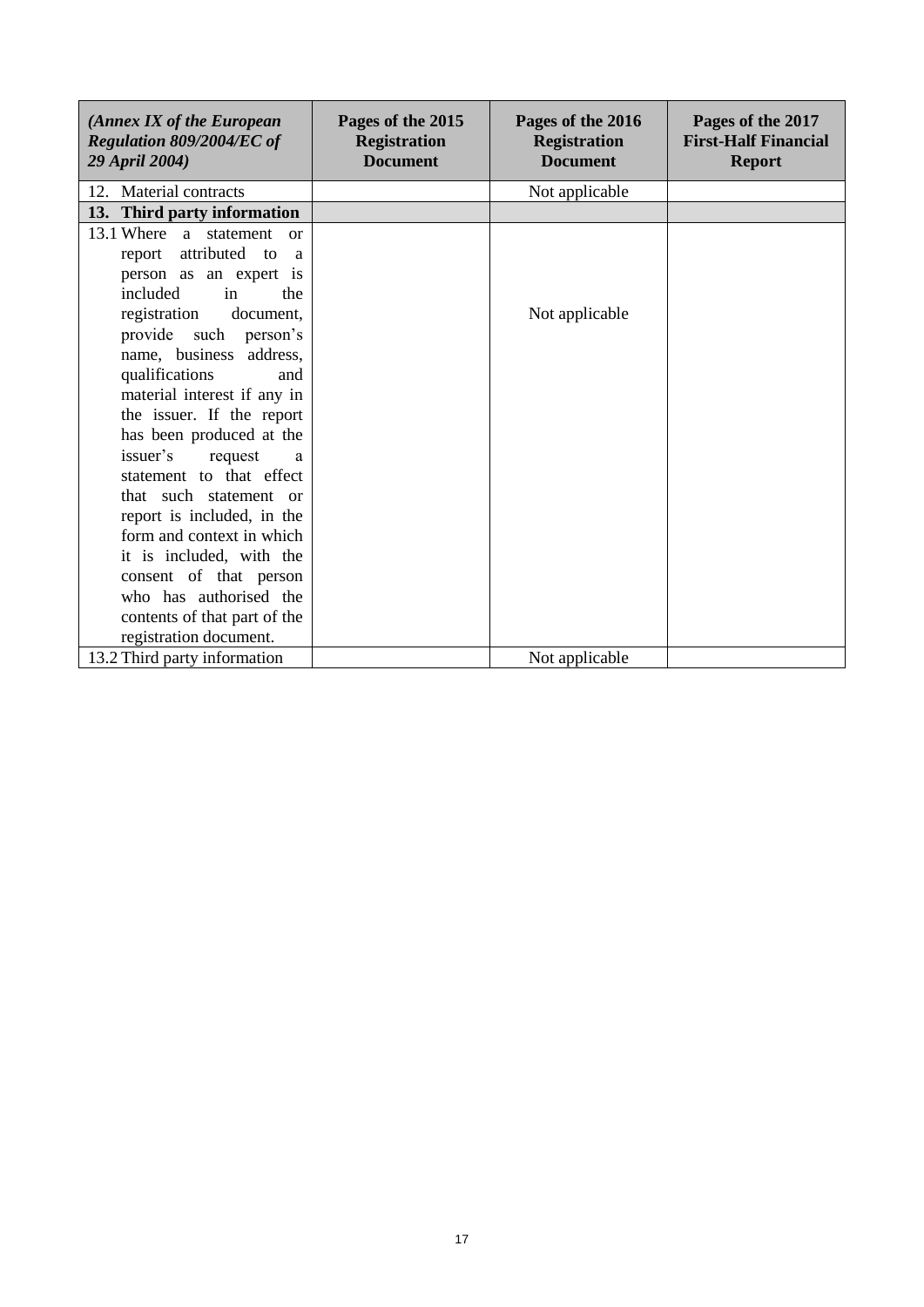#### **TERMS AND CONDITIONS OF THE BONDS**

#### *The terms and conditions of the Bonds (the "Conditions") will be as follows:*

The issue of the €600,000,000 1.625 per cent. Bonds due 2024 (the "**Bonds**") by Ingenico Group (the "**Issuer**") was authorised pursuant to a resolution of the Board of Directors (*Conseil d'administration*) of the Issuer dated 19 July 2017 and a decision of the Chief Executive Officer (*Président-Directeur Général*) of the Issuer dated 7 September 2017. The Issuer has entered into a fiscal agency agreement to be dated 11 September 2017 (the "**Fiscal Agency Agreement**") with Société Générale Securities Services as fiscal agent, paying agent and calculation agent (the "**Fiscal Agent**", the "**Paying Agent**" and the "**Calculation Agent**", which expressions shall, where the context so admits, include any successor for the time being as fiscal agent, paying agent or calculation agent). Copies of the Fiscal Agency Agreement are available, without charge, for inspection, during normal business hours at the specified offices of the Fiscal Agent. References below to "**Conditions**" are, unless the context otherwise requires, to the numbered paragraphs below. In these Conditions, "**holder of Bonds**", "**holder of any Bond**" or "**Bondholder**" means the person whose name appears in the account of the relevant Account Holder (as defined below) as being entitled to such Bonds.

# **1. Form, Denomination and Title**

The Bonds are issued on 13 September 2017 (the "**Issue Date**") in dematerialised bearer form (*au porteur*) in the denomination of  $E100,000$  each. Title to the Bonds will be evidenced in accordance with Articles L.211-3 *et seq.* and R.211-1 *et seq.* of the French *Code monétaire et financier* by book entries (*inscription en compte*). No physical document of title (including *certificats représentatifs* pursuant to Article R.211-7 of the French *Code monétaire et financier*) will be issued in respect of the Bonds.

The Bonds will, upon issue, be inscribed in book entry form in the books of Euroclear France ("**Euroclear France**"), which shall credit the accounts of the Account Holders. For the purpose of these Conditions, "**Account Holders**" shall mean any intermediary institution entitled to hold, directly or indirectly, accounts on behalf of its customers with Euroclear France, and includes depositary banks for Clearstream Banking, *société anonyme* ("**Clearstream, Luxembourg**") and Euroclear Bank S.A./N.V. ("**Euroclear**").

Title to the Bonds shall be evidenced by entries in the books of Account Holders and will pass upon, and transfer of Bonds may only be effected through, registration of the transfer in such books, and only in the denomination of  $£100,000$ .

# **2. Status**

The principal and interest in respect of the Bonds constitute direct, unconditional, unsubordinated and (subject to Condition [3](#page-17-0) ["Negative Pledge"](#page-17-0) below) unsecured obligations of the Issuer and rank *pari passu* without any preference among themselves and (subject to such exceptions as are mandatory under French law) equally and rateably with all other present or future unsecured and unsubordinated obligations of the Issuer.

# <span id="page-17-0"></span>**3. Negative Pledge**

So long as any of the Bonds remains outstanding (as defined below), the Issuer undertakes that it will not, and will ensure that none of its Material Subsidiaries (as defined below) will, grant or permit to subsist any mortgage over their assets or real estate rights, present or future, pledge over all or part of their business assets or any other security interest, charge or lien over their assets or revenues, present or future, securing any obligation in favour of holders of Relevant Debt, unless the present Bonds are equally and rateably secured therewith, except, in the case of an entity which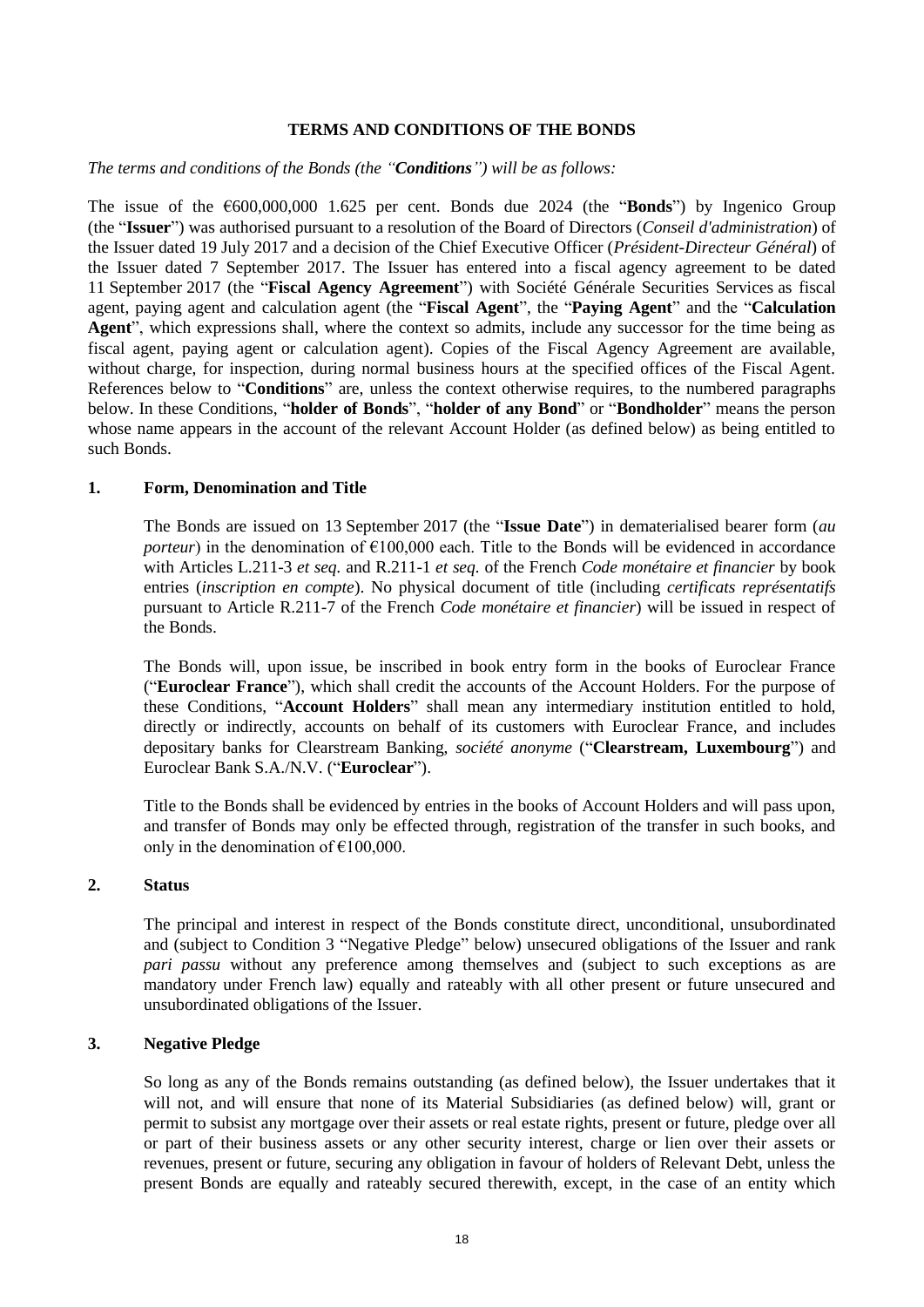becomes a Material Subsidiary after the Issue Date, for any such mortgage, pledge or other security interest, charge or lien already existing on the date on which it becomes a Material Subsidiary.

"**Material Subsidiary**" means a Subsidiary which has (i) turnover (excluding intra-group items) representing at least 5 per cent. or more of the turnover of the Issuer and its subsidiaries taken as a whole (the "**Group**"), calculated on a consolidated basis; and (ii) gross assets (including intra-group items) representing 5 per cent. or more of the gross assets of the Group, calculated on a consolidated basis.

"**outstanding**" means in relation to the Bonds, all the Bonds issued other than (i) those which have been redeemed on their due date or otherwise in accordance with the Conditions, (ii) those in respect of which claims have been prescribed under Condition [9](#page-24-0) and (iii) those which have been purchased and cancelled in accordance with the Conditions.

"**Relevant Debt**" means any indebtedness for borrowed money of the Issuer or any Material Subsidiary in the form of or represented by bonds, notes or other debt securities, which are for the time being listed and/or admitted to trading, following a formal application by the Issuer, on any stock exchange.

#### **4. Rate of interest**

# **4.1 Interest Payment Dates**

The Bonds bear interest from, and including, 13 September 2017 (the "**Interest Commencement Date**") to, but excluding, 13 September 2024 (the "**Maturity Date**") at the rate of 1.625 per cent. *per annum* payable annually in arrear on 13 September in each year (each an "**Interest Payment Date**"). The first payment of interest will be made on 13 September 2018 and the last on 13 September 2024.

#### **4.2 Interest Payments**

Each Bond will cease to bear interest from the due date for redemption, unless payment of principal is improperly withheld or refused on such date. In such event, interest on such Bond shall continue to accrue at the same rate of interest (both before and after judgment) until the calendar day (included) on which all sums due in respect of such Bond up to that calendar day are received by or on behalf of the relevant holder.

If interest is required to be calculated for a period of less than one year, it will be calculated on an Actual/Actual (ICMA) basis for each period, that is to say the actual number of calendar days elapsed during the relevant period divided by 365 (or by 366 if a 29 February is included in such period), the result being rounded to the nearest cent (half a cent being rounded upwards).

# <span id="page-18-0"></span>**5. Redemption and Purchase**

The Bonds may not be redeemed otherwise than in accordance with this Condition [5](#page-18-0) or with Condition [8.](#page-24-1)

(a) Final Redemption

Unless previously redeemed or purchased and cancelled, the Bonds will be redeemed by the Issuer in full at their principal amount on the Maturity Date.

(b) Make-Whole Redemption by the Issuer

The Issuer may, subject to compliance by the Issuer with all relevant laws, regulations and directives and on giving not less than fifteen (15) nor more than thirty (30) calendar days'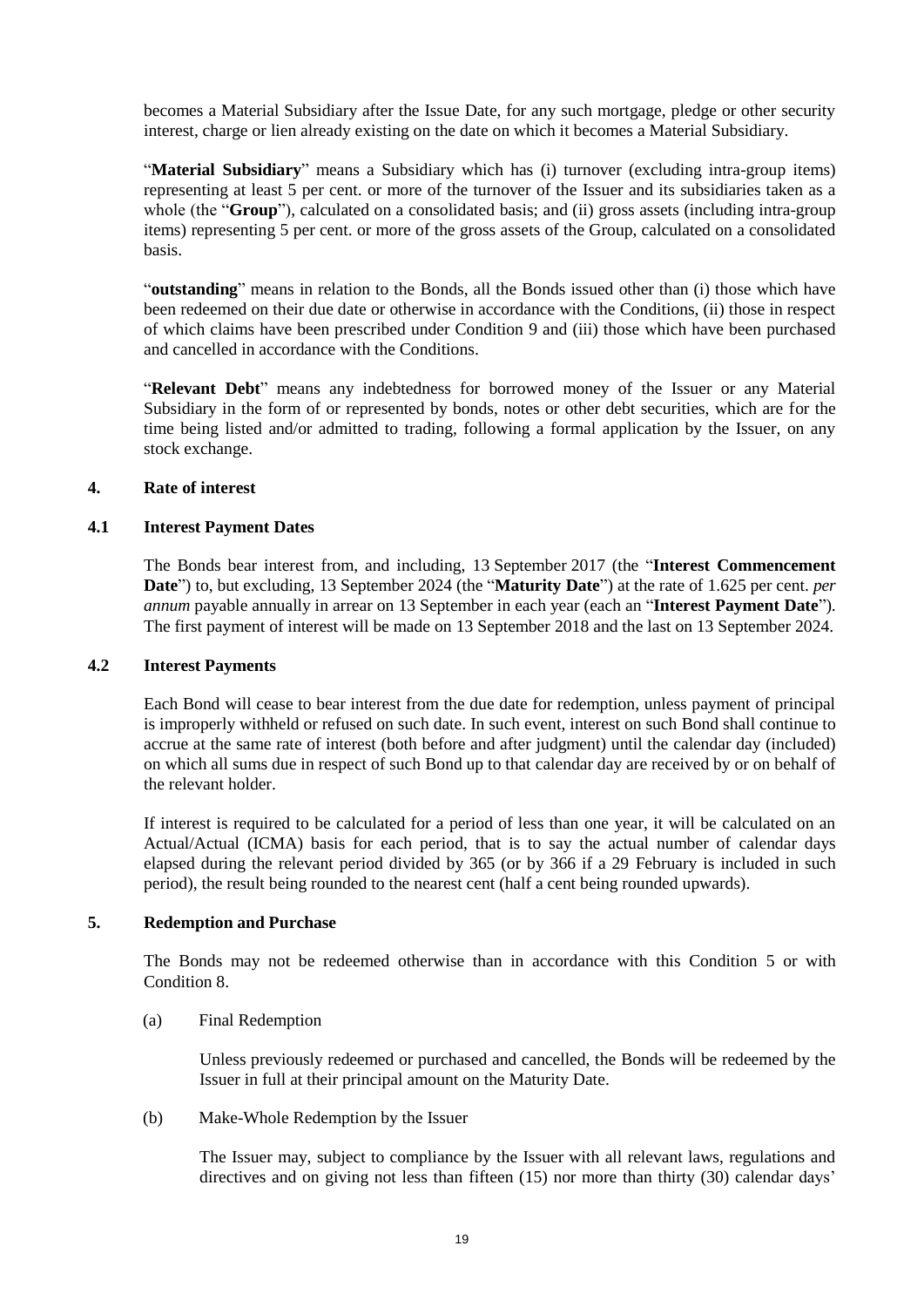irrevocable notice in accordance with Condition 11 to the Bondholders, redeem the Bonds, in whole or in part, at any time, prior to their Maturity Date (the "**Optional Redemption Date**"). Any such redemption of Bonds shall be made on the Optional Redemption Date at their Make-Whole Redemption Amount.

In case of partial redemption of the outstanding Bonds before the Maturity Date, such redemption shall be made by reducing the nominal amount of all the Bonds. The Issuer shall determine the principal amount of each Bond it wishes to redeem (the "**Principal Amount**") and shall notify such Principal Amount to the Bondholders, in accordance with the preceding paragraph of this Condition. From the date of such partial redemption, any reference in the Conditions to the "**principal amount**" and the "**principal**" of the Bonds shall mean their principal amount less the Principal Amount(s) paid by the Issuer under the Bonds.

For the purpose hereof,

"**Make-Whole Redemption Amount**" means in respect of any Bonds to be redeemed pursuant to this provision, an amount, determined by the Calculation Agent, equal to the greater of  $(x)$  100 per cent. of the principal amount of such Bonds and  $(y)$  the sum of the then present values of the remaining scheduled payments of principal and interest on such Bonds (excluding any interest accrued on the Bonds to, but excluding, the Optional Redemption Date) discounted to the Optional Redemption Date on an annual basis at the Make-Whole Redemption Rate plus a Make-Whole Redemption Margin, plus in each case, any interest accrued on the Bonds to, but excluding, the Optional Redemption Date.

"**Make-Whole Redemption Margin**" means 0.25 per cent.

"**Make-Whole Redemption Rate**" means the average of the four (4) quotations given by the Reference Banks of the mid-market annual yield to maturity of the Reference Bond on the fourth Business Day (as defined below) preceding the Optional Redemption Date at 11:00 a.m (Central European time (CET)). If the Reference Bond is no longer outstanding, a Similar Security will be chosen by the Calculation Agent in its reasonable judgment, at 11:00 a.m. (Central European time (CET)) on the fourth Business Day preceding the Optional Redemption Date, quoted in writing by the Calculation Agent to the Issuer and notified in accordance with Condition 11. The Make-Whole Redemption Rate will be notified by the Issuer in accordance with Condition 11.

"**Reference Bond**" means the 2.25 per cent. French government bond (*Obligations Assimilables du Trésor -OAT*) due 25 May 2024, with ISIN FR0011619436.

"**Reference Bank**" means the Joint Lead Managers or each of the four banks that may include any of the Joint Lead Managers selected by the Calculation Agent which are primary European government security dealers, and their respective successors, or market makers in pricing corporate bond issues.

"**Similar Security**" means a reference bond or reference bonds issued by the French Government having an actual or interpolated maturity comparable with the remaining term of the Bonds that would be used, at the time of financial practice, in pricing new issues of corporate debt securities of comparable maturity to the remaining term of the Bonds.

- (c) Redemption for Taxation Reasons
	- (i) If, by reason of a change in French law or regulation, or any change in the official application or interpretation of such law or regulation, becoming effective after the Issue Date, the Issuer would, on the occasion of the next payment of principal or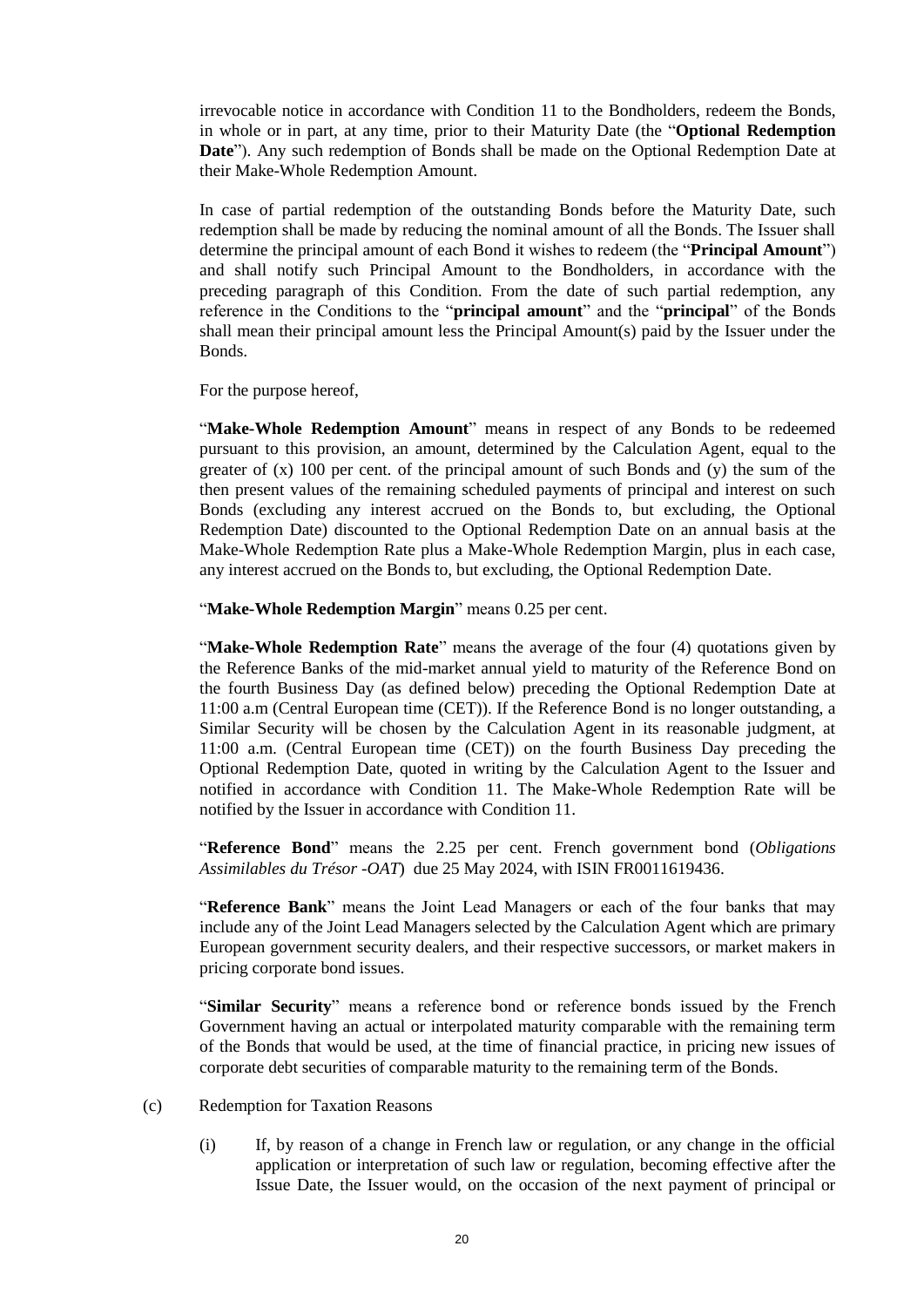interest due in respect of the Bonds, not be able to make such payment without having to pay additional amounts (whether in respect of some of, or all, the Bonds) as specified in Condition [7,](#page-23-0) the Issuer may at any time, subject to having given not more than forty-five (45) nor less than thirty (30) calendar days' prior notice to the Bondholders in accordance with Condition [11](#page-27-0) (which notice shall be irrevocable), redeem all, but not some only, of the Bonds outstanding at their principal amount, together with all interest accrued to the date fixed for redemption, provided that the due date for redemption of which notice hereunder may be given shall be no earlier than the latest practicable Interest Payment Date on which the Issuer could make payment of principal or interest without withholding or deduction for French taxes.

- (ii) If the Issuer would on the occasion of the next payment of principal or interest in respect of the Bonds be prevented by French law from making payment to the Bondholders of the full amount then due and payable, notwithstanding the undertaking to pay additional amounts contained in Condition [7,](#page-23-0) then the Issuer shall forthwith give notice of such fact to the Fiscal Agent and the Issuer shall, subject to having given not less than seven (7) calendar days' prior notice to the Bondholders in accordance with Condition [11](#page-27-0) (which notice shall be irrevocable), redeem all, but not some only, of the Bonds at their principal amount, together with all interest accrued to the date fixed for redemption of which notice hereunder may be given, provided that the due date for redemption shall be no earlier than the latest practicable date on which the Issuer could make payment of the full amount of principal or interest payable in respect of the Bonds or, if such date has passed, as soon as practicable thereafter.
- <span id="page-20-0"></span>(d) Redemption at the option of Bondholders following a Change of Control

If at any time while any Bond remains outstanding there occurs a Change of Control, each Bondholder will have the option (the "**Put Option**") to require the Issuer to redeem or, at the Issuer's option, to procure the purchase of that Bond on the Optional Redemption Date (as defined below) at an amount equal to 100 per cent. of its principal amount together with (or, where purchased, together with an amount equal to) accrued interest to, but excluding, the Optional Redemption Date, unless the person(s) acquiring control of the Issuer has a credit rating of at least BBB- (or its equivalent) assigned by a Rating Agency at the time it acquires such control and maintains a credit rating of at least BBB- (or its equivalent) after such acquisition during the Change of Control Period. A rating downgrade or withdrawal otherwise arising by virtue of a particular change in rating shall be deemed not to have occurred in respect of this provision if the Rating Agency making the change in rating does not publicly announce or publicly confirm that the reduction or withdrawal was the result, in whole or part, of any event or circumstance comprised in or arising as a result of, or in respect of, the Change of Control. If more than one Rating Agency assigns a credit rating to the person(s) acquiring control, the lower of the ratings shall be considered for the purposes of this provision.

For the purpose hereof,

"**Change of Control**" shall mean the fact, for one individual or legal entity acting alone or for several individuals or legal entities acting in concert, of acquiring the control of the Issuer, it being specified that the notion of "control" shall mean the fact of holding (directly or indirectly through the intermediary of companies themselves controlled by the individuals or legal entities concerned) (x) the majority of the voting rights attached to the Issuer's Shares or (y) more than 40% of such voting rights if no other shareholder of the Issuer, acting alone or in concert, holds (directly or indirectly through the intermediary of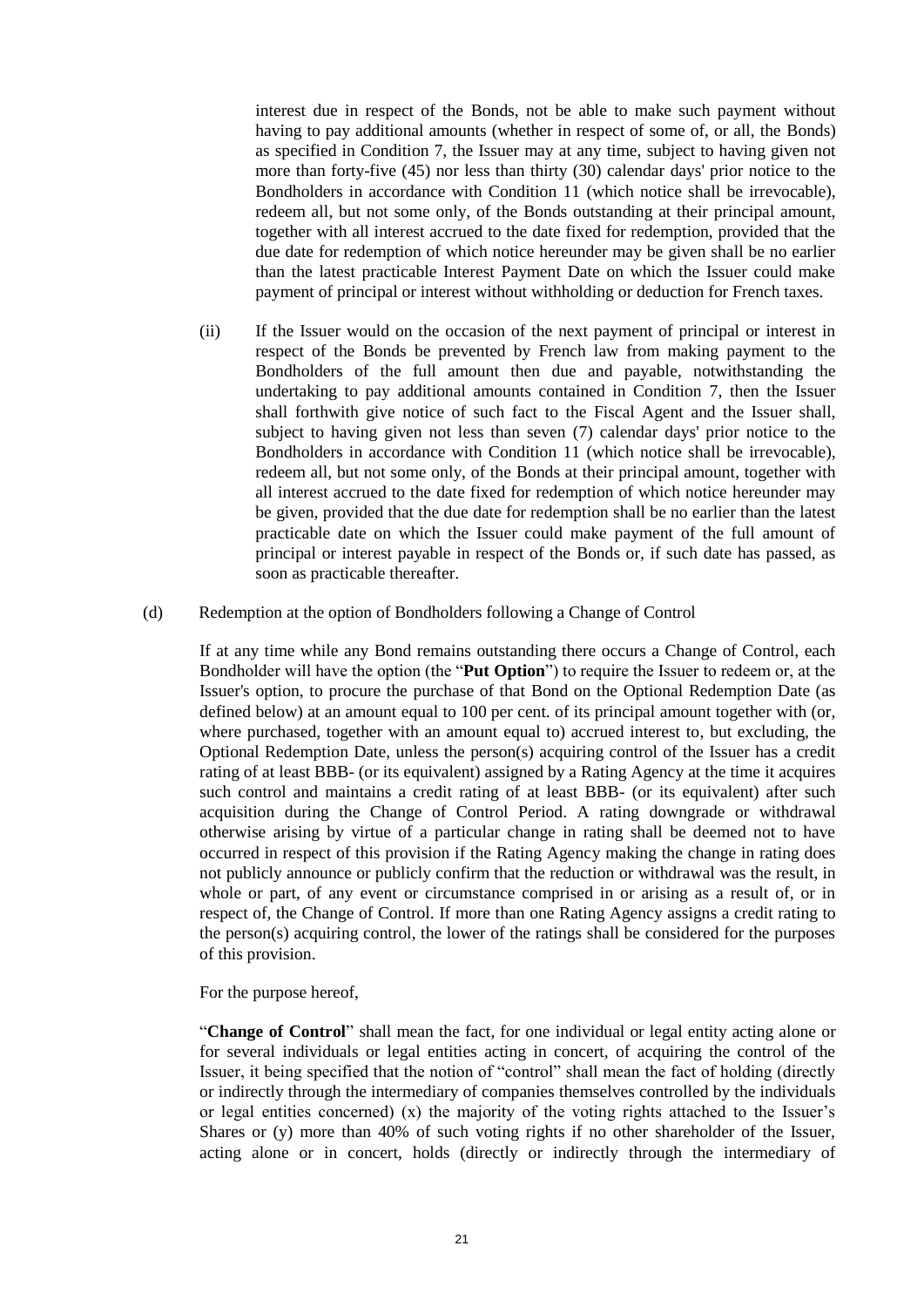companies controlled by this or these shareholders) a greater percentage of such voting rights.

"**Change of Control Period**" means the period commencing on the date of the first public announcement of the occurrence of the Change of Control and ending on the date which is ninety (90) calendar days after such date.

"**Rating Agency**" means any of the following: (a) Standard & Poor's Ratings Services, (b) Moody's Investors Services, (c) Fitch Ratings, (d) any other rating agency of recognised international standing – and, in each case, their respective successors or affiliates.

Promptly upon becoming aware that:

- a Change of Control has occurred, if the person(s) acquiring control of the Issuer had no credit rating or had a credit rating of less than BBB- (or its equivalent) assigned by a Rating Agency at the time it acquired such control, or
- a downgrade below BBB- (or its equivalent) or withdrawal of the rating of the person(s) acquiring control of the Issuer took place during the Change of Control Period, if the person(s) acquiring control of the Issuer had a credit rating of at least BBB- (or its equivalent) assigned by a Rating Agency at the time it acquired such control,

the Issuer shall give notice (a "**Put Event Notice**") to the Bondholders in accordance with Condition 11 specifying the nature of the Change of Control and the procedure for exercising the Put Option contained in this Condition 5(d).

To exercise the Put Option, a Bondholder must transfer (or cause to be transferred by its Account Holder) its Bonds to be so redeemed or purchased to the account of the Fiscal Agent (details of which are specified in the Put Event Notice) for the account of the Issuer within the period of forty-five (45) calendar days after the Put Event Notice is given (the "**Put Period**"), together with a duly signed and completed notice of exercise in the then current form obtainable from the specified office of any Paying Agent (a "**Put Option Notice**") and in which the holder may specify an account denominated in euro to which payment is to be made under this Condition [5\(d\).](#page-20-0) A Put Option Notice once given will be irrevocable.

The Issuer shall redeem or, at its option, procure the purchase of the Bonds in respect of which the Put Option has been validly exercised as provided above, and subject to the transfer of such Bonds to the account of the Fiscal Agent for the account of the Issuer as described above, on the date which is the tenth  $(10<sup>th</sup>)$  Business Day (as defined below) following the end of the Put Period (the "**Optional Redemption Date**"). Payment in respect of any Bond so transferred will be made in euro on the Optional Redemption Date to the account denominated in euro (or any other account to which euro may be credited or transferred) specified in the relevant Put Option Notice opened with a bank in a city in which banks use the TARGET System (as defined in Condition 6 below).

#### (e) Issuer's Residual Maturity Redemption

The Issuer may, at its option, on any day from and including 13 June 2024 to, but excluding, the Maturity Date, subject to having given not more than forty-five (45) nor less than thirty (30) calendar days' prior notice to the Bondholders in accordance with Condition 11 (which notice shall be irrevocable and shall specify the date fixed for redemption), redeem all, but not some only, of the outstanding Bonds, at their principal amount together with any accrued interest to, but excluding, the date fixed for redemption specified in the notice.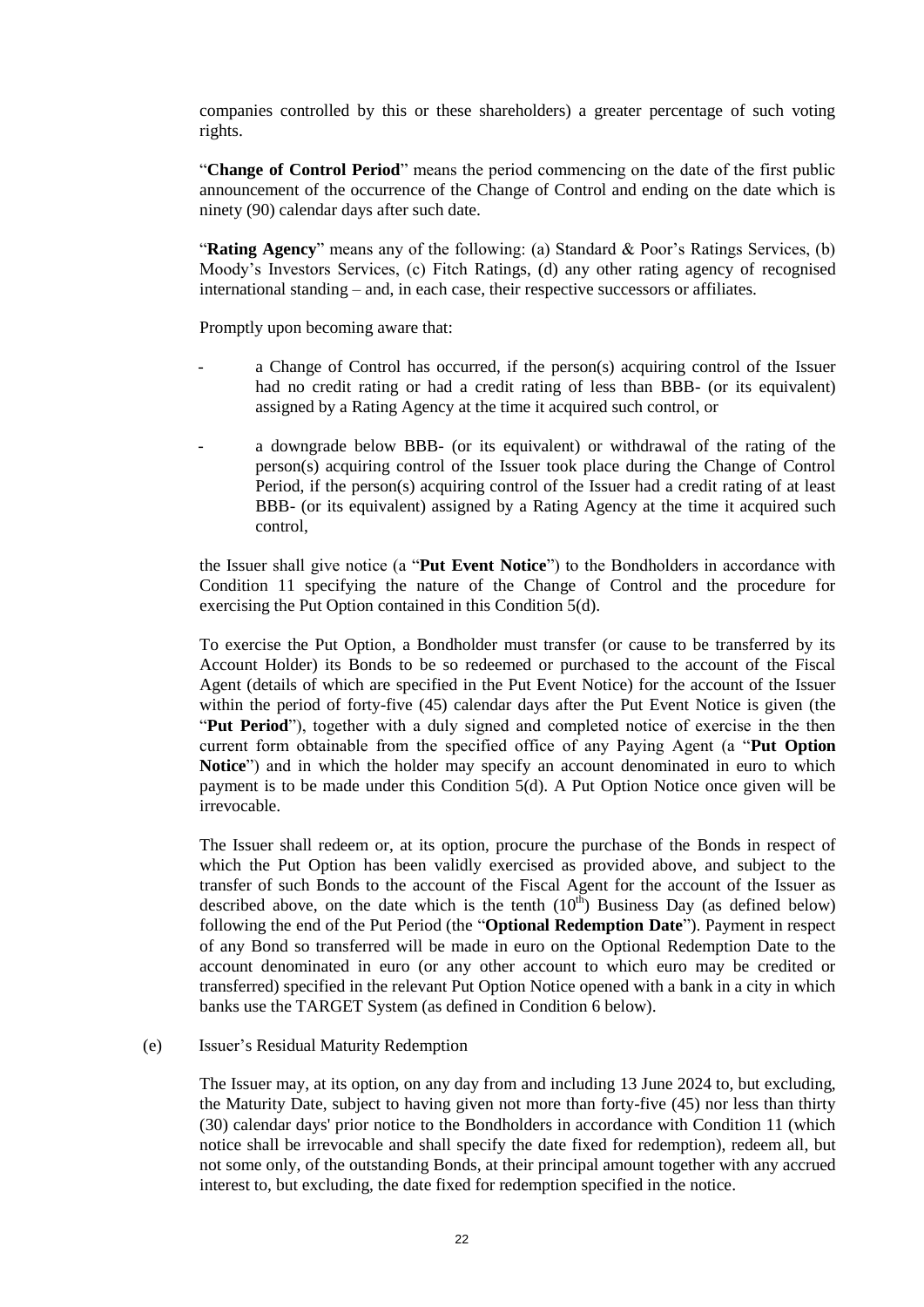# (f) Clean-Up Call Option

In the event that eighty per cent. (80%) or more of the initial aggregate nominal amount of the Bonds (including any further bonds to be assimilated with the Bonds pursuant to Condition 12) have been redeemed or purchased (and consequently cancelled) and provided that the Issuer has not redeemed the Bonds in part pursuant to Condition 5(b), the Issuer may, at its option, subject to having given not more than forty-five (45) nor less than thirty (30) calendar days' prior notice to the Bondholders in accordance with Condition 11 (which notice shall be irrevocable), redeem in whole but not in part, the outstanding Bonds, at their principal amount plus accrued interest up to, but excluding, the date fixed for redemption.

# (g) Acquisition Event Call Option

If an Acquisition Event (as defined below) has occurred, the Issuer may, at its option, subject to having given not more than forty-five (45) nor less than thirty (30) calendar days' prior notice to the Bondholders in accordance with Condition 11 (which notice shall be irrevocable and given on or before 31 January 2018), redeem the Bonds, in whole but not in part, at an amount equal to 100.5 per cent. (100.5%) of their principal amount together with accrued interest up to, but excluding, the date fixed for redemption specified in the notice. The notice shall set forth the underlying facts of the Issuer's right to early redemption and specify the redemption date.

# An "**Acquisition Event**" shall have occurred if:

- (x) the Issuer has not completed and closed the acquisition of Bambora (the "**Acquisition**"), and
- (y) on or prior to 31 December 2017, the Issuer has publicly stated that it is no longer pursuing the Acquisition.

"**Bambora**" means Bambora Top Holding AB, a private limited company (*privat aktiebolag*) incorporated under the laws of Sweden, which is registered with the Swedish Companies Registration Office (*Bolagsverket*) with registered number 556968-6585 and having its registered office located in Stockholm, Sweden.

(h) Purchases

The Issuer may at any time purchase Bonds (together with rights to interest relating thereto) in the open market or otherwise (including by way of tender or exchange offer) at any price and on any condition, subject to compliance with any applicable laws. Bonds so purchased by the Issuer may be held and resold in accordance with Article L.213-0-1 of the French *Code monétaire et financier* for the purpose of enhancing the liquidity of the Bonds.

(i) Cancellation

All Bonds which are redeemed or purchased for cancellation by the Issuer pursuant to this Condition [5](#page-18-0) will forthwith be cancelled and accordingly may not be reissued or resold.

# **6. Payments**

# **6.1 Method of Payment**

Payments of principal, interest and other amounts in respect of the Bonds will be made in euro, by credit or transfer to an account denominated in euro (or any other account to which euro may be credited or transferred) specified by the payee with a bank in a city in which banks use the TARGET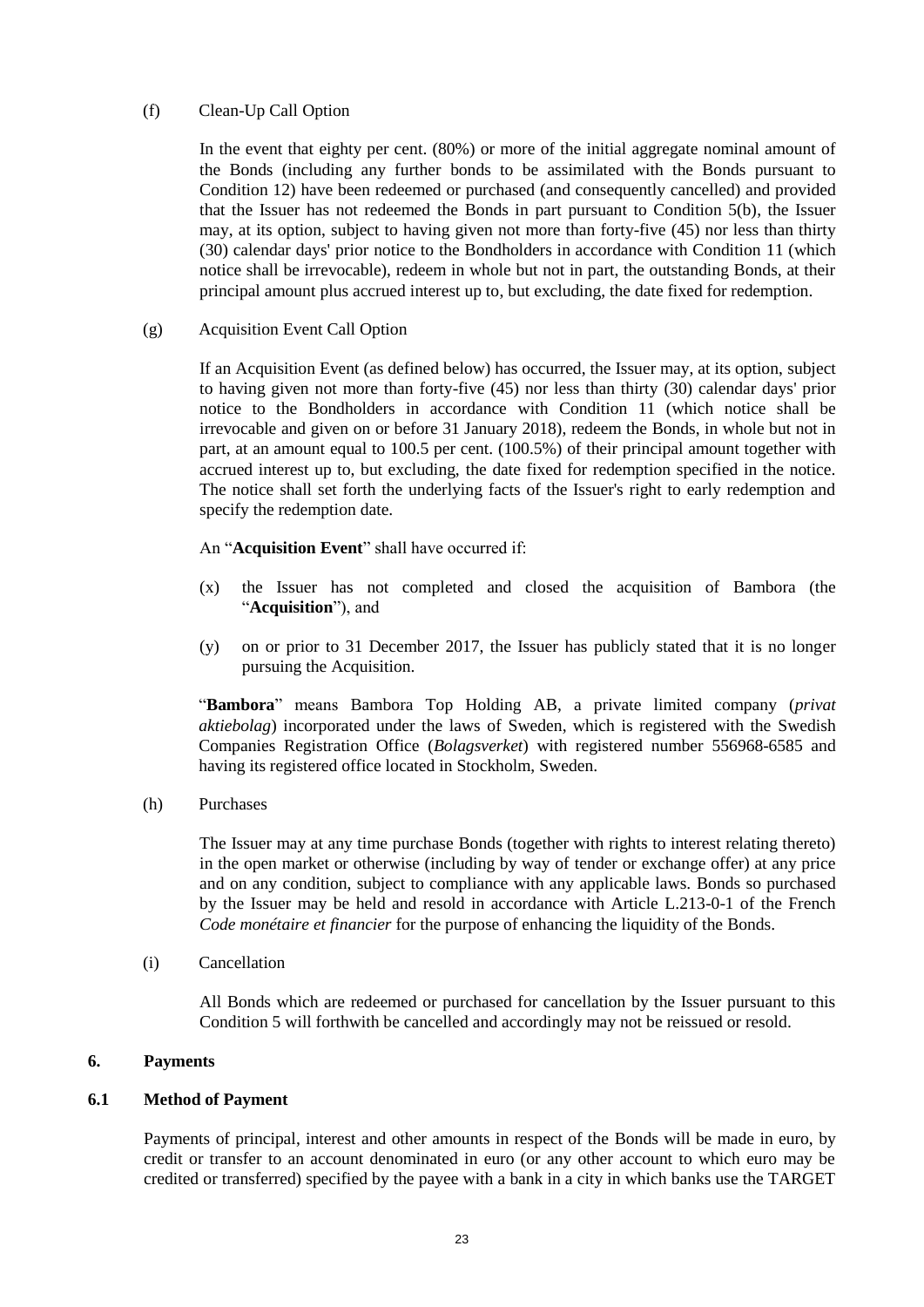System (as defined in Condition 6.2 below). Such payments shall be made for the benefit of the Bondholders to the Account Holders and all payments made to such Account Holders in favour of Bondholders will be an effective discharge of the Issuer and the Fiscal Agent, as the case may be, in respect of such payment.

Payments of principal, interest and other amounts in respect of the Bonds will be made subject to any fiscal or other laws and regulations applicable thereto, but without prejudice to the provisions of Condition [7.](#page-23-0) No commission or expenses shall be charged to the Bondholders in respect of such payments.

#### **6.2 Payments on Business Days**

If any due date for payment of principal, interest or any other amount in respect of any Bond is not a Business Day (as defined below), then the Bondholder shall not be entitled to payment of the amount due until the next following calendar day which is a Business Day and the Bondholder shall not be entitled to any interest or other additional sums in respect of such postponed payment.

For the purposes of these Conditions, "**Business Day**" means any calendar day, not being a Saturday or a Sunday, (i) on which foreign exchange markets and commercial banks are open for business in Paris (ii) on which Euroclear France is operating and (iii) on which the Trans-European Automated Real-Time Gross Settlement Express Transfer (known as TARGET2) system (the "**TARGET System**") or any successor thereto is operating.

# **6.3 Fiscal Agent, Paying Agent and Calculation Agent**

The name and specified office of the initial Fiscal Agent, Paying Agent and Calculation Agent are as follows:

# **Fiscal Agent, Paying Agent and Calculation Agent**

Société Générale Securities Services 32, rue du Champs de Tir 44312 Nantes Cedex 13 France

The Issuer reserves the right at any time to vary or terminate the appointment of the Fiscal Agent, the Paying Agent or the Calculation Agent and/or appoint a substitute Fiscal Agent or Calculation Agent and additional or other Paying Agents or approve any change in the office through which the Fiscal Agent or Paying Agent acts, provided that, so long as any Bond is outstanding, there will at all times be (i) a Fiscal Agent having a specified office in a major European city and (ii) so long as the Bonds are admitted to trading on Euronext Paris and the rules of that exchange so require, a Paying Agent ensuring financial services in France (which may be the Fiscal Agent). Any termination or appointment shall only take effect (other than in the case of insolvency, when it shall be of immediate effect) after not more than forty-five (45) nor less than thirty (30) calendar days' notice thereof shall have been given to the Bondholders by the Issuer in accordance with Condition [11.](#page-27-0)

# <span id="page-23-0"></span>**7. Taxation**

# **7.1 Withholding Taxes**

All payments of principal, interest and other revenues by or on behalf of the Issuer in respect of the Bonds shall be made free and clear of, and without withholding or deduction for, any taxes, duties, assessments or governmental charges of whatever nature ("**Taxes**") imposed, levied, collected, withheld or assessed by or within France or any authority therein or thereof having power to tax, unless such withholding or deduction is required by law.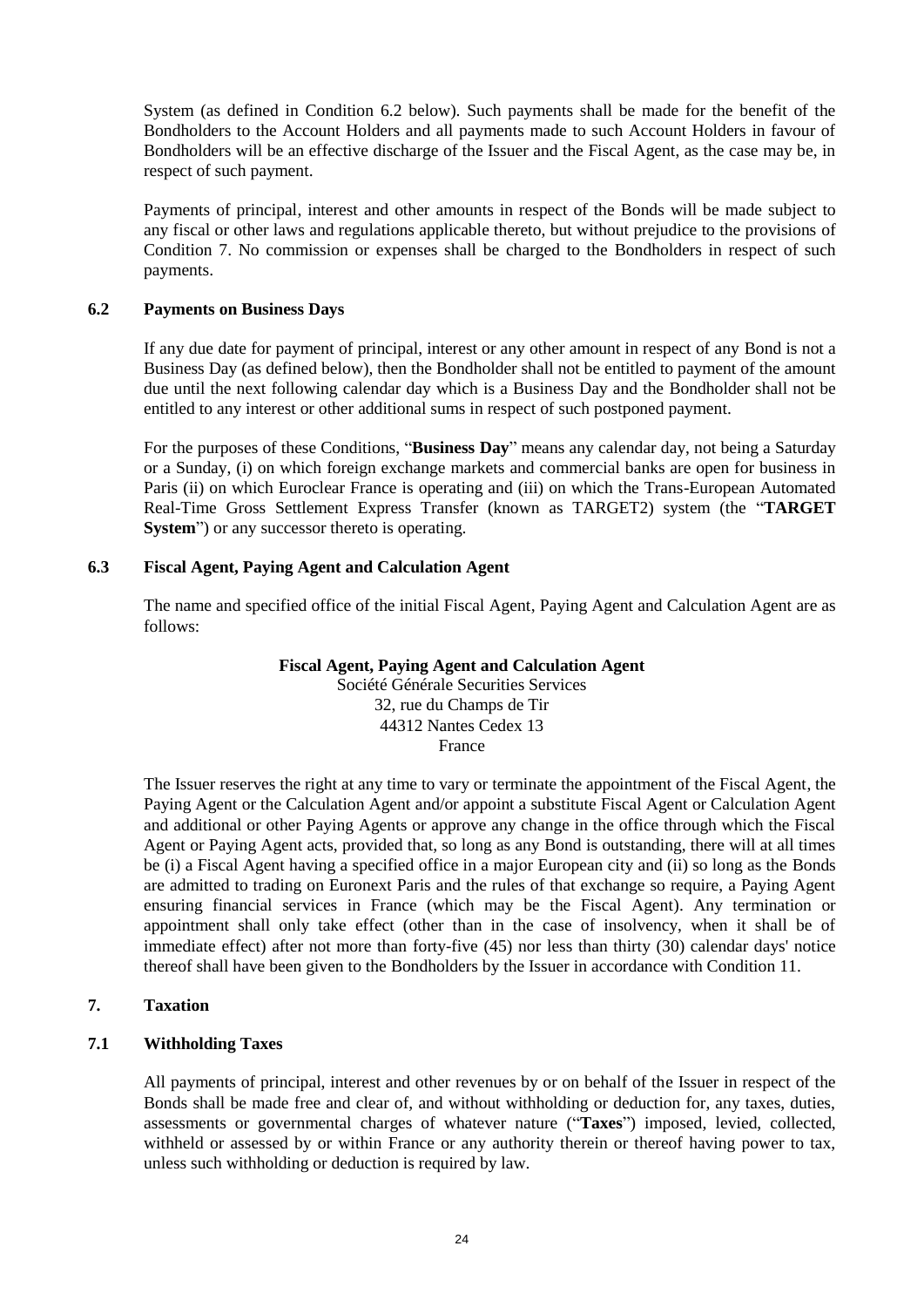# **7.2 Additional Amounts**

If, pursuant to French laws or regulations, payments of principal, interest or other revenues in respect of any Bond become subject to withholding or deduction in respect of any present or future Taxes, the Issuer shall, to the fullest extent then permitted by law, pay such additional amounts as may be necessary in order that the holder of each Bond, after such withholding or deduction, will receive the full amount then due and payable thereon in the absence of such withholding or deduction; provided, however, that the Issuer shall not be liable to pay any such additional amounts in respect of any Bond to, or to a third party on behalf of, a Bondholder who is subject to such Taxes by reason of his having some connection with France other than the mere holding of such Bond.

Any reference in these Conditions to principal and/or interest shall be deemed to include any additional amounts which may be payable under this Condition [7.](#page-23-0)

# <span id="page-24-1"></span>**8. Events of Default**

The Representative of the *Masse* (as defined in Condition 10), acting pursuant to a resolution of a General Meeting of Bondholders, may, upon written notice to the Issuer (copy to the Fiscal Agent), cause all, but not some only, of the Bonds to become immediately due and payable, at their principal amount together with any accrued interest thereon until their actual redemption date:

- (a) if the Issuer defaults in any payment of principal or interest on any Bond on the due date thereof and such default has not been remedied within ten (10) Business Days of such due date;
- (b) if there is a default by the Issuer in the due performance of any other provision of the Conditions, and such default has not been cured within fifteen (15) Business Days after receipt by the Issuer of written notice of such default;
- (c) if the Issuer is dissolved or liquidated prior to the repayment in full of the Bonds;
- (d) to the extent permitted by applicable law, if the Issuer or any Material Subsidiary (as defined in Condition 3) makes any proposal for a general moratorium in relation to its debts, or a judgment is rendered for the judicial reorganisation (*redressement judiciaire*), or for the judicial liquidation (*liquidation judiciaire*) or for a judicial transfer of the whole of the business (*cession totale de l'entreprise*) of the Issuer or Material Subsidiary or, to the extent permitted by applicable law, if the Issuer or Material Subsidiary is subject to any other similar insolvency or bankruptcy proceedings, or grants any assignment for the benefit of its creditors;
- (e) if the Issuer ceases to carry on all or substantially all of its business; or
- (f) if any other present or future indebtedness of the Issuer or of one of its Material Subsidiaries (as defined in Condition 3), for borrowed money in excess of, whether individually or collectively,  $\epsilon$ 30,000,000 (or its equivalent in any other currency), whether individually or collectively, shall become due and payable prior to its stated maturity as a result of a default thereunder, or any such indebtedness shall not be paid when due or, as the case may be, within any applicable grace period thereto.

# <span id="page-24-0"></span>**9. Prescription**

Claims against the Issuer for the payment of principal and interest in respect of the Bonds shall become prescribed ten (10) years (in the case of principal) and five (5) years (in the case of interest) from the due date for payment thereof.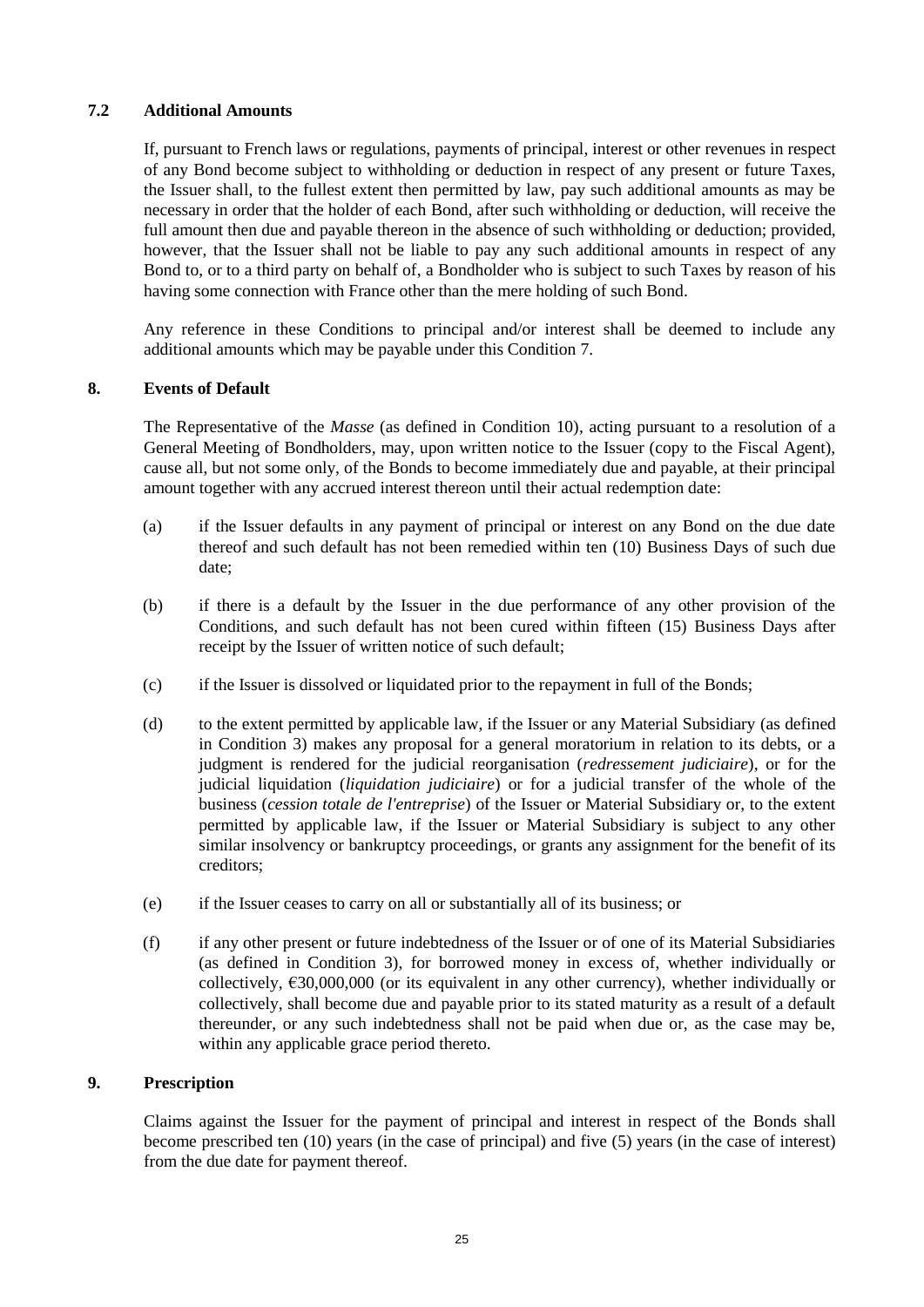#### **10. Representation of the Bondholders**

The Bondholders will be grouped automatically for the defence of their common interests in a *masse* (hereinafter referred to as the "*Masse"*).

The *Masse* will be governed by the provisions of the French *Code de commerce* with the exception of Articles L.228-48, L.228-59, L.228-65 I-2°, R.228-67, R.228-69 and R.228-72 thereof, and by the conditions set out below, provided that notices calling a general meeting of the Bondholders (a "**General Meeting**") and the resolutions passed at any General Meeting and any other decision to be published pursuant to French legal and regulatory provisions will be published only as provided under Condition 11 below:

# *(a) Legal Personality*

The *Masse* will be a separate legal entity, by virtue of Article L.228-46 of the French *Code de commerce* acting in part through a representative (the "**Representative**") and in part through a General Meeting.

The *Masse* alone, to the exclusion of all individual Bondholders, shall exercise the common rights, actions and benefits which now or in the future may accrue with respect to the Bonds.

*(b) Representative*

The office of Representative may be conferred on a person of any nationality. However, the following persons may not be chosen as Representative:

- (i) the Issuer, the members of its Board of Directors (*Conseil d'administration*), its general managers (*directeurs généraux*), its statutory auditors, or its employees as well as their ascendants, descendants and spouse; or
- (ii) companies guaranteeing all or part of the obligations of the Issuer, their respective managers (*gérants*), general managers (*directeurs généraux*), members of their Board of Directors (*Conseil d'administration*), Executive Board (*directoire*) or Supervisory Board (*Conseil de surveillance*), their statutory auditors, or employees as well as their ascendants, descendants and spouse; or
- (iii) companies holding ten (10) per cent. or more of the share capital of the Issuer or companies having ten (10) per cent. or more of their share capital held by the Issuer; or
- (iv) persons to whom the practice of banker is forbidden or who have been deprived of the right of directing, administering or managing an enterprise in whatever capacity.

The Representative shall be:

MASSQUOTE S.A.S.U. RCS 529 065 880 Nanterre 7 bis rue de Neuilly F-92110 Clichy Mailing address: 33, rue Anna Jacquin 92100 Boulogne Billancourt France Represented by its Chairman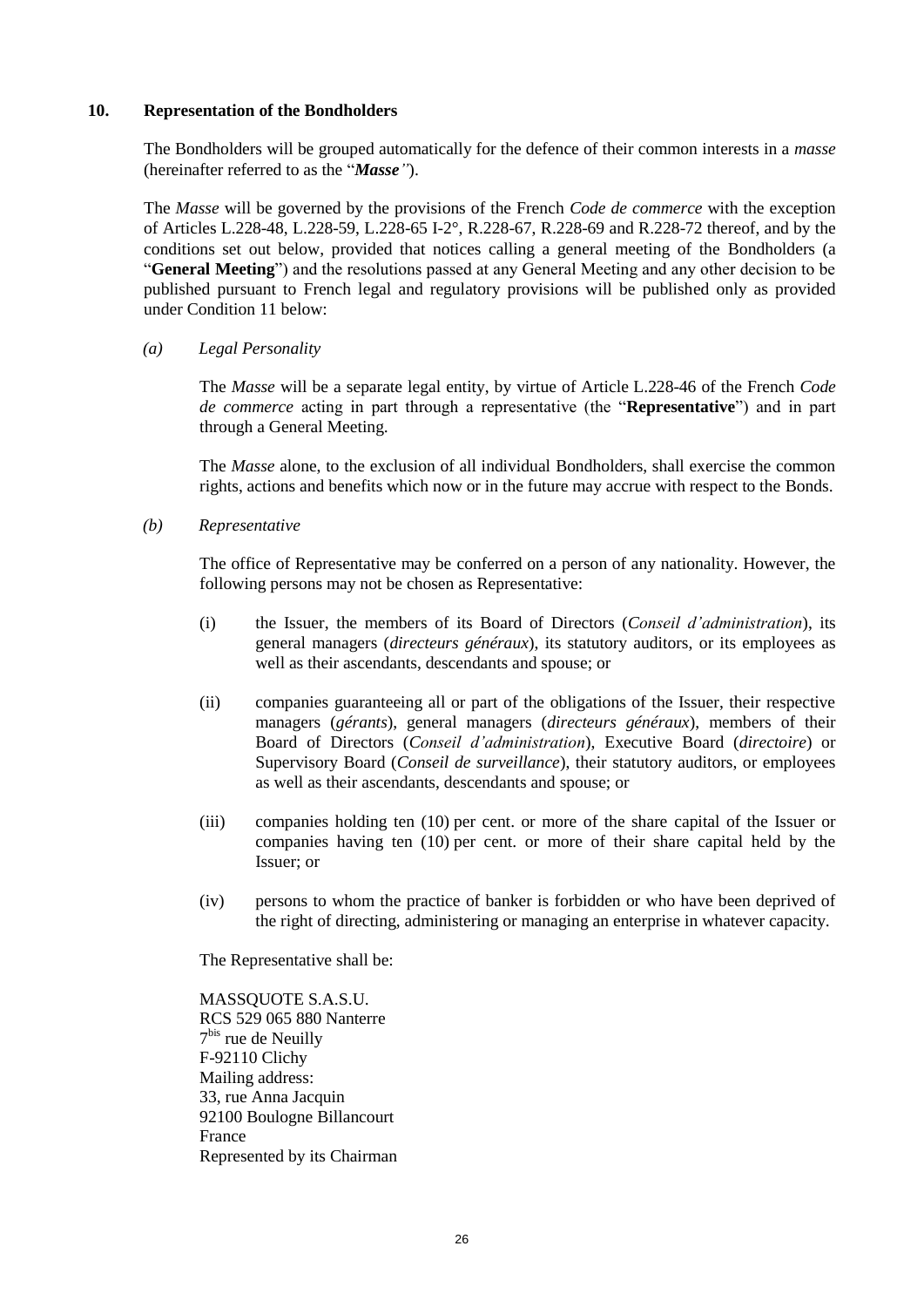The Representative will exercise its duty until its dissolution, resignation or termination of its duty by a general assembly of Bondholders or until it becomes unable to act. Its appointment shall automatically cease on the Maturity Date, or total redemption prior to the Maturity Date.

The Representative will be entitled to a remuneration of  $\epsilon$ 500 (VAT excluded) per year, payable on each Interest Payment Date with the first payment at the Issue Date.

In the event of death, incompatibility, resignation or revocation of the Representative, a replacement will be elected by the General Meeting.

All interested parties will at all times have the right to obtain the name and address of the Representative at the primary business office of the Issuer and at the offices of the Paying Agent.

#### *(c) Powers of the Representative*

The Representative shall, in the absence of any decision to the contrary of the General Meeting of Bondholders, have the power to take all acts of management to defend the common interests of the Bondholders.

All legal proceedings against the Bondholders or initiated by them must be brought against the Representative or by it, and any legal proceedings which shall not be brought in accordance with this provision shall not be legally valid.

The Representative may not interfere in the management of the affairs of the Issuer.

#### *(d) General Meetings*

General Meetings may be held at any time, on convocation either by the Issuer or the Representative. One or more Bondholders, holding together at least one-thirtieth of outstanding Bonds may address to the Issuer and the Representative a demand for convocation of the General Meeting; if such General Meeting has not been convened within two months from such demand, such Bondholders may commission one of themselves to petition the competent court in Paris to appoint an agent (*mandataire*) who will call the meeting.

Notice of the date, hour, place, agenda and quorum requirements of any General Meeting will be published as provided in Condition 11 not less than fifteen (15) calendar days prior to the date of the General Meeting on the first convocation and not less than ten (10) calendar days on second convocation.

Each Bondholder has the right to participate in General Meetings in person, by proxy, correspondence, or videoconference or any other means of telecommunications allowing the identification of the participating Bondholders. Each Bond carries the right to one vote.

#### *(e) Powers of General Meetings*

A General Meeting is empowered to deliberate on the fixing of the remuneration of the Representative and on its dismissal and replacement, and also may act with respect to any other matter that relates to the common rights, actions and benefits which now or in the future may accrue with respect to the Bonds, including authorizing the Representative to act at law as plaintiff or defendant.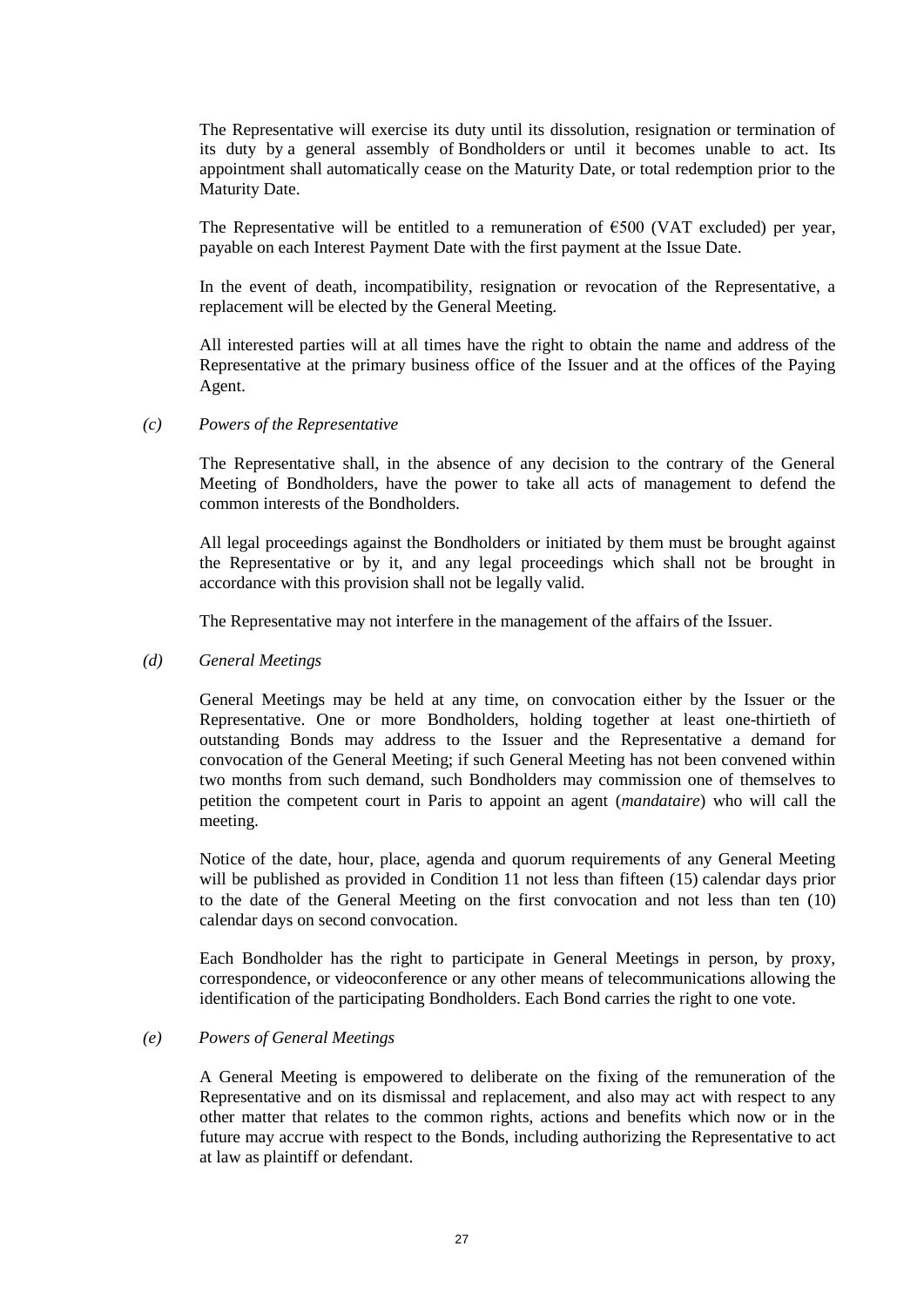A General Meeting may further deliberate on any proposal relating to the modification of these Conditions, including:

- (i) any proposal, whether for arbitration or settlement, relating to rights in controversy or which were the subject of judicial decisions; and
- (ii) any proposal relating to the issue of secured securities where the security (*sureté réelle*) granted in relation to such securities does not benefit the Bondholders,

it being specified, however, that a General Meeting may not increase amounts payable by the Bondholders, nor establish any unequal treatment between the Bondholders, nor decide to convert the Bonds into shares of the Issuer or any other entity.

General Meetings may deliberate validly on first convocation only if Bondholders present or represented hold at least a fifth of the Bonds then outstanding. On second convocation, no quorum shall be required. Decisions at meetings shall be taken by a two-third majority of votes cast by the Bondholders attending such meeting or represented thereat.

In accordance with Article R.228-71 of the French *Code de commerce*, the right of each Bondholder to participate in General Meetings will be evidenced by the entries in the books of the relevant Account Holder of the name of such Bondholder as of 0:00, Paris time, on the second Business Day preceding the date set for the meeting of the relevant General Meeting.

# *(f) Information to the Bondholders*

Each Bondholder or representative thereof will have the right, during the fifteen (15) calendar day period preceding the holding of each General Meeting, to consult or make a copy of the text of the resolutions which will be proposed and of the reports which will be presented at the meeting, which will be available for inspection at the principal office of the Issuer, at the offices of the Paying Agents and at any other place specified in the notice of meeting.

# *(g) Expenses*

The Issuer will pay all reasonable expenses incurred in the operation of the *Masse*, including expenses relating to the calling and holding of meetings and the expenses which arise by virtue of the remuneration of the Representative, and more generally all administrative expenses resolved upon by a General Meeting of the Bondholders, it being expressly stipulated that no expenses may be imputed against interest payable on the Bonds.

#### *(h) Notice of Decisions*

Decisions of the meetings shall be published in accordance with the provisions set out in Condition 11 not more than ninety (90) calendar days from the date thereof.

# <span id="page-27-0"></span>**11. Notices**

Any notice to the Bondholders will be duly given if delivered to Euroclear France or published, so long as the Bonds are admitted to trading on Euronext Paris and the rules of that stock exchange so require, in a leading daily newspaper having general circulation in France (which is expected to be the *Les Echos*).

Any notice to the Bondholders shall be deemed to have been given on the date of such publication or if published on different dates, on the date of the first publication.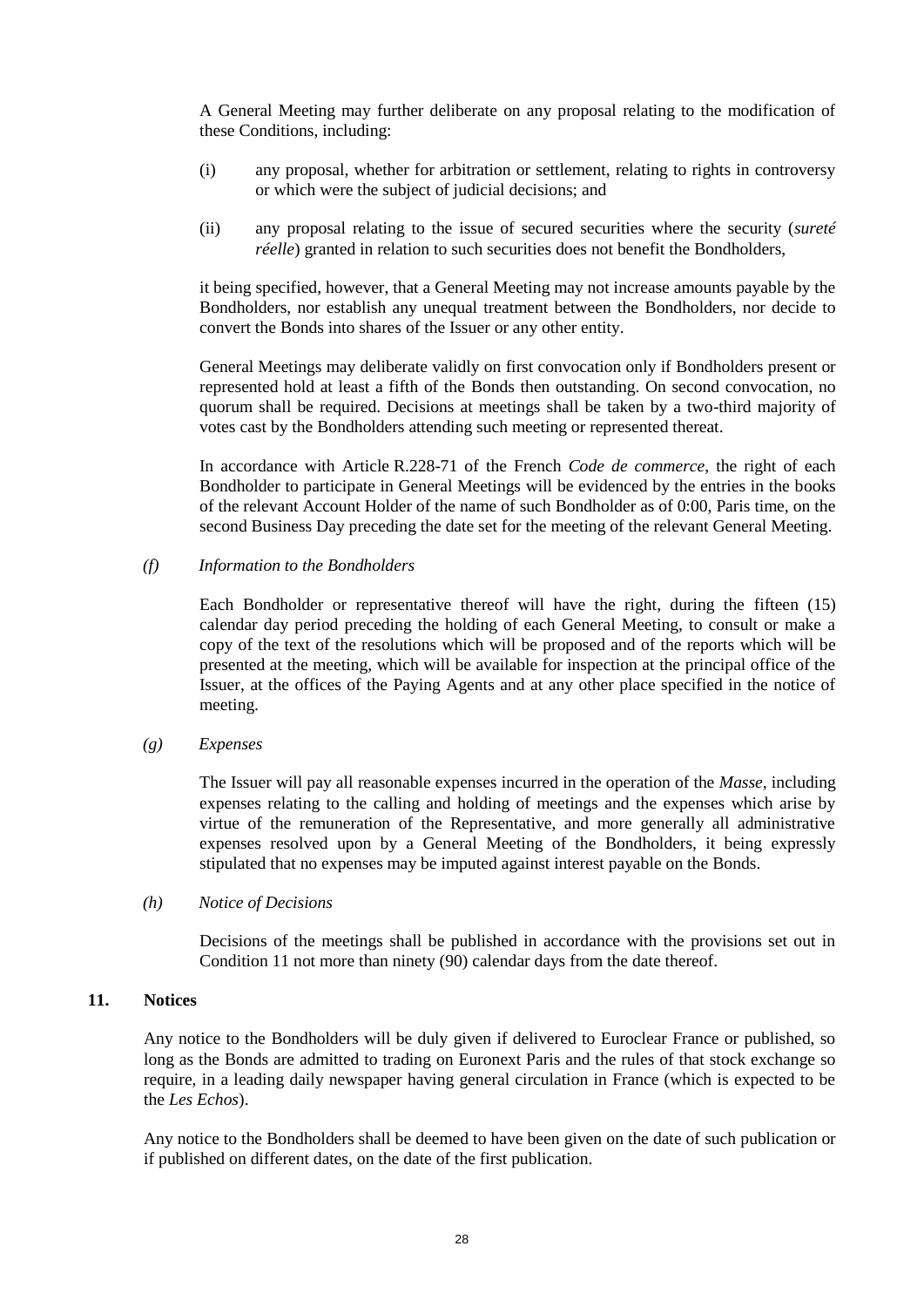# **12. Further Issues and Assimilation**

The Issuer may from time to time without the consent of the Bondholders issue further bonds to be assimilated (*assimilables*) with the Bonds as regards their financial service, provided that such further bonds and the Bonds shall carry rights identical in all respects (or in all respects save for the issue price and the first payment of interest thereon) and that the terms of such further bonds shall provide for such assimilation.

In the event of such assimilation, the Bondholders and the holders of such further bonds will be grouped together in a single *masse* for the defence of their common interests. References in these Conditions to the Bonds include any other bonds issued pursuant to this Condition and assimilated with the Bonds.

#### **13. Hardship (***imprévision***)**

In relation to these Conditions, the Issuer, the Representative and each Bondholder waive any right under Article 1195 of the French *Code civil*.

#### **14. Governing Law and Jurisdiction**

The Bonds are governed by, and shall be construed in accordance with, the laws of France.

Any claim arising out of or in connection with the Bonds will be submitted to the competent courts in Paris.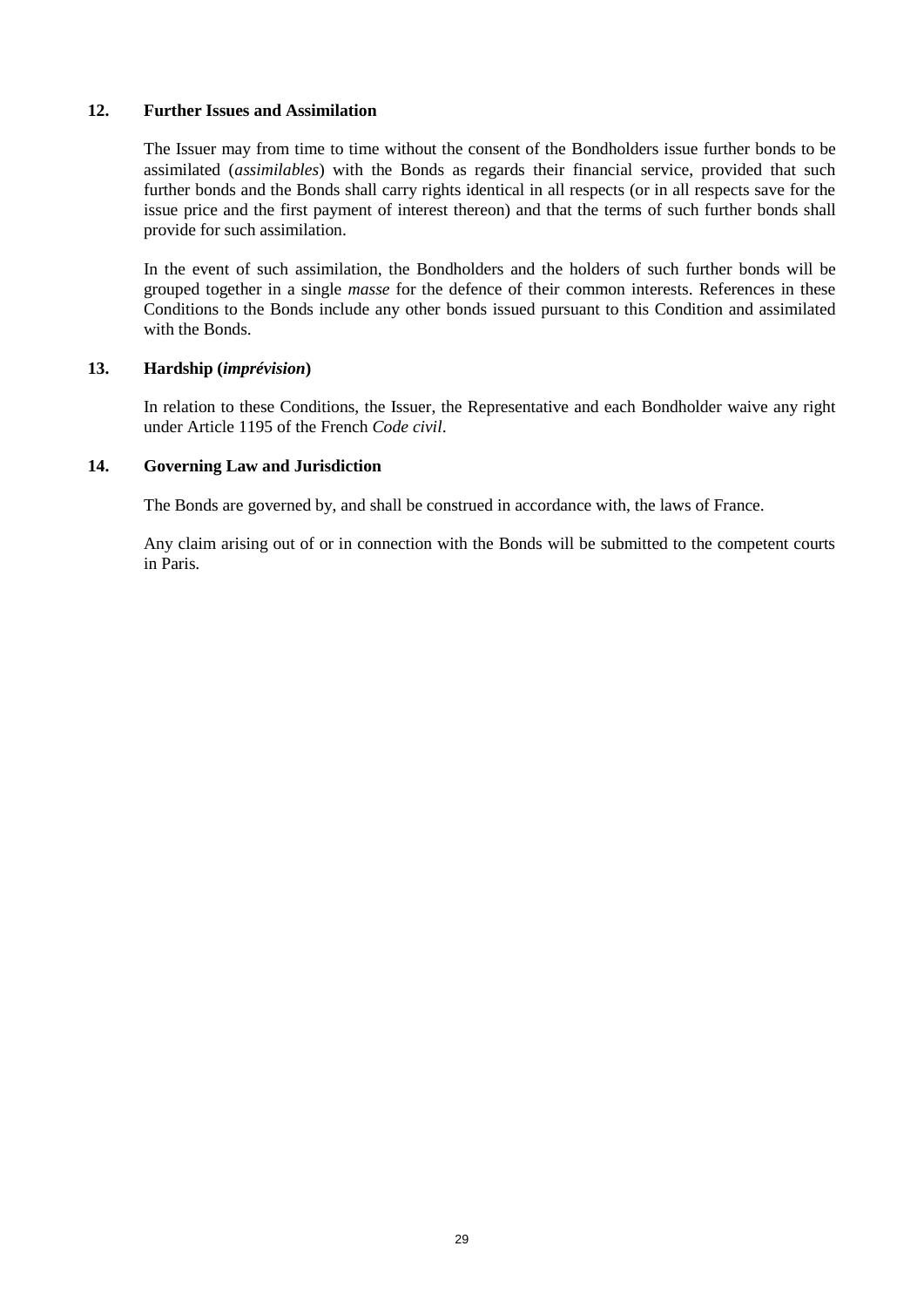# **USE OF PROCEEDS**

The net proceeds of the issue of the Bonds, estimated to approximately  $€594,720,000$ , will be used for the financing of the acquisition of Bambora and for general corporate purposes of the Issuer.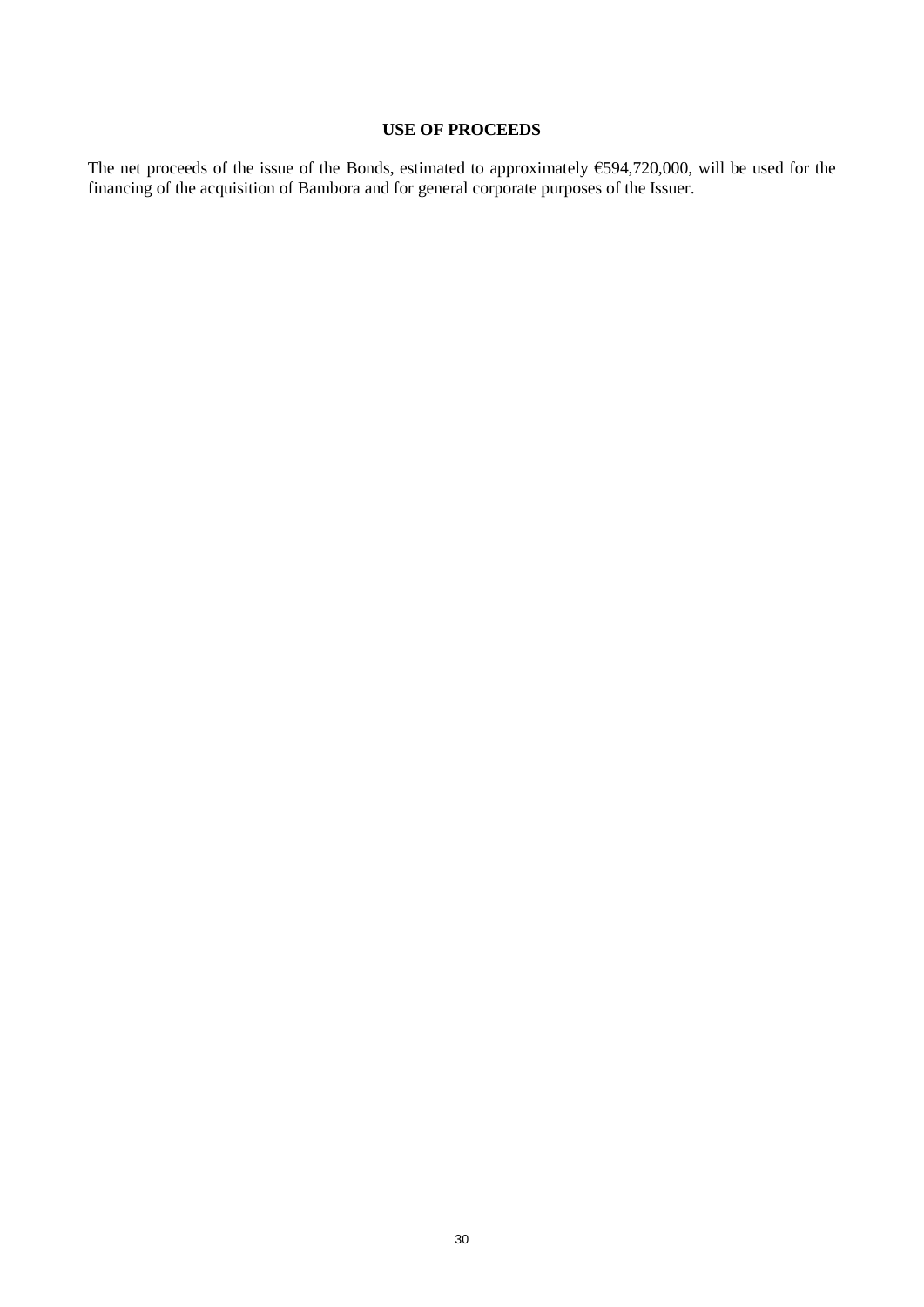# **DESCRIPTION OF THE ISSUER**

The description of the Issuer is set out in the 2016 Registration Document and the 2017 First-Half Financial Report which are incorporated by reference herein (see "Documents Incorporated by Reference").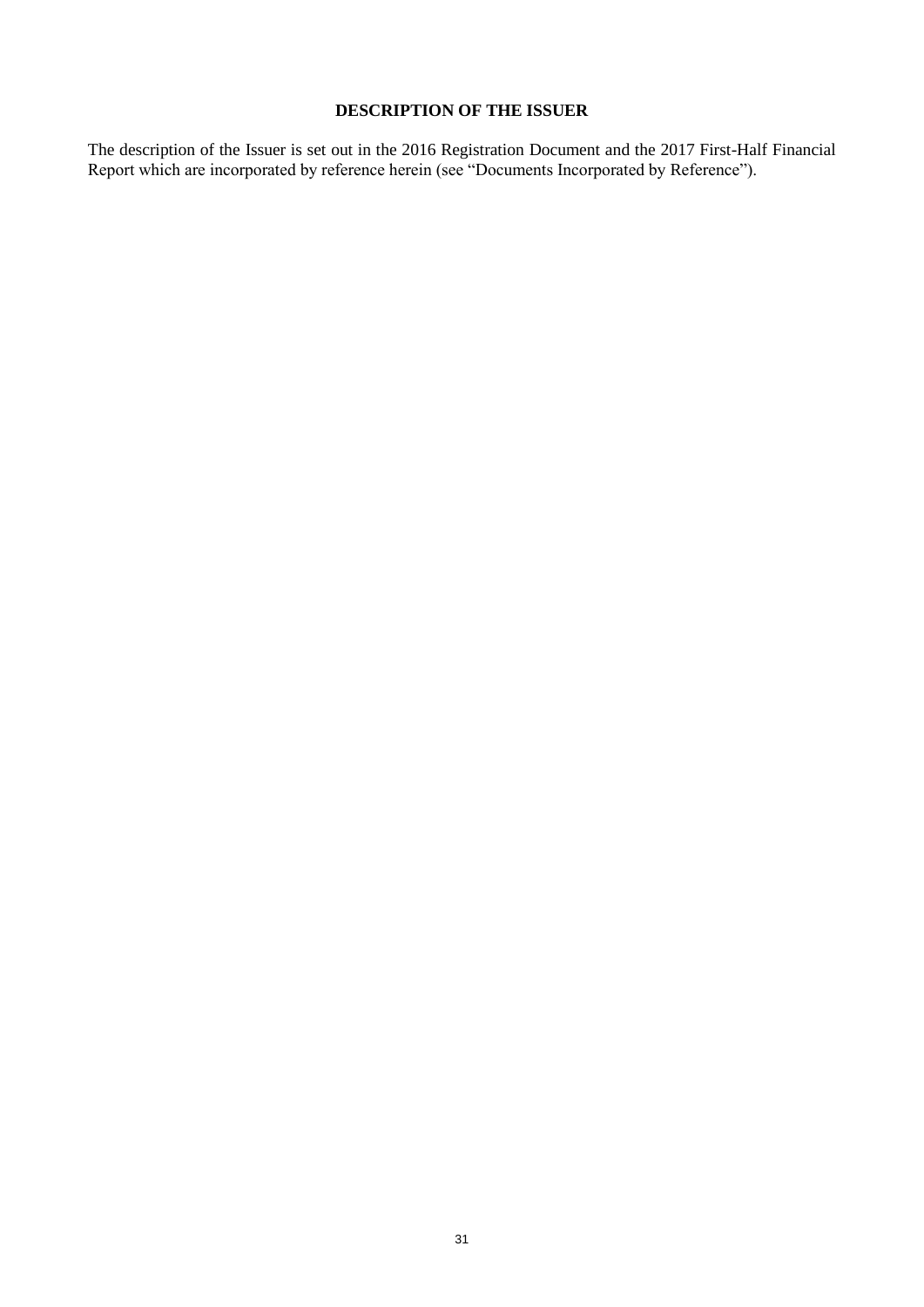# **RECENT DEVELOPMENTS**

The following recent developments are disclosed by the Issuer:

# *Debt drawings*

Following the acquisition of Bambora announced on 20 July 2017, an additional 61 million euro was drawn on the commercial papers ("*billets de trésorerie*").

# *Share capital increase*

As at 31 July 2017, the Issuer's share capital ("*capital social*") was comprised of 62,363,114 shares of 1€ each, totaling  $62,363,114$ €.

The increase in capital during the month of July 2017 was connected to the end of the vesting period of the free-shares plan set up on 29 July 2015, and the Ingenico Group 2017 Employee Share Ownership Plan on 26 July 2017.

# *Departure of Florence Parly*

On 12 July 2017, the Board of Directors (*Conseil d'administration*) of the Issuer acknowledged the resignation of Florence Parly as member of the Board of Directors (*Conseil d'administration*).

The following recent developments have been published by the Issuer:

 *Press release dated 20 July 2017 - Ingenico ramps up its transformation: acquisition of Bambora. H1 2017 Trading update*

**Key milestone in the execution of Ingenico's strategy**

- o **Expand its own acquiring capabilities on top of existing partnerships in order to enhance the full-service offer**
- o **Step up the approach of the fast growing end-to-end payment solutions market for SMBs in Europe**
- o **Extend the geographical exposure of the online and in-store segments**

**Accretion on Ingenico's economics from 2018 and beyond**

- o **Organic growth profile enhanced by 1 to 2% per year**
- o **c.5% EPS accretive impact in 2018 (before synergies and PPA)**
- o **€30 million of run-rate synergies to be realized over 3 years leading to an EPS accretive impact of c.13%**

Ingenico Group, (Euronext: FR0000125346 - ING), global leader in seamless payment, today announced the acquisition of Bambora, a fast growing player in payment services, from Nordic Capital for a total consideration of  $E1.5$  billion. The transaction will be fully financed through available cash and debt. The financial leverage will remain below 3x EBITDA leaving Ingenico flexibility for future M&A.

Headquartered in Stockholm, Bambora employs more than 700 people across Europe, North America and Australia. The group provides a one-stop shop offer to address both Enterprise and SMB markets. Bambora delivers in-store, mobile and online services through end-to-end payment solutions for over 110,000 merchants and enterprises globally. The backbone of its offers consists of a merchant acquiring platform and a customer centric approach relying on an in-depth expertise of full-service offering and value-added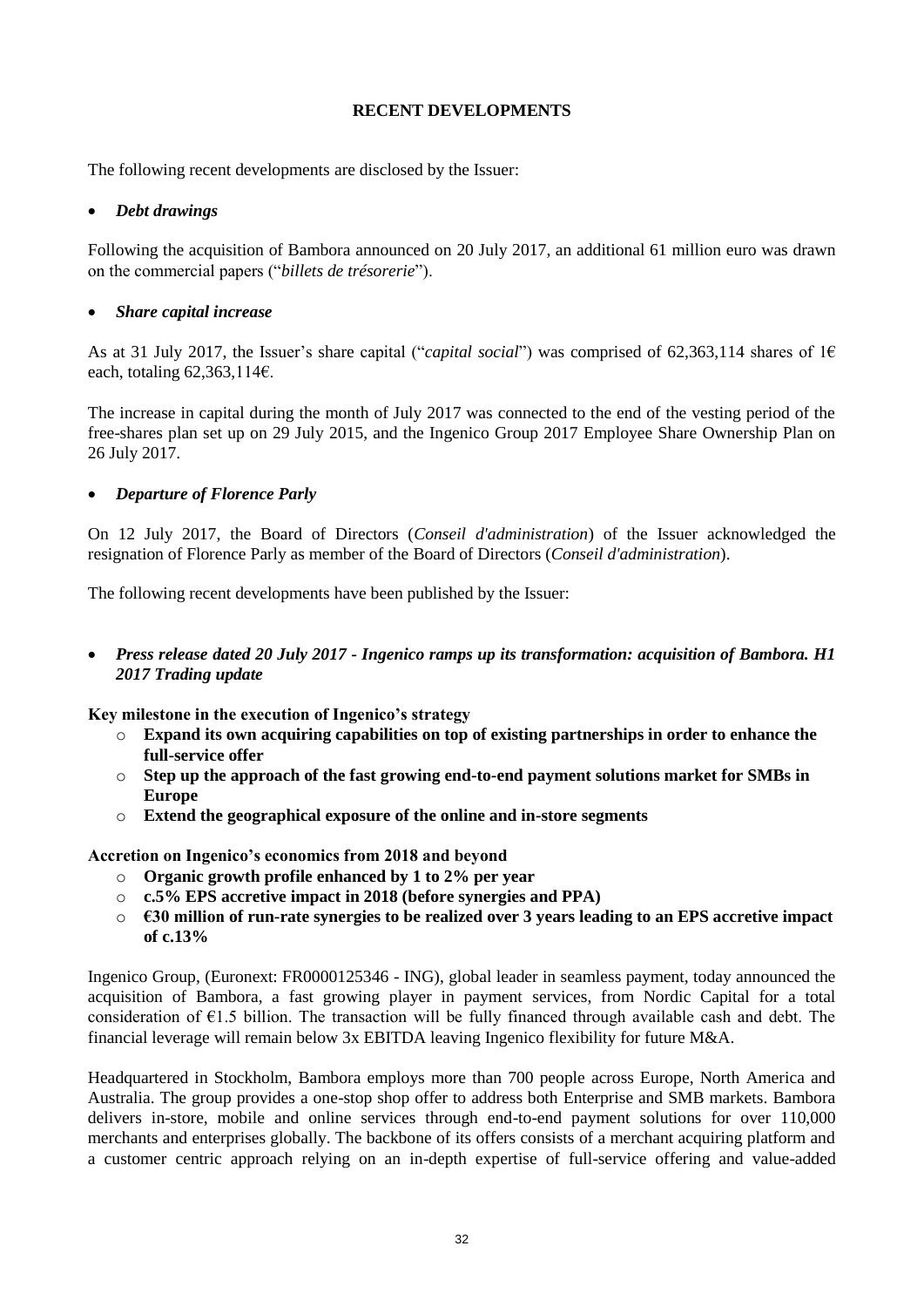services such as fast digital onboarding or data analytics. Bambora, whose model generates more than 90% recurring revenue, reached a gross revenue of €202 million in 2016.

In the next two years, gross revenue and EBITDA are expected to grow over 20% and 30% respectively.

This acquisition represents a key milestone in the execution of Ingenico Group's strategy towards payment services with a disruptive approach and:

- Enriches Ingenico's customer centric offer with complementary technological skills
- Adds a dedicated direct-to-SMB sales' channel to the Retail Business Unit
- Leverages Enterprise combined portfolios with end-to-end payment solutions, including online acquiring capabilities in Europe and specific advanced functionalities for cross-border companies globally
- Brings scalable assets with a complementary footprint and increases its online and in-store offer in the Nordics, North America and Australia through the addition of new Gateways
- Expands our presence in Australia with POS managed services and full estate management offering

"*Anticipating the future evolutions of commerce, Ingenico Group has, in recent years, been pursuing a strategy of expanding its offering towards integrated payment services. The acquisition of Bambora represents a key milestone in our strategic plan providing a more integrated client offering and omnichannel solutions. Coupled with the investments made in our platforms and the development of new technological features, Bambora will enhance our customer centric approach and will reinforce our online and in-store positioning through a perfect complementarity. This transaction will be additive to our growth profile and will create value for our shareholders, customers and employees. In parallel, our half-year performance enables us to reiterate our 2017 objectives.*" said Philippe Lazare, Chairman and CEO of Ingenico Group.

"*With our one stop shop payment services, our cross border acquiring capabilities and our customers' digital approach, Bambora fits perfectly with Ingenico's strategic initiatives to address market evolutions and focus on merchants' needs. The combination of our scalable end-to-end solutions with Ingenico's assets will create great value to our customers by helping them to drive performance. I am very excited about pursuing our development alongside Ingenico and being fully involved within the integration process to offer a world class experience to our customers*." said Johan Tjärnberg, CEO of Bambora.

"*Bambora is an excellent example of entrepreneurial business innovation, and yet another great Swedish unicorn leveraging strong local tech capabilities to create a global digital leader. Bambora is the result of a strong vision based on deep insight into the market, followed by fast and innovative execution by the management team that I would like to thank for their dedication and exceptional work. With Ingenico Group as new owners, Bambora will be able to further leverage its technology platform and strong team within Ingenico's footprint for even faster growth and expansion*." says Fredrik Näslund, partner, NC Advisory AB, advisor to the Nordic Capital funds.

Bambora's top management will reinvest a meaningful part of their proceeds in Ingenico shares and will be fully involved in the development of Bambora within Ingenico.

The closing is expected to occur by the end 2017, subject to approval from the relevant regulatory and antitrust authorities, and after the consultation of the employee representative authorities.

# *Press release dated 12 June 2017 - Payment of dividend in shares*

Ingenico Group (Euronext: FR0000125346 - ING), the global leader in seamless payment, reported that the shareholders who opted for the payment of the dividend in shares for the fiscal year 2016 represent 58.6 % of the shares entitled to dividends.

# **Number and class of shares issued and purpose of the transaction**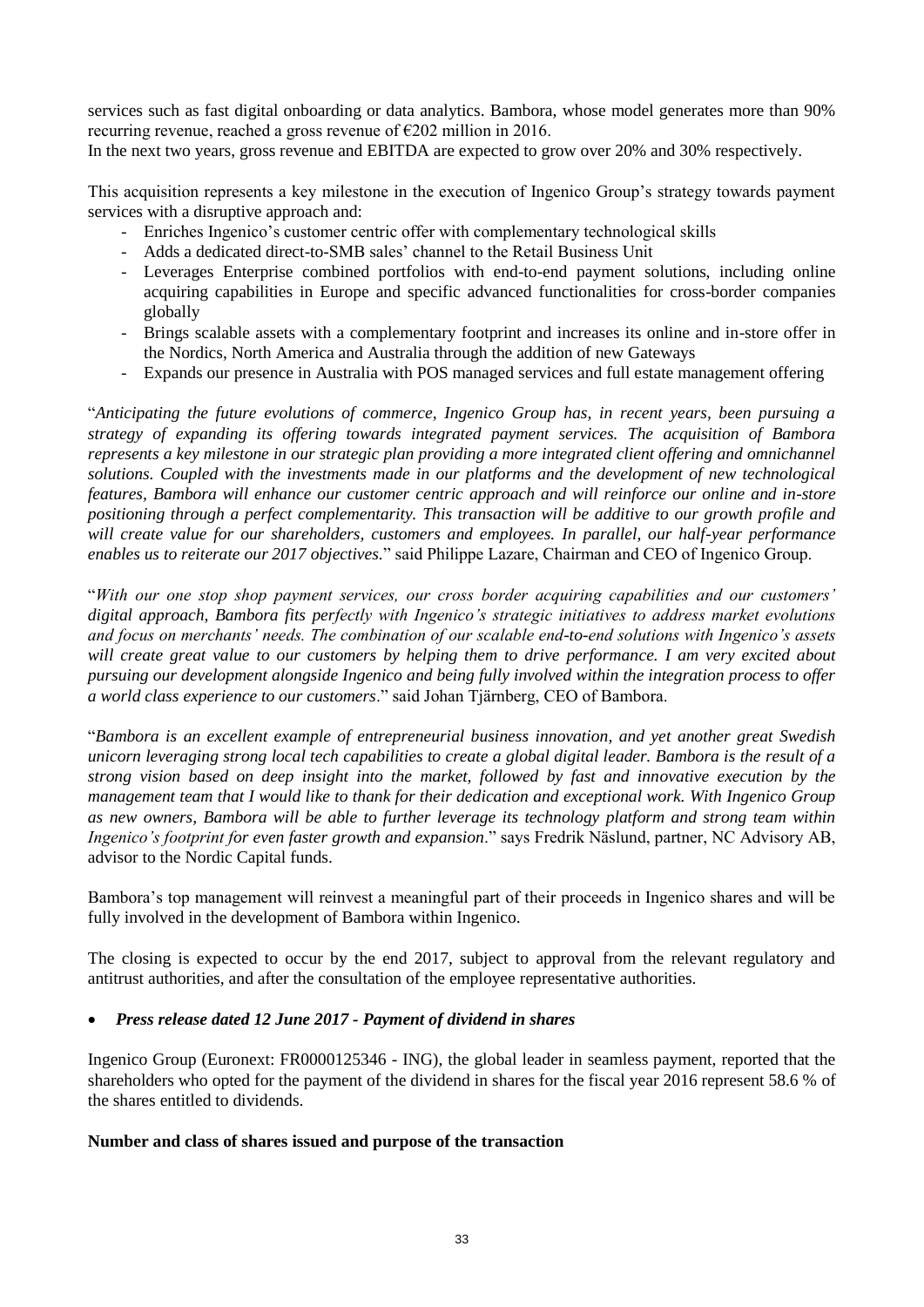731,856 ordinary Ingenico Group shares were issued and subscribed by the shareholders of Ingenico Group S.A. (the "Company") who opted to receive payment of the dividend for the 2016 financial year in shares, according to the options proposed at the Annual General Shareholders Meeting of 10 May 2017.

# **Percentage of the capital represented by the number of shares issued**

The Chairman and Chief Executive Officer of the Company, Philippe Lazare, by decision dated 12 June 2017 as authorized by the Board of Directors meeting of 10 May 2017, recorded an increase in the Company's share capital through the issuance of 731,856 shares in payment of the stock dividend for which an identical number of new shares were created.

These shares were issued as part of the stock dividend payment representing 1,17% of the share capital of the Company as of 12 June 2017 (*i.e.*,  $\epsilon$ 62,225,097 divided into 62,225,097 shares at par value of  $\epsilon$ 1 each).

# **Allotment date and admission for trading on Euronext Paris**

A notice from Euronext relating to the admission of these shares was published on 8 June 2017. These shares were delivered to the financial intermediaries and admitted for trading on Euronext Paris today.

# **Description of the rights attached to the shares and procedures for exercising these rights**

The effective date of the new share issue is  $1<sup>st</sup>$  January 2017. These shares are immediately ranked similar to existing shares.

# *Press release dated 22 February 2017 - Ingenico Group finalizes the acquisition of TechProcess*

Ingenico Group (Euronext: FR0000125346 – ING), the global leader in seamless payment, announced today it has completed the acquisition of 100% of TechProcess Payment Services Ltd, a leading Indian online and mobile payments provider from its current shareholders (major global and Indian investors).

This acquisition strengthens Ingenico Group's position in India, where it is the leader on the terminal market with c.50% market shares and a player in online payments through EBS, an Ingenico ePayments entity.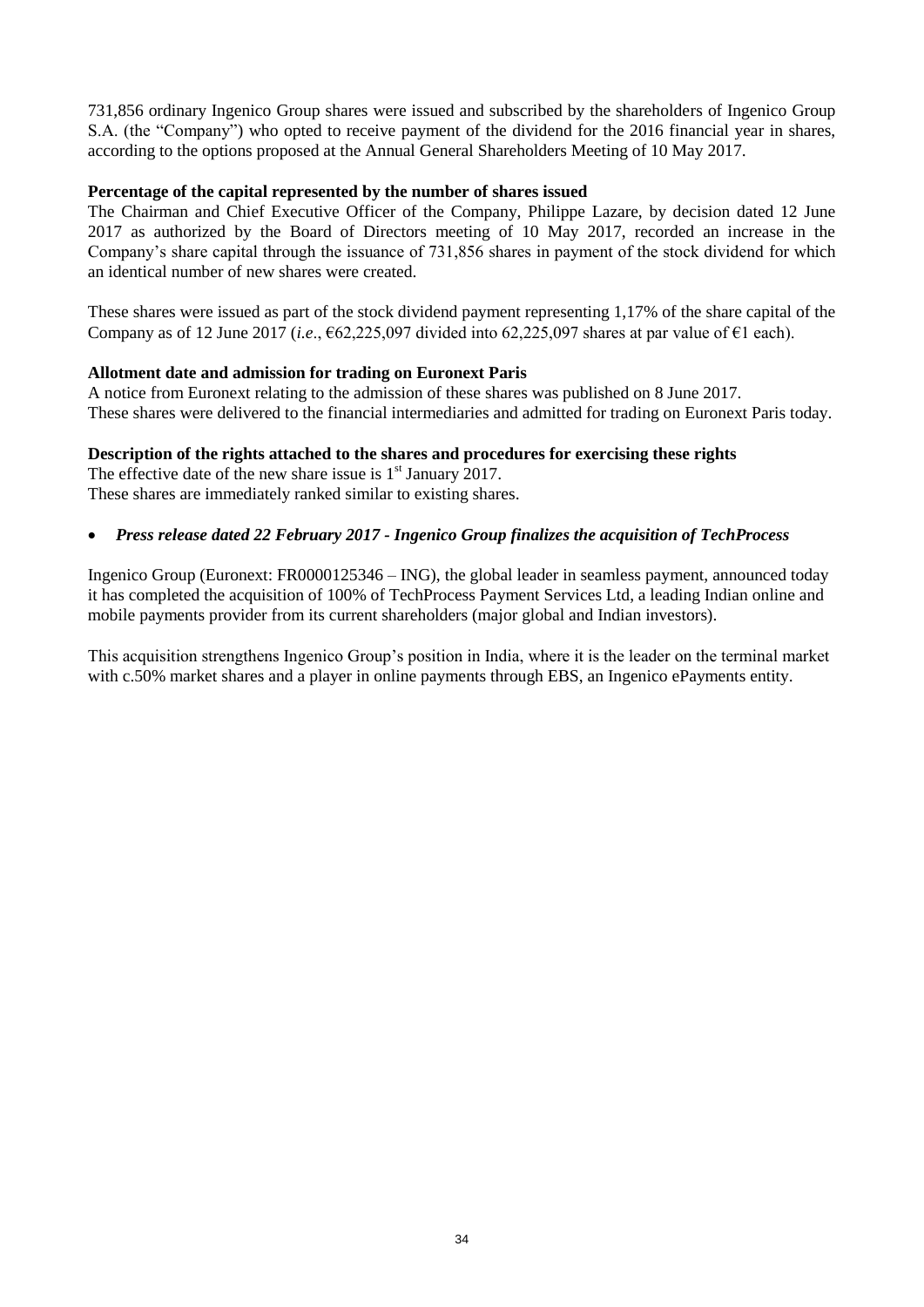# **TAXATION**

*The following is an overview of certain withholding tax considerations in France relating to the payment of interest in respect of the Bonds to a holder or a beneficial owner of Bonds who does not hold shares of the Issuer. The following overview is based on the laws of France and their interpretation by the tax authorities as at the date of this Prospectus, all of which are subject to change or to different interpretation (with possible retroactive effect). The following overview does not purport to be a comprehensive description of all the tax considerations which may be relevant to a decision to purchase, own or dispose of, the Bonds. Each prospective holder or beneficial owner of Bonds should consult its own tax advisor as to the French and as the case may be, foreign tax consequences of any investment in, or ownership and disposition of, the Bonds.* 

# **Payments made outside of France**

Payments of interest and other revenues made by the Issuer with respect to the Bonds will not be subject to the withholding tax set out under Article 125 A III of the French *Code général des impôts* unless such payments are made outside France in a non-cooperative State or territory (*Etat ou territoire non coopératif*) within the meaning of Article 238-0 A of the French *Code général des impôts* (a "Non-Cooperative State"). If such payments under the Bonds are made in a Non-Cooperative State, a 75 per cent. withholding tax will be applicable (subject to certain exceptions and to the more favourable provisions of an applicable double tax treaty) by virtue of Article 125 A III of the French *Code général des impôts*.

Furthermore, in application of Article 238 A of the French *Code général des impôts*, interest and other revenues on the Bonds are not deductible from the Issuer's taxable income, if they are paid or accrued to persons domiciled or established in a Non-Cooperative State or paid on a bank account opened in a financial institution located in such a Non-Cooperative State (the "Deductibility Exclusion"). Under certain conditions, any such non-deductible interest and other revenues may be recharacterised as constructive dividends pursuant to Articles 109 *et seq.* of the French *Code général des impôts*, in which case such nondeductible interest and other revenues may be subject to the withholding tax set out under Article 119 *bis* 2 of the French *Code général des impôts*, at a rate of 30 per cent. or 75 per cent. (subject to certain exceptions and to the more favourable provisions of an applicable double tax treaty).

Notwithstanding the foregoing, neither the 75 per cent. withholding tax set out under Article 125 A III of the French *Code général des impôts* nor, to the extent the relevant interest or other revenues relate to genuine transactions and are not in an abnormal or exaggerated amount, the Deductibility Exclusion (and therefore the withholding tax set out under Article 119 *bis,* 2 of the French *Code général des impôts* that may be levied as a result of the Deductibility Exclusion) will apply in respect of the Bonds if the Issuer can prove that the principal purpose and effect of the issue of the Bonds were not that of allowing the payments of interest or other revenues to be made in a Non-Cooperative State (the "Exception"). Pursuant to the *Bulletin Officiel des Finances Publiques-Impôts* (BOI-INT-DG-20-50-20140211, no. 550 and no. 990, BOI-RPPM-RCM-30-10- 20-40-20140211, no. 70 and no. 80 and BOI-IR-DOMIC-10-20-20-60-20150320, no. 10), the Bonds will benefit from the Exception without the Issuer having to provide any proof of the purpose and effect of the issue of the Bonds if such Bonds are, inter alia, admitted, at the time of their issue, to the operations of a central depositary or of a securities delivery and payments systems operator within the meaning of Article L.561-2 of the French *Code monétaire et financier*, or of one or more similar foreign depositaries or operators provided that such depositary or operator is not located in a Non-Cooperative State.

Since the Bonds will be admitted, at the time of their issue, to the operations of Euroclear France, the Bonds will benefit from the Exception and will therefore be exempt from the withholding tax set out under Article 125 A III of the French *Code général des impôts*. In addition, they will be subject neither to the Deductibility Exclusion nor to the withholding tax set out under Article 119 *bis*, 2 of the same *Code* solely on account of their being paid to a bank account opened in a financial institution located in a Non-Cooperative State or accrued or paid to persons established or domiciled in a Non-Cooperative State.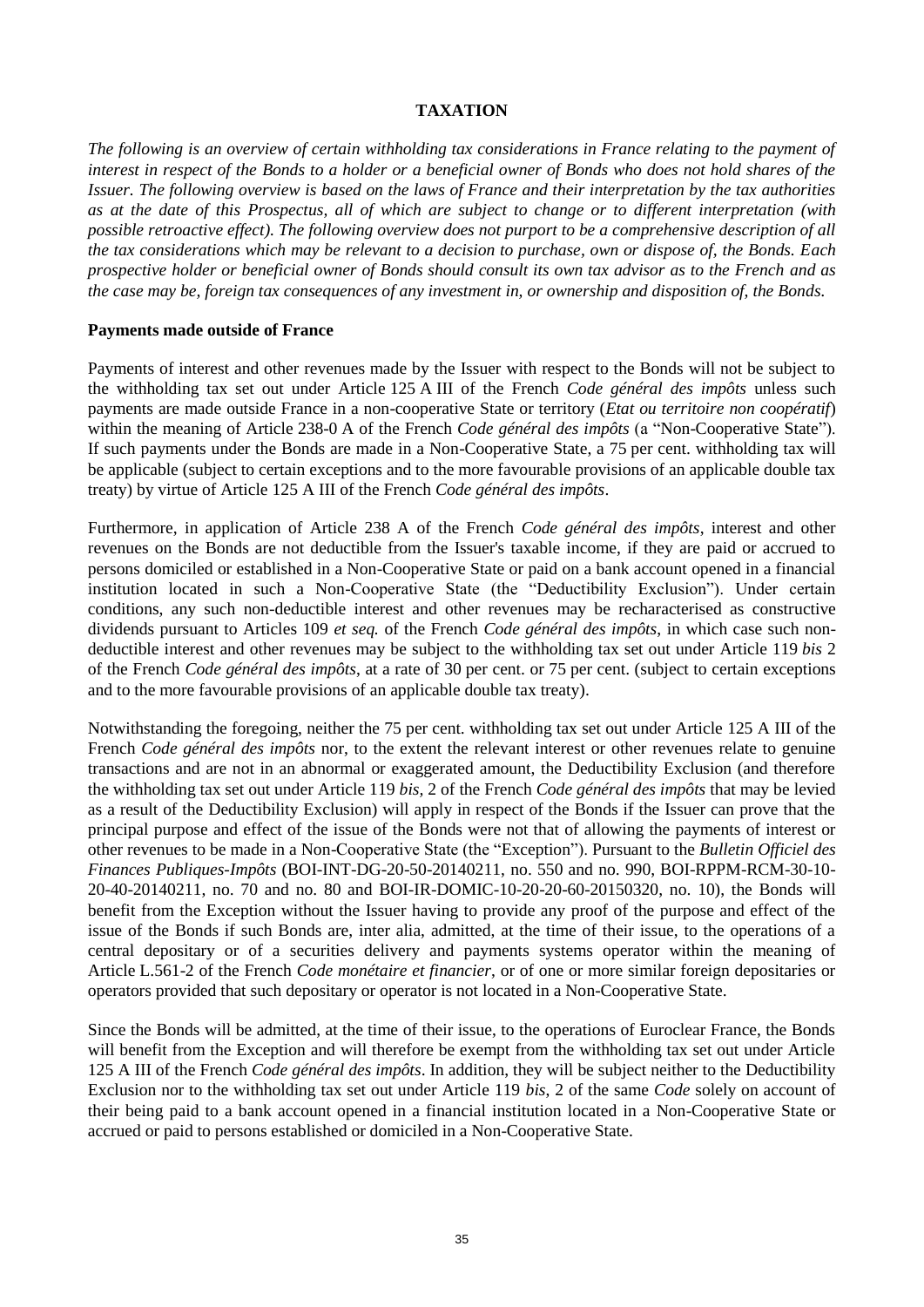# **Payments made to individuals fiscally domiciled in France**

Where the paying agent (*établissement payeur*) is established in France, pursuant to Article 125 A of the French *Code général des impôts* and subject to certain exceptions, interest and other similar revenues received by individuals who are fiscally domiciled (*domiciliés fiscalement*) in France are subject to a 24 per cent. withholding tax, which is deductible from their personal income tax liability in respect of the year in which the payment has been made. Social contributions (CSG, CRDS and other related contributions) are also levied by way of withholding at an aggregate rate of 15.5 per cent. on such interest and other similar revenues received by individuals who are fiscally domiciled (*domiciliés fiscalement*) in France.

#### **All prospective Bondholders should seek independent advice as to their tax positions.**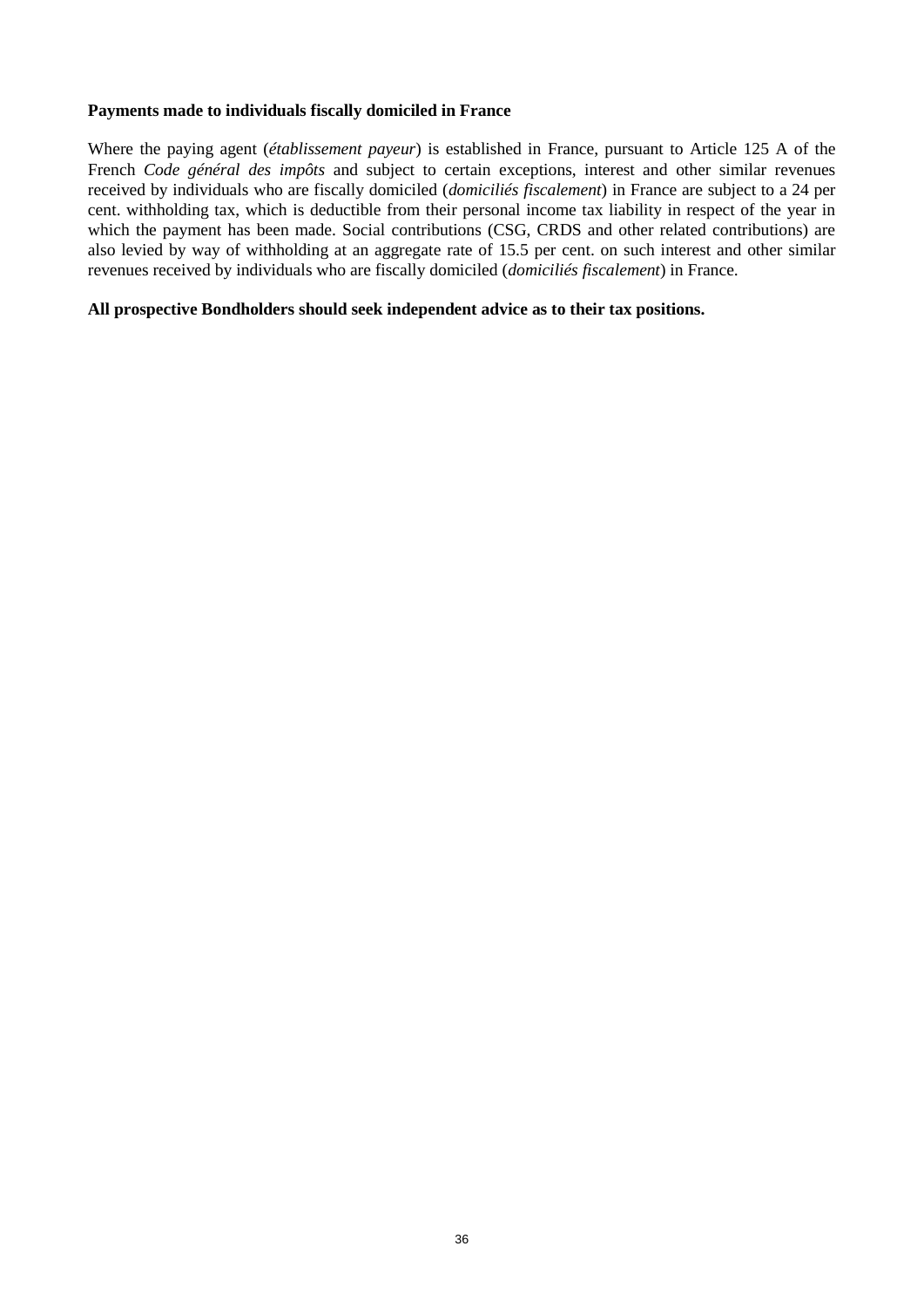#### **SUBSCRIPTION AND SALE**

#### **1. Subscription Agreement**

Pursuant to a subscription agreement dated 11 September 2017 entered into between Barclays Bank PLC, Natixis, BNP Paribas, Citigroup Global Markets Limited, Commerzbank Aktiengesellschaft, Crédit Agricole Corporate and Investment Bank, HSBC Bank plc and Société Générale (the "**Joint Lead Managers**") and the Issuer (the "**Subscription Agreement**"), the Joint Lead Managers have agreed with the Issuer, subject to satisfaction of certain conditions, to procure subscription and payment by investors for the Bonds, or to subscribe and pay for the Bonds on 13 September 2017 at a price of 99.470 per cent. of their principal amount. The Issuer has agreed to pay to the Joint Lead Managers a combined management and underwriting commission. In addition, the Issuer has agreed to reimburse the Joint Lead Managers for certain of their expenses in connection with the issue of the Bonds. The Subscription Agreement entitles, in certain circumstances, the Joint Lead Managers to terminate it prior to payment being made to the Issuer.

#### **2. Selling Restrictions**

# **2.1 United States**

The Bonds have not been and will not be registered under the U.S. Securities Act of 1933, as amended (the "**Securities Act**"), or with any securities regulatory authority of any state or other jurisdiction of the United States, and may not be offered or sold, directly or indirectly, within the United States, or to, or for the account or benefit of, U.S. persons, except in certain transactions exempt from, or not subject to, the registration requirements of the Securities Act and in compliance with any applicable state securities laws. Terms used in this paragraph and not otherwise defined in the Prospectus have the meanings given to them by Regulation S under the Securities Act ("**Regulation S**").

The Joint Lead Managers have agreed that they have not offered or sold, and will not offer or sell, the Bonds (i) as part of their distribution at any time or (ii) otherwise until forty (40) calendar days after completion of the distribution of the Bonds (as determined, and certified to the Issuer by the Joint Lead Managers), within the United States or to, or for the account or benefit of, U.S. persons, and it will have sent to each distributor or dealer to which it sells Bonds during the distribution compliance period a confirmation or other notice setting out the restrictions on offers and sales of the Bonds within the United States or to, or for the account or benefit of, U.S. persons.

The Bonds are being offered and sold only outside the United States to non-U.S. persons in compliance with Regulation S and U.S. tax law.

In addition, until forty (40) calendar days after the commencement of the offering of the Bonds, an offer or sale of Bonds within the United States by any dealer (whether or not participating in the offering) may violate the registration requirements of the Securities Act.

# **2.2 United Kingdom**

The Joint Lead Managers have represented and agreed that (in connection with the initial distribution of the Bonds only):

(a) they have only communicated or caused to be communicated and will only communicate or cause to be communicated an invitation or inducement to engage in investment activity (within the meaning of Section 21 of the Financial Services and Markets Act 2000 (the "**FSMA**")) received by them in connection with the issue or sale of the Bonds in circumstances in which Section 21(1) of the FSMA does not apply to the Issuer; and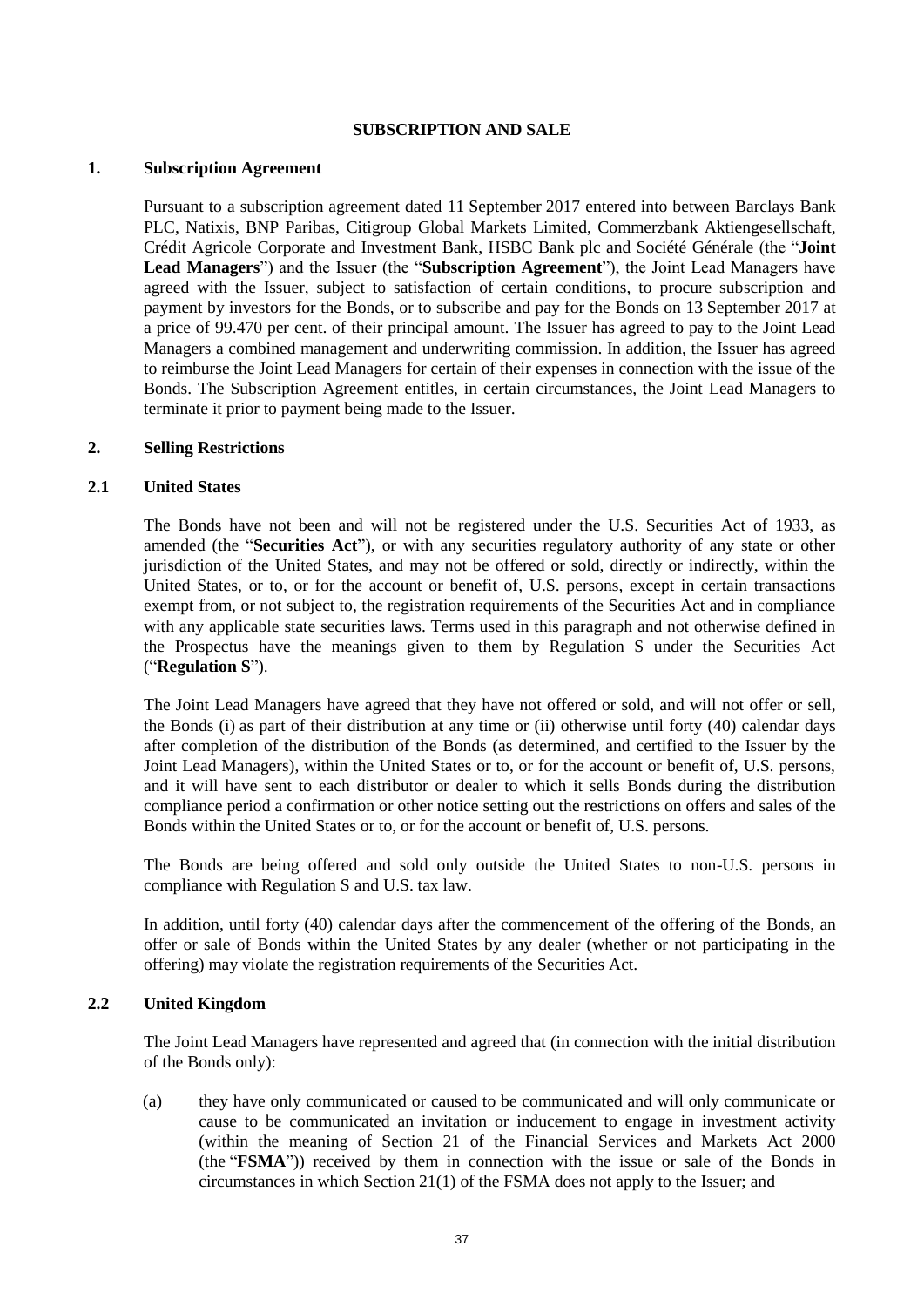(b) they have complied and will comply with all applicable provisions of the FSMA with respect to anything done by them in relation to the Bonds in, from or otherwise involving the United Kingdom.

# **2.3 France**

The Joint Lead Managers have represented and agreed that (in connection with the initial distribution of the Bonds only) they have not offered or sold and will not offer or sell, directly or indirectly, any Bonds to the public in France and they have not distributed or caused to be distributed and will not distribute or cause to be distributed to the public in France, the Prospectus or any other offering material relating to the Bonds and such offers, sales and distributions have been and will be made in France only to (a) persons providing investment services relating to portfolio management for the account of third parties (*personnes fournissant le service d'investissement de gestion de portefeuille pour compte de tiers*), and/or (b) qualified investors (*investisseurs qualifiés*), other than individuals, acting for their own account, as defined in, and in accordance with, Articles L.411-1, L.411-2 and D.411-1 of the French *Code monétaire et financier*.

# **2.4 General**

No action has been taken in any jurisdiction that would permit an offer to the public of any of the Bonds. Neither the Issuer nor the Joint Lead Managers represents that Bonds may at any time lawfully be resold in compliance with any applicable registration or other requirements in any jurisdiction, or pursuant to any exemption available thereunder, or assumes any responsibility for facilitating such resale.

The Joint Lead Managers have agreed that they will, to the best of their knowledge, comply with all relevant securities laws, regulations and directives in each jurisdiction in which they purchase, offer, sell or deliver Bonds or have in their possession or distribute this Prospectus or any other offering material relating to the Bonds and obtain any consent, approval or permission required for the purchase, offer or sale of the Bonds under the laws and regulations in force in any jurisdiction in which they make such purchase, offer or sale and the Issuer shall have no responsibility therefor.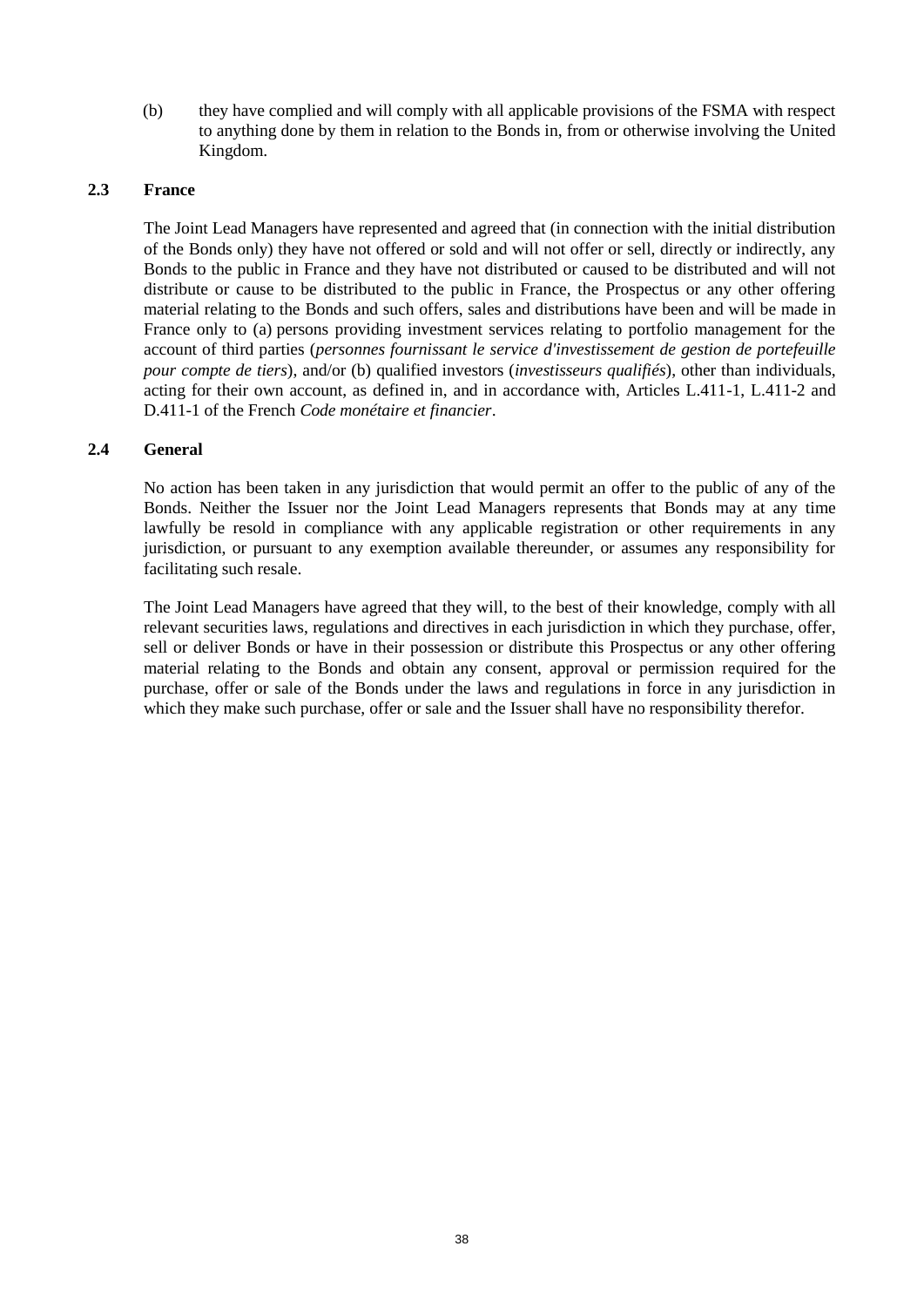#### **GENERAL INFORMATION**

- 1. The Bonds have been accepted for clearance through Clearstream, Luxembourg (42 avenue JF Kennedy, 1855 Luxembourg, Luxembourg), Euroclear (boulevard du Roi Albert II, 1210 Bruxelles, Belgium) and Euroclear France (66, rue de la Victoire, 75009 Paris, France) with the common code 168184948. The International Securities Identification Number (ISIN) code for the Bonds is FR0013281946.
- 2. The issue of the Bonds has been authorised pursuant to a resolution of the Board of Directors (*Conseil d'administration*) of the Issuer dated 19 July 2017 and a decision of Philippe Lazare, as Chief Executive Officer of the Issuer, dated 7 September 2017.
- 3. For the sole purposes of the admission to trading of the Bonds on Euronext Paris on 13 September 2017, and pursuant to Articles L.412-1 and L.621-8 of the French *Code monétaire et financier*, this Prospectus has been submitted to the AMF and received visa no. 17-470 dated 11 September 2017.
- 4. The total expenses related to the admission to trading of the Bonds are estimated to  $\epsilon$ 11,500.
- 5. The members of the Board of Directors (*Conseil d'administration*) of the Issuer have their business addresses at the registered office of the Issuer.
- 6. The statutory auditors of the Issuer for the period covered by the historical financial information are KPMG S.A. (Tour EQHO, 2 avenue Gambetta, 92066 Paris-La Défense Cedex, France) and Mazars (Tour Exaltis, 61 rue Henri Régnault, 92075 Paris-La Défense, France). They have audited and rendered an unqualified audit report on the financial statements of the Issuer for the financial year ended 31 December 2015 and 31 December 2016. KPMG S.A. and Mazars belong to the *Compagnie Régionale des Commissaires aux Comptes de Versailles.*
- 7. The yield of the Bonds is 1.706 per cent. *per annum*, as calculated at the Issue Date on the basis of the issue price of the Bonds. It is not an indication of future yield.
- 8. Save for any fees payable to the Joint Lead Managers, as far as the Issuer is aware, no person involved in the offer of the Bonds has an interest material to the issue of the Bonds.
- 9. Save as disclosed in item 11.6 of the cross-reference table on page 16 of this Prospectus and in the section headed "Recent Developments" on pages 32 to 34, there has been no significant change in the financial or trading position of the Issuer or the Group since 30 June 2017.
- 10. Save as disclosed in the 2017 First-Half Financial Report on pages 3 to 33 and in the section headed "Recent Developments" on pages 32 to 34, there has been no material adverse change in the prospects of the Issuer since 31 December 2016.
- 11. Save as disclosed in the 2016 Registration Document at pages 35 and 36, there have been no governmental, legal or arbitration proceedings (including any such proceedings which are pending or threatened of which the Issuer is aware) during the period of 12 months prior to the date of this Prospectus which may have, or have had in the recent past, significant effects on the Issuer and/or Group's financial position or profitability.
- 12. Save as disclosed in the 2016 Registration Document at pages 120 and 121, to the Issuer's knowledge, there are no potential conflicts of interest between the private interests and/or other duties of members of the Board of Directors (*Conseil d'administration*) of the Issuer and the duties they owe to the Issuer.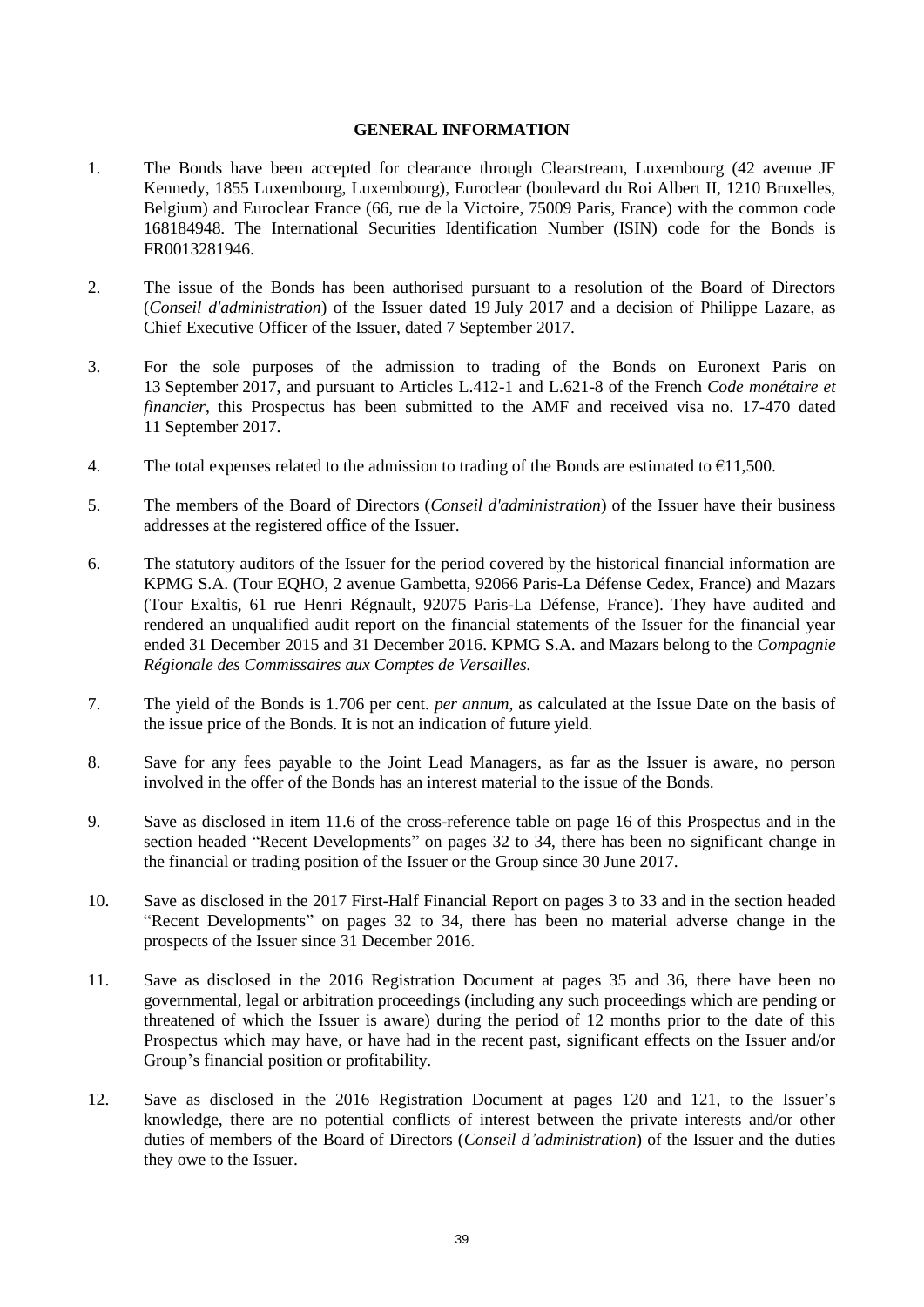- 13. For a period of twelve (12) months following the date of approval by the AMF of this Prospectus, copies of this Prospectus, the Documents Incorporated by Reference, the Fiscal Agency Agreement and the *statuts* (by-laws) of the Issuer will be available for inspection and copies of the most recent annual financial statements of the Issuer will be obtainable, free of charge, at the specified offices for the time being of the Paying Agents during normal business hours. This Prospectus and all the Documents Incorporated by Reference are also available on the Issuer's website (www.ingenico.com). This Prospectus is also available on the website of the AMF [\(www.amf](http://www.amf-france.org/)[france.org\)](http://www.amf-france.org/).
- 14. All or some of the Joint Lead Managers and their affiliates have and/or may in the future engage, in investment banking, commercial banking and other financial advisory and commercial dealings with the Group and in relation to securities issued by any entity of the Group. They have or may (i) engage in investment banking, trading or hedging activities including in activities that may include prime brokerage business, financing transactions or entry into derivative transactions, (ii) act as underwriters in connection with offering of shares or other securities issued by any entity of the Group or (iii) act as financial advisers to the Issuer or other companies of the Group. In the context of these transactions, certain of such Joint Lead Managers have or may hold shares or other securities issued by entities of the Group. Where applicable, they have or will receive customary fees and commissions for these transactions.
- 15. This Prospectus includes forward-looking statements. All statements other than statements of historical facts included in this Prospectus, including, without limitation, those regarding the Issuer's financial position, business strategy, plans and objectives of management for future operations, are forward-looking statements. Such forward-looking statements involve known and unknown risks, uncertainties and other factors which may cause the actual results, performance or achievements of the Issuer, or industry results, to be materially different from any future results, performance or achievements expressed or implied by such forward-looking statements. Such forward-looking statements are based on numerous assumptions regarding the Issuer's present and future business strategies and the environment in which the Issuer will operate in the future. The Issuer expressly disclaims any obligation or undertaking to release publicly any updates or revisions to any forwardlooking statement contained herein to reflect any change in the Issuer's expectations with regard thereto or any change in events, conditions or circumstances on which any such statement is based.
- 16. In connection with the issue of the Bonds, Natixis (the "Stabilising Manager") (or any person acting on behalf of the Stabilising Manager) may over-allot Bonds or effect transactions with a view to supporting the market price of the Bonds at a level higher than that which might otherwise prevail. However, stabilisation may not necessarily occur. Any stabilisation action may begin on or after the date on which adequate public disclosure of the terms of the offer of the Bonds is made and, if begun, may cease at any time, but it must end no later than the earlier of thirty (30) calendar days after the Issue Date of the Bonds and sixty (60) calendar days after the date of the allotment of the Bonds. Any stabilisation action or over-allotment must be conducted by the relevant Stabilising Manager (or person acting on behalf of any Stabilising Manager) in accordance with all applicable laws and rules.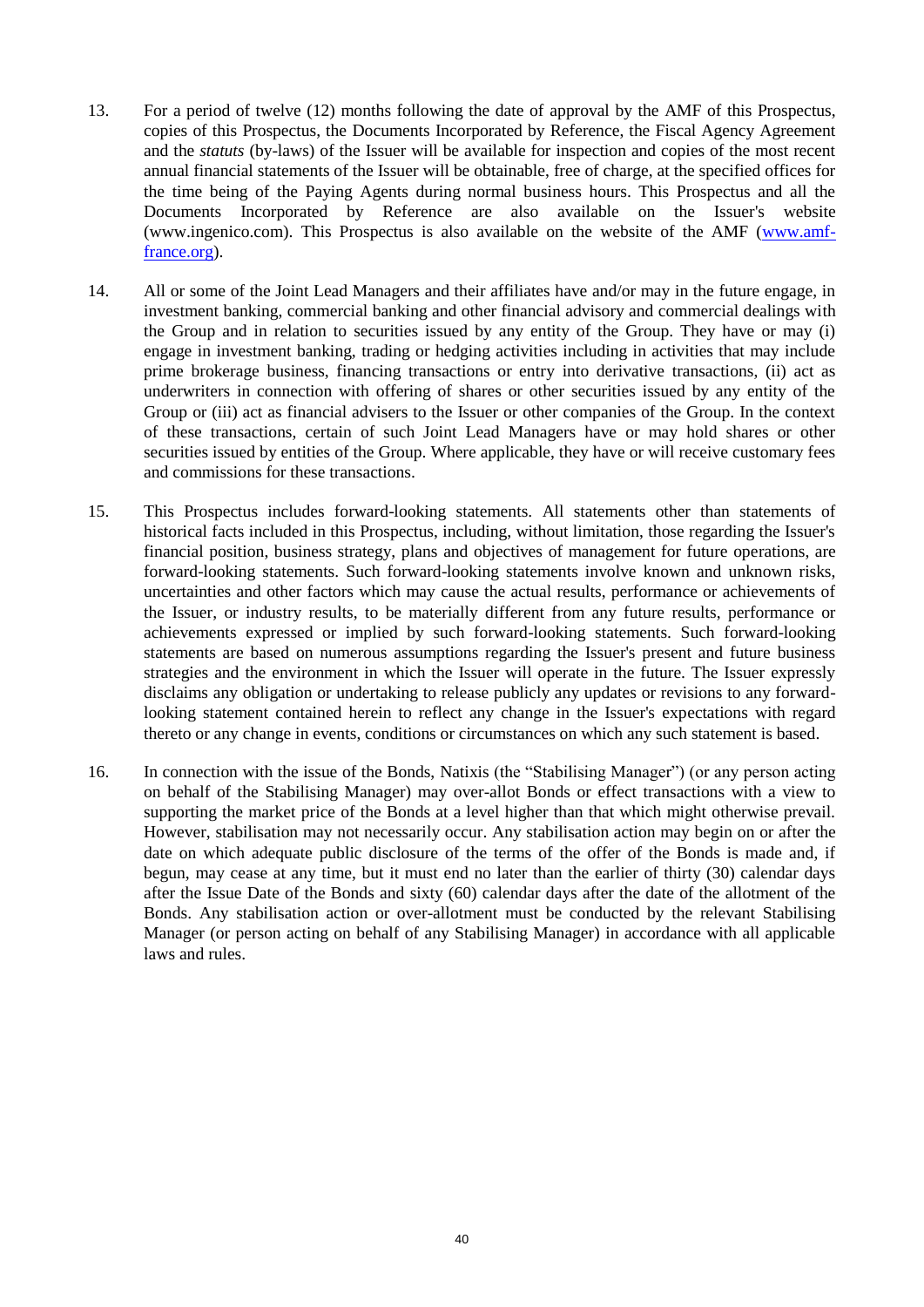# **PERSON RESPONSIBLE FOR THE INFORMATION CONTAINED IN THE PROSPECTUS**

I hereby certify, having taken all reasonable care to ensure that such is the case, that the information contained in this Prospectus is, to the best of my knowledge, in accordance with the facts and contains no omission likely to affect its import.

# **INGENICO GROUP**

28-32 boulevard de Grenelle 75015 Paris France

Duly represented by: Philippe Lazare Chairman and Chief Executive Officer

Dated 11 September 2017



**AUTORITÉ DES MARCHÉS FINANCIERS** 

In accordance with Articles L. 412-1 and L. 621-8 of the French *Code monétaire et financier* and its General Regulations (*Règlement général*), in particular Articles 211-1 to 216-1, the *Autorité des marchés financiers* ("**AMF**") has granted to this Prospectus the visa n°17-470 on 11 September 2017. This Prospectus has been prepared by the Issuer and its signatories assume responsibility for it. The visa, in accordance with Article L. 621-8-1-I of the French *Code monétaire et financier*, has been granted following an examination by the AMF of "*whether the document is complete and comprehensible, and whether the information in it is coherent*". It does not imply that the AMF has verified the accounting and financial data set out in it and the appropriateness of the issue of the Bonds.